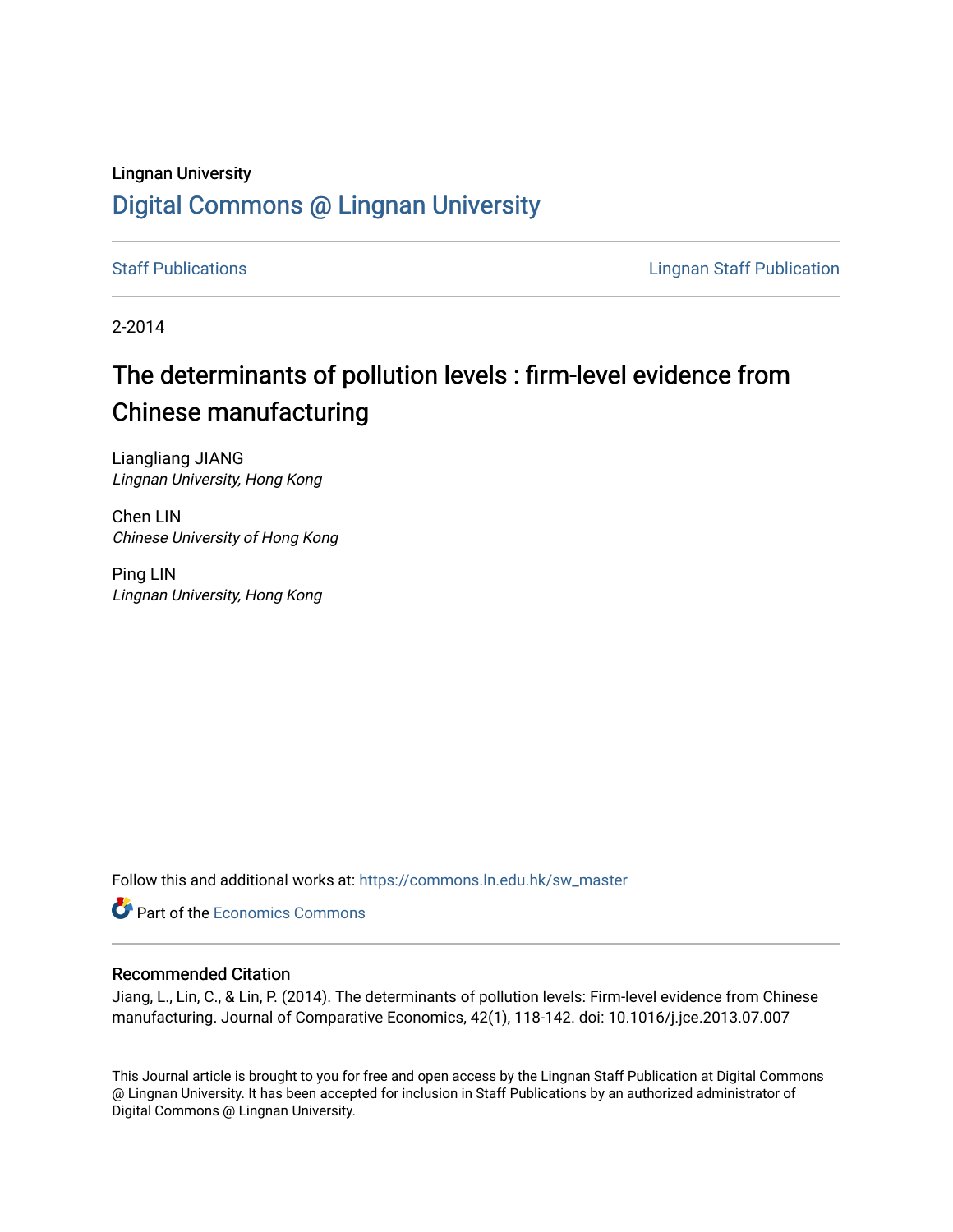## **The Determinants of Pollution Levels: Firm-Level Evidence from Chinese Manufacturing**\*

Liangliang Jiang Chen Lin Ping Lin

#### **Abstract**

Using a large, unique, firm-level dataset from the Chinese manufacturing sector, we study important factors that are related to emission intensity for three pollutants in China – sulfur dioxide, wastewater, and soot. Our main findings are as follows: 1) compared to state-owned enterprises (SOEs), both foreign-owned firms and domestic public-listed firms exhibit less intensive pollutant emissions; 2) firms in regions with less local protection have lower pollution intensity; 3) better property rights protection is negatively correlated with pollutant discharge over and beyond the national standards; and 4) larger firms, firms in industries that export more, and firms with more educated employees pollute less. These results suggest that China should not target foreign firms more harshly in its effort to reduce industrial pollution. Better institutions in the form of more effective law enforcement and lower entry barriers across regional markets are also means of curbing China's pressing environmental problems during its current stage of economic development.

Keywords: Pollution, Local protection, Law enforcement, FDI

JEL Classification: F4, K4, O1

l

<sup>\*</sup> Liangliang Jiang: Assistant Professor, Department of Economics, Lingnan University of Hong Kong, [liangliangjiang@ln.edu.hk;](mailto:liangliangjiang@ln.edu.hk) Chen Lin: Professor, Department of Finance, Chinese University of Hong Kong, [chenlin@baf.msmail.cuhk.edu.hk;](mailto:chenlin@baf.msmail.cuhk.edu.hk) Ping Lin (corresponding author): Professor, Department of Economics, Lingnan University of Hong Kong[, plin@ln.edu.hk.](mailto:plin@ln.edu.hk) We are grateful to the editor Daniel Berkowitz, two anonymous reviewers, Gregory Chow, Jin Wang, and Yi Zhu, seminar participants at Lingnan University and participants at the Summer Workshop in Industrial Organization and Management Strategy (IOMS) 2010 Shanghai for their helpful comments and discussions. L. Jiang and P. Lin gratefully acknowledge Lingnan University for financial support of this project.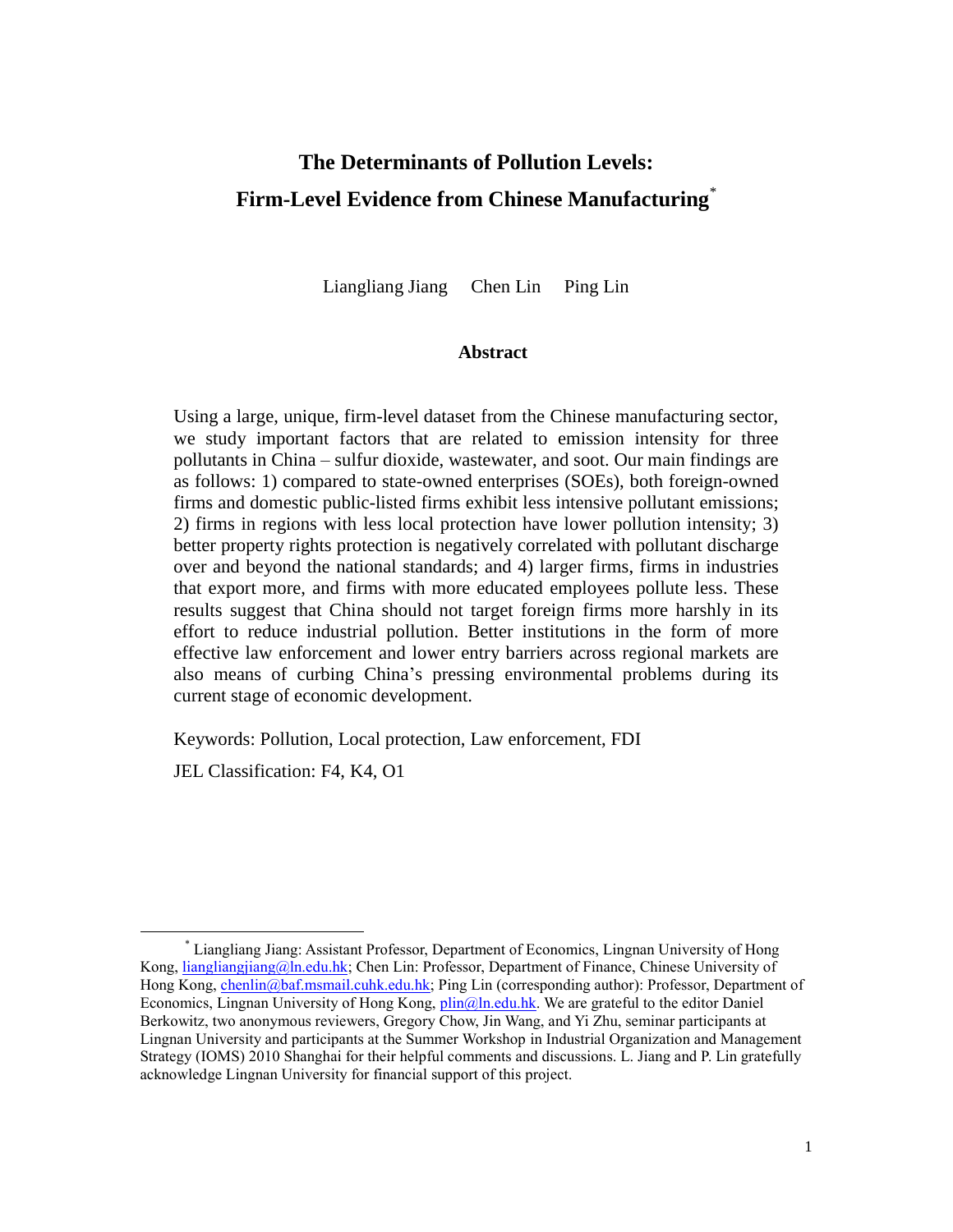#### **1. Introduction**

 $\overline{a}$ 

China has been undergoing a rapid, large-scale economic expansion that has almost no historical parallel. However, its economic miracle has also made it one of the largest polluters in the world. According to a World Bank report, many newly established heavy industry plants in China do not control pollution as effectively as factories in other parts of the world.<sup>1</sup> The deteriorating environmental quality has attracted great attention globally,<sup>2</sup> and there have been rising concerns whether the remarkable growth of China can be sustained in the long run if the pollution continues to worsen. While policymakers are urged to take serious action to tackle the pollution problems, for any policy to be effective, a first and foremost question is about targeting: What kinds of manufacturers tend to pollute more and thus should be regulated more intensively? However, due to the lack of high-quality data, there have been very few studies that systematically investigate the determinants of industrial pollution in China.

This research aims to fill in the gap in the literature by compiling a unique firmlevel dataset to empirically explore the factors that are associated with pollution intensity in China's manufacturing sectors. This unique dataset has several appealing advantages: (1) it contains information on pollution emissions at the plant level, enabling us to include a rich set of heterogeneous firm-level characteristics that have to be omitted in the industry- or regional- level analyses; (2) compare with the pollution fee paid by a firm

<sup>&</sup>lt;sup>1</sup> See *The New York Times*, August 26, 2007. The article offers more details from the World Bank report, such that "Chinese steel makers, on average, use one-fifth more energy per ton than the international average. Cement manufacturers need 45% more power, and ethylene producers need 70% more than producers elsewhere." Likewise, "Chinese industry uses 4 to 10 times more water per unit of production than the average in industrialized nations, according to the World Bank."

 $2$  In January 2013, Beijing drew global media attention due to being encased in thick smog with air pollution hazard levels (according to standards set by the United States Environmental Protection Agency) soaring. See *The New York Times*, January 30, 2013.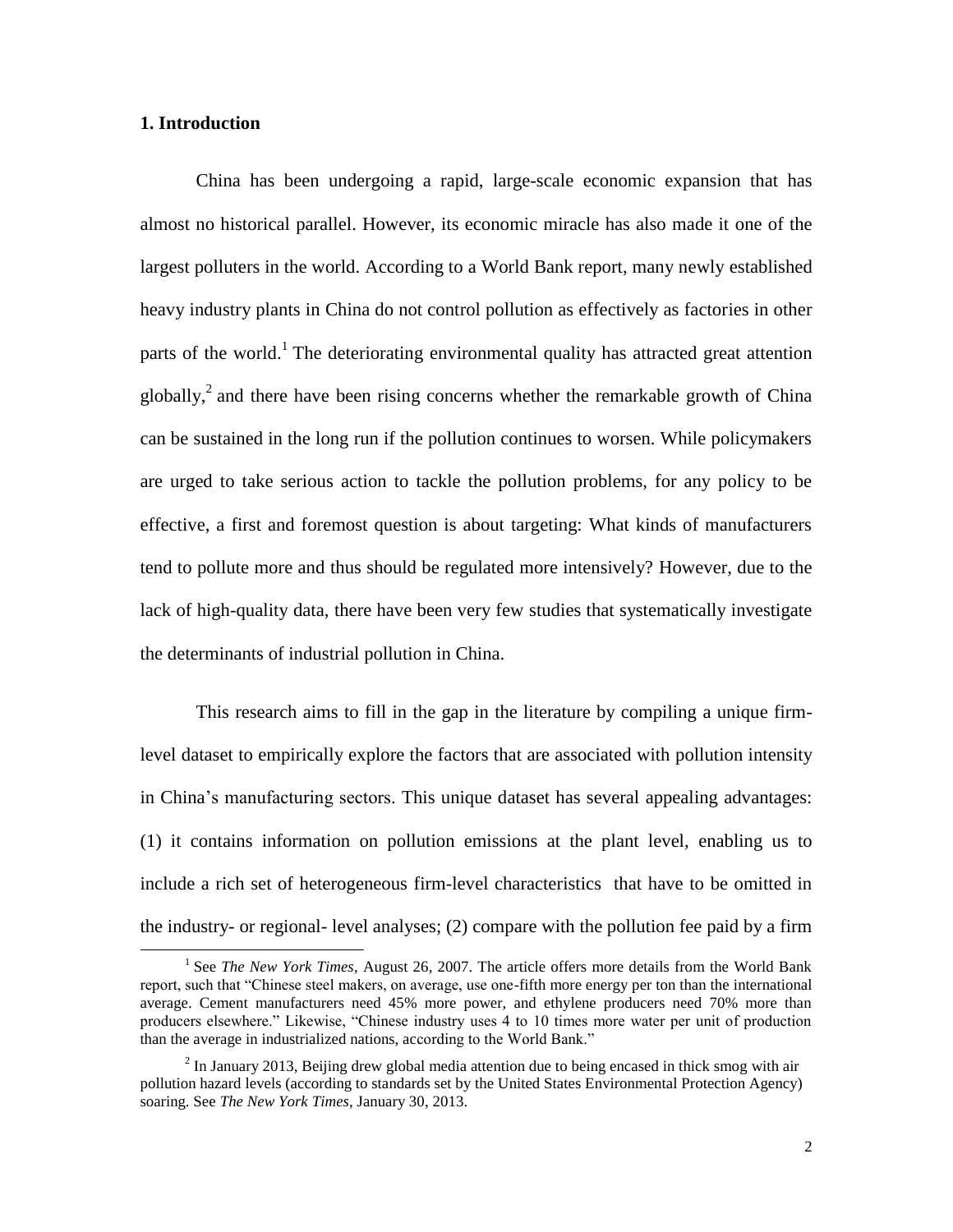that is often used as a proxy for pollution intensity in previous studies, the quantity of pollutants discharged from each plant recorded in our dataset provides a direct and arguably better measure of pollution;  $3(3)$  the dataset allows us to examine the determinants of several different types of pollutants, as it has an extensive coverage of pollutants emission information, ranging from waste water (such as chemical oxygen demand and ammonia nitrogen pollutant concentrations), air pollution (such as sulfur dioxide, burned dust, and industrial soot emission concentration), solid waste to noise; (4) unlike other survey data that mostly limits to a specific region of China, this database is nationally representative, covering all of the manufacturing sectors (SIC 4-digit) across all provinces in China; and (5) as the survey on plant pollution was conducted in 2006 and 2007, when China's stock exchanges had well developed and its efforts on property rights protection had also been implemented for a while, it enables us to test the effects of various ownership types (such as public-listed firms) and local governance on pollution.

In particular, we examine how a firm's pollution intensity is related to the following several major factors. The first factor is firm ownership. One debate is about whether the majority of the pollution is produced by the state-owned enterprises (SOEs) or foreign-owned firms. While no one denies that SOEs are a big source of industrial pollution, foreign firms are often blamed as well and sometimes are even accused of

 $3$  The current levy system functions as a two-part tariff system with a uniform rate for withinstandard emissions and increasing rates for above-standard emissions. However, even with a national standard on pollution emission, local authorities can vary the levy level significantly, reducing or even eliminating the discharge fees at the discretion of local regulators under certain inspections (Wang and Wheeler, 2005). This has caused significant variations in pollution discharge fees across regions of China, given identified factory and pollutant emissions. As a result, using pollution fees as a measure of pollutant discharge across China is rather ambiguous and would cause substantial bias in our analysis.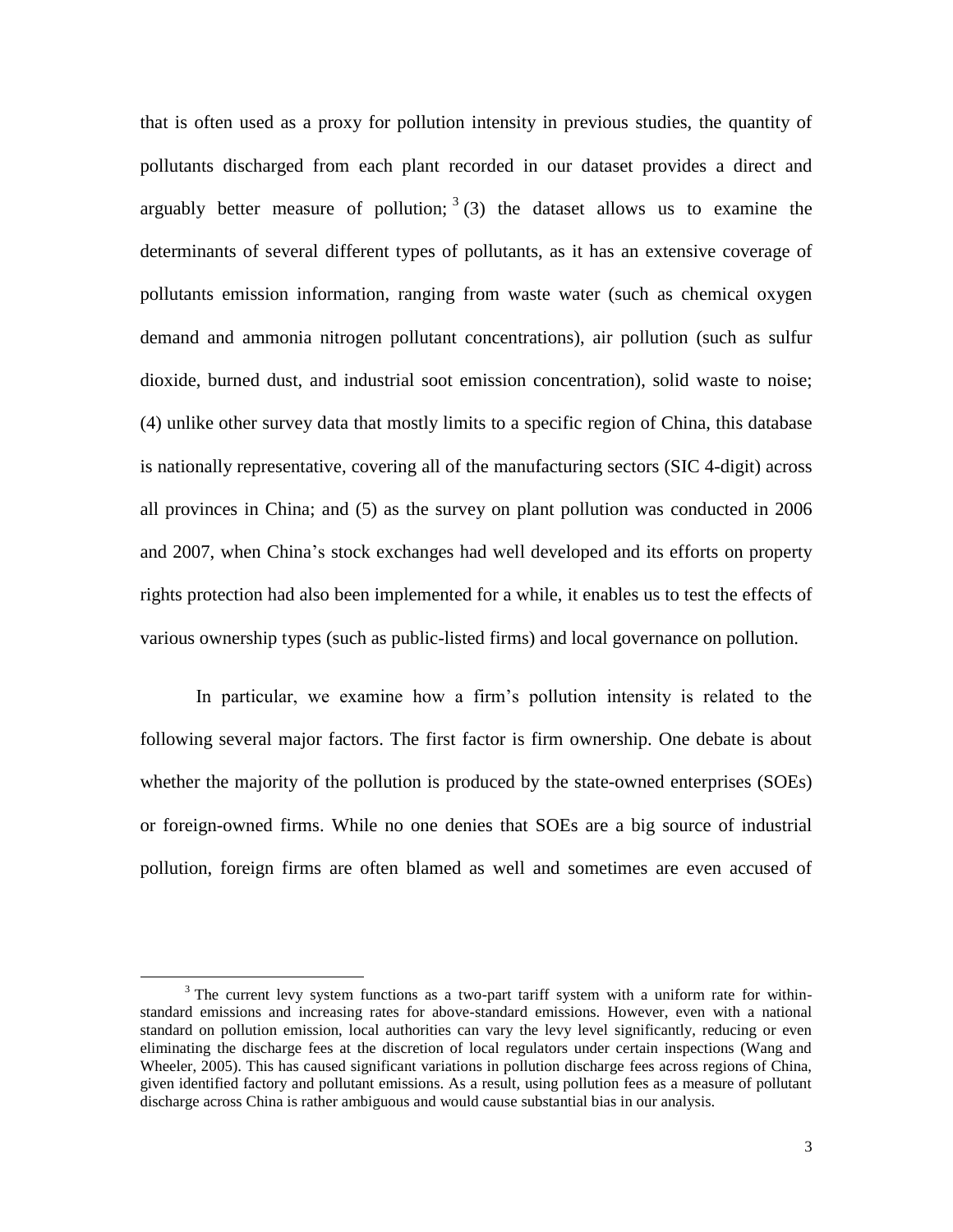deliberately relocating heavy-polluting industries to China.<sup>4</sup> However, defenders of foreign firms argue that multinational enterprises often care about their reputation (a negative image in one country may hurt business opportunities in other countries) and would take more responsibility to protect local environment than domestic firms do. Likewise, public-listed companies are also supposed to take extra corporate social responsibility (CSR) on pollution controls because they are subject to the scrutiny of public investors. A countervailing argument is that since pollution reduction is costly and may eventually harm a firm's profitability, listed-firms may not have strong incentives to pursue the CSR on environmental protection (Friedman, 1970). We empirically examine these competing arguments by comparing six different types of ownership of Chinese manufacturing firms and use the state-owned enterprises (SOEs) as the benchmark group. Our regression results show that both foreign-owned and public-listed companies have lower pollution intensity relative to SOEs.

The second potential factor that affects industrial pollution is local protectionism. Although the national environmental regulations (such as the Pollution Discharge Levy System) have been implemented in China since the 1980s, this system does not give enterprises enough incentives to control their emissions (Florig, Spofford, Ma and Ma, 2005). It has been well documented in the literature that environmental policies are poorly implemented in developing countries often because of malfunctioned institutions (e.g. Dasgupta, 2000; Bell et al., 2002). In the case of China, in order to maintain local tax revenue, create job opportunities, and promote economic growth, local governments

<sup>&</sup>lt;sup>4</sup> In 2007, the Chinese government found that Unilever China and the China branch of Hitachi Construction Machinery Co. were discharging wastewater with higher chemical content than permitted (*China Daily*, September 17, 2007).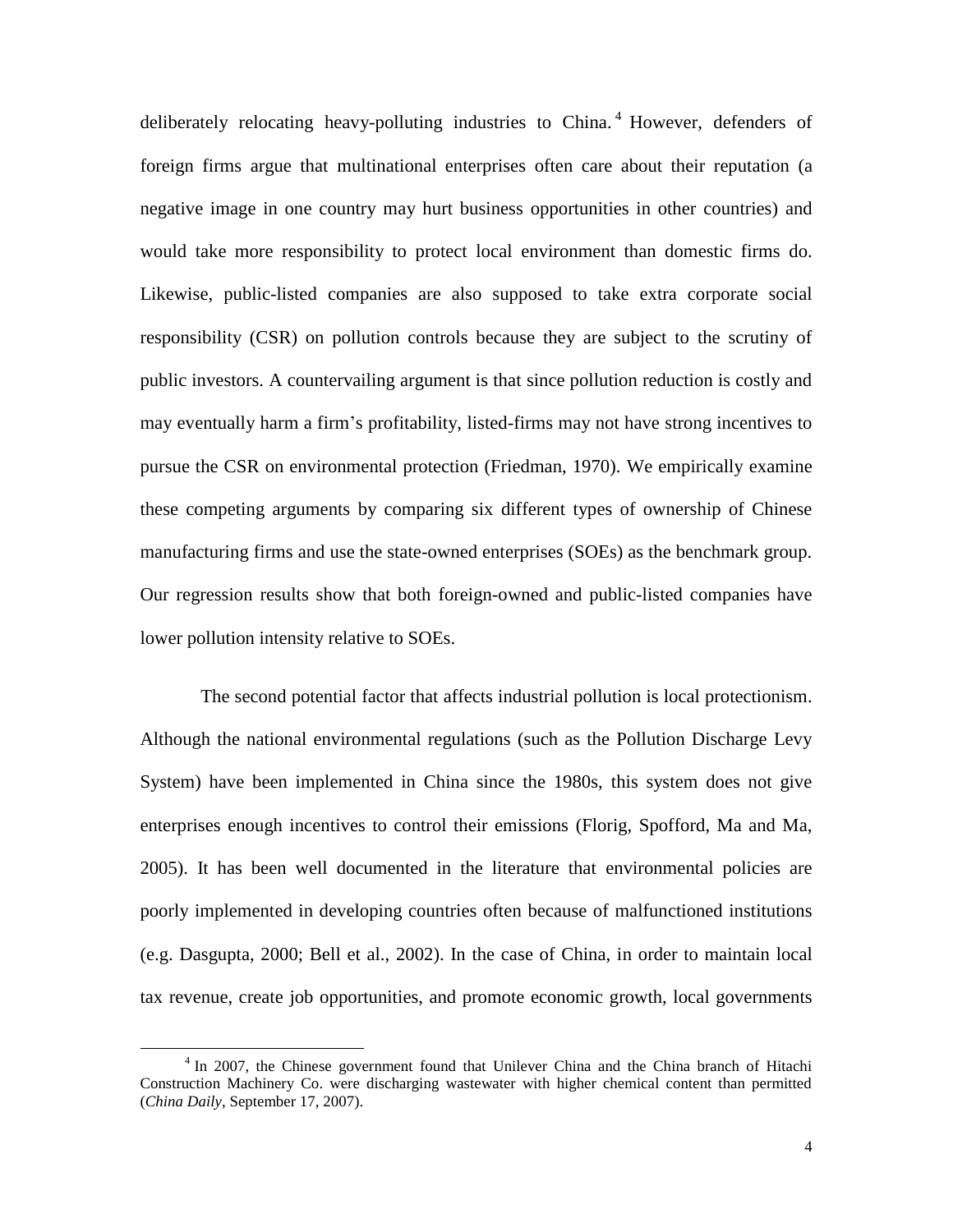have incentives to support local manufactures (many of which are SOEs) through all kinds of favorable policies, including tolerating their heavy pollution and even protecting them from being penalized for making excessive pollution. For example, Lo et al. (2006) argue that the pervasive "pro-growth" priorities of local governments undermine the implementation of environmental policies in China. A testable hypothesis for our analysis is that firms located at places with stronger local protection will produce more pollution. Our empirical results are consistent with this hypothesis.

Third, we hypothesize that better property rights protection is associated with less pollution intensity. The Coasian theory implies that well-defined property rights can help reduce or even eliminate externalities such as pollution (Coase, 1960; Coase, 1990). A well-defined and enforced legal system enables individuals to sue the polluting parties more effectively, thereby discouraging pollution.<sup>5</sup> The Chinese government recently renewed its efforts to strengthen property rights policies and law enforcement to address the weak institution issue. Therefore, it is of particular interest to examine the effect of property rights protection on pollution. We offer evidence that is consistent with theoretical predictions that better property rights protection is negatively associated with pollution intensity, especially when the pollutants discharge level is over the national standard.

Finally, we examine the relationship between pollution and some other firm performance and characteristics, such as firm exporting activities, firm size, and staffs' education level. There is some evidence in the literature suggesting that these factors

 $<sup>5</sup>$  Farzin and Bond (2006) document that high-quality political institutions respond favorably to</sup> environmental demands from the population.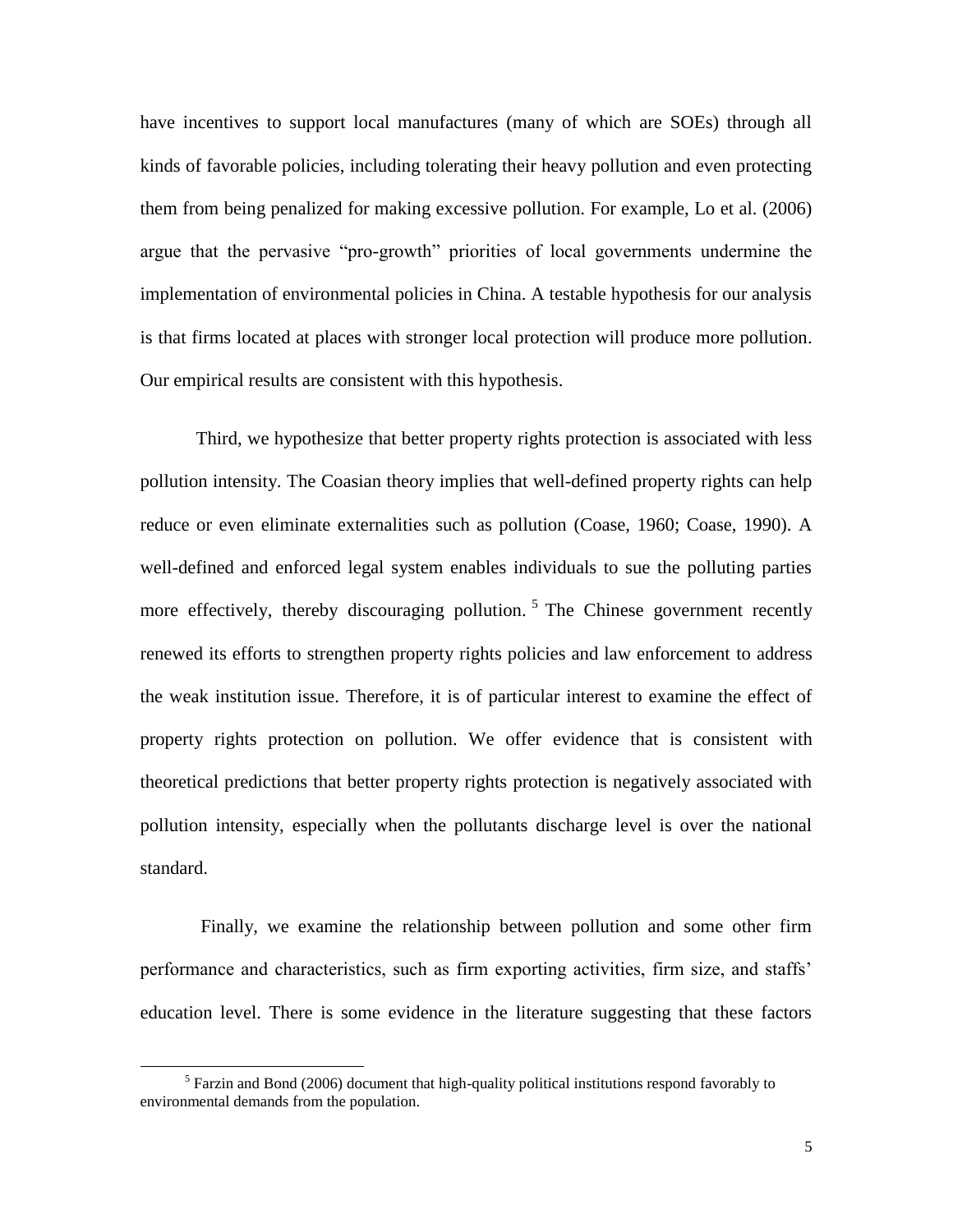could also matter for industrial pollution. For example, a recent study by Holladay (2010) finds that exporters generate significantly less pollution than their non-exporting competitors in the same industry, even after controlling for productivity. Weersink and Raymond (2007) argue that more educated people tend to be more capable of expressing their voices or appealing through formal institutions when their interests are negatively affected by pollution. Our empirical analysis finds consistent results that smaller firms, firms that export less, and firms with less educated employees tend to have more pollution intensity.

Overall, our results suggest that, to effectively cut industrial pollution in China, environmental regulations should more target SOEs and medium- and small-sized manufactures. Meanwhile, reducing local protectionism and/or improving the legal institution is also a promising direction. It is worth to note that after a series of sensitivity tests, the overall patterns generated from our empirical analyses are generally robust towards alternative sample and model specifications. However, because we cannot completely guard against potential biases resulting from omitted variables or measurement issues due to data limitation, one should be cautious when interpreting our estimates as true causal effects.

Despite of its limitation, this study contributes to the literature in two important ways. First, to the best of our knowledge, this study is among the first to examine the determinants of firm pollution intensity using large-scale firm-level discharges that cover all of the manufacturing industries in China.<sup>6</sup> We contribute to the small but growing

 $6$  The only paper we are aware of that also uses nationwide plant-level emission data is by Wang and Wheeler (2005). They estimate an econometric model in which firm-level pollution levy rates and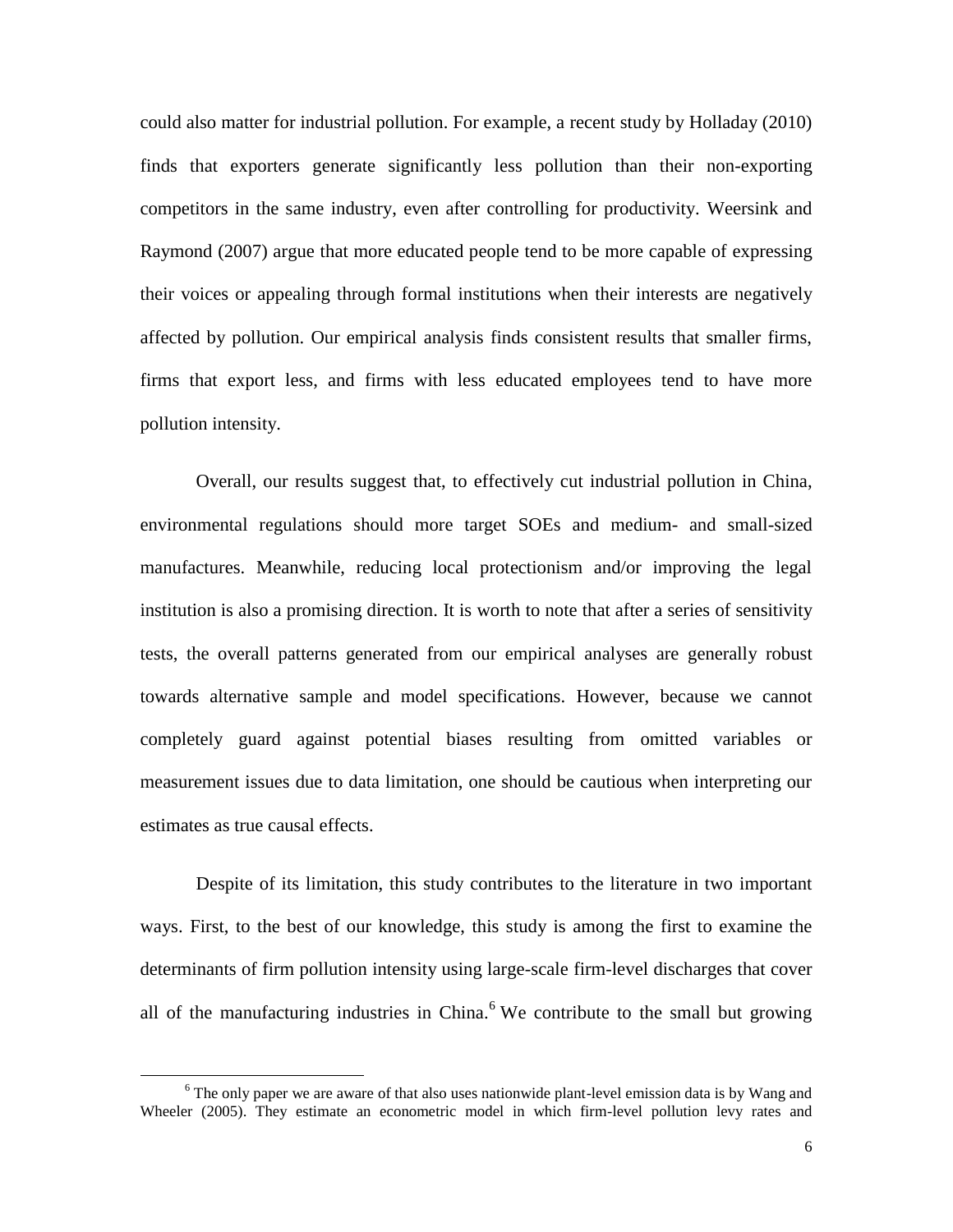literature on the determinants of industrial pollution in China (e.g. Wang and Jin, 2002; Dean and Lovely, 2008; Liang, 2008; Dean, Lovely, and Wang, 2009), and as mentioned above, we improve over previous studies by using more direct measures of plant-level pollution based on a nationally representative sample. In addition, the paper also supplements the literature on China's environmental regulations (Wang and Wheeler, 2005; Almond et al., 2009),<sup>7</sup> and the literature on the socioeconomic consequences of pollution in China (Ebenstein, 2012).<sup>8</sup> Second, while previous research on industrial pollution mostly focus on the individual effects of trade, ownership or FDI on pollution at the country- or industry-level,  $9$  we are among the first to systematically examine the effects of all of these factors at the plant level, and add to the literature the effects of local protectionism and property rights protection on industrial pollution. By investigating six different types of firm ownership, we document that foreign-owned firms have less pollution intensity than SOEs. This result is consistent with a few recent studies on Chinese pollution that show the beneficial effects of openness. <sup>10</sup> We also offer new

emissions are jointly determined and demonstrate that China's levy system is a significant pollution deterrent.

 $7$  Wang and Wheeler (2005) document the effectiveness of levy system on pollution control. Almond et al. (2009) assesses the role of heating entitlements set by the Chinese government in its central planning period (1950-1980) and finds that the heating policy causes the total suspended particulates level particularly high in the north China where heating is allowed under the government policy.

<sup>8</sup> Ebenstein (2012) studies pollution across China's river basins and finds that a one-grade deterioration in water quality increases the digestive cancer death rate by 9.7%.

 $9$  Among the early pioneering studies, Antweiler, Copeland, and Taylor (2001) and Copeland and Taylor (2004, 2005) find that the overall effect of trade liberalization is beneficial. Similarly, Frankel and Rose (2005) use cross-sectional country data and solve the potential endogeneity problem in previous studies. They find little evidence that foreign trade has a detrimental effect on environment. In another important paper, Javorcik and Wei (2003) find no evidence of the *Pollution Haven Hypothesis* using firmlevel data from 25 transitional economies.

<sup>&</sup>lt;sup>10</sup> Using city-level data for the period from 1996 to 2003, Liang (2008) finds a negative correlation between FDI inflow and air pollution, suggesting that the overall effect of FDI is beneficial to China's environment; Wang and Jin (2002) find similar results and argue that foreign firms pollute less due to energy efficiency and the superior technology they use; Dean, Lovely, and Wang (2009) revisit the pollution-haven hypothesis, and document that equity joint ventures in highly polluting industries funded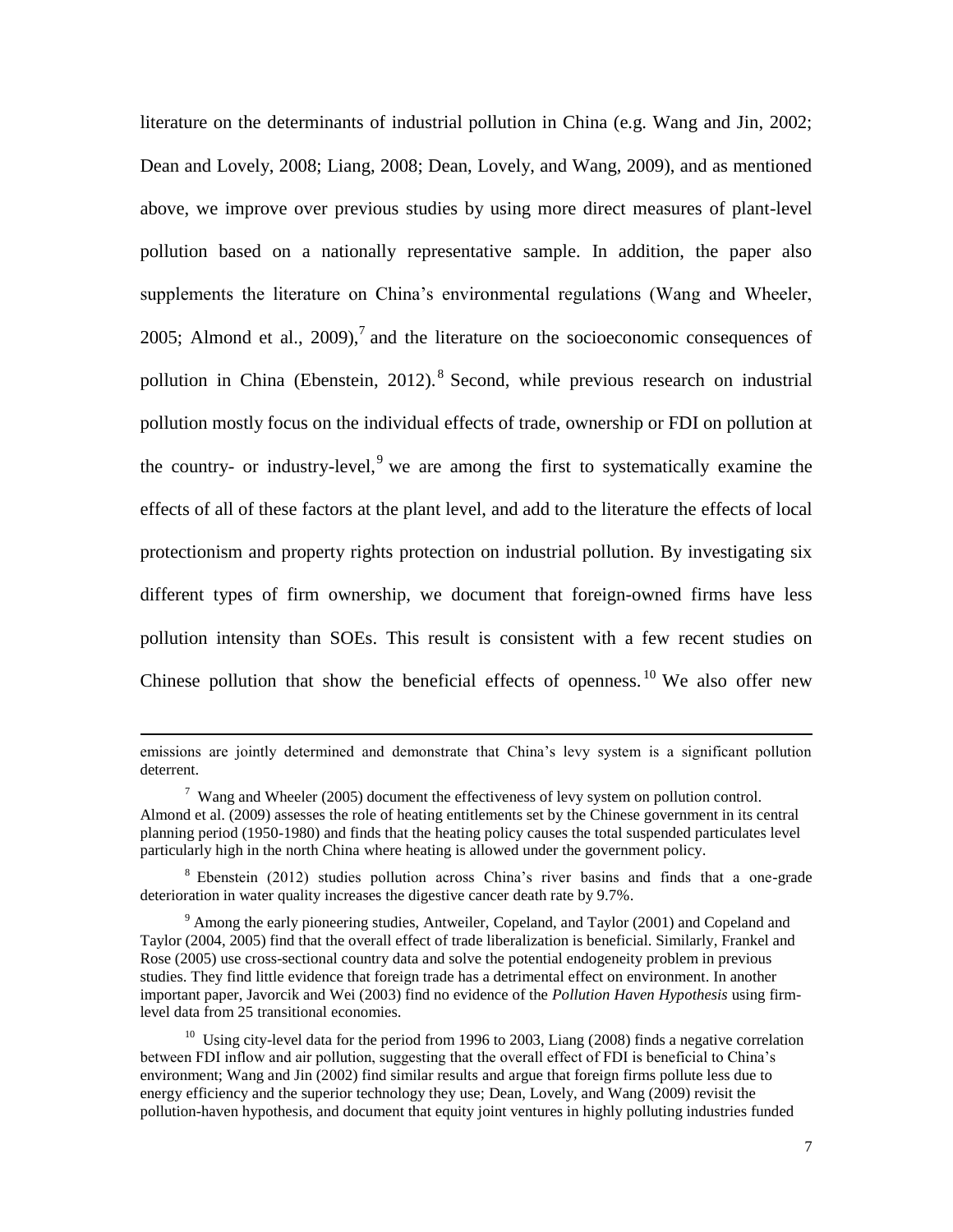evidence that public-listed companies in China take more social responsibilities on pollution control than SOEs. Using direct measures of industry-level air and water pollution generated by Chinese manufactures from 1995 to 2004, Dean and Lovely (2008) document that Chinese exports are less water pollution-intensive, and generally less air pollution-intensive than Chinese imports. $11$  In contrast, we directly calculate the firm-level export ratio, and from a different angel we show the beneficial effects of exporting on environmental quality in China.

The remainder of this paper is organized as follows. The previous section reviews the research on pollution and environmental protection. Section 2 provides institutional background. Section 3 discusses theories on determinants of pollution emission and develops our hypotheses accordingly. Section 4 describes the data. Section 5 presents empirical analysis and results. Section 6 provides additional discussions on data and measurement issues, and Section 7 concludes the paper.

#### **2. Institutional Background**

 $\overline{a}$ 

The evolution of China's legislation and institutional development on environmental protection can be traced back to 1979, when the state council first proposed that pollution charges be written into the Environmental Protection Law. This is considered a milestone in China's environmental legal system. Following the implementation of the pollution charges across some cities, the state council further

through non-ethnically Chinese countries are not attracted by weak environmental standards, but those funded by ethnical Chinese sources are.

 $11$  They interpret their results as evidence of the composition effect – a result of trade-induced specialization in China toward clean, labor-intensive processing activities and away from dirty, capitalintensive production – that has favored China's environment.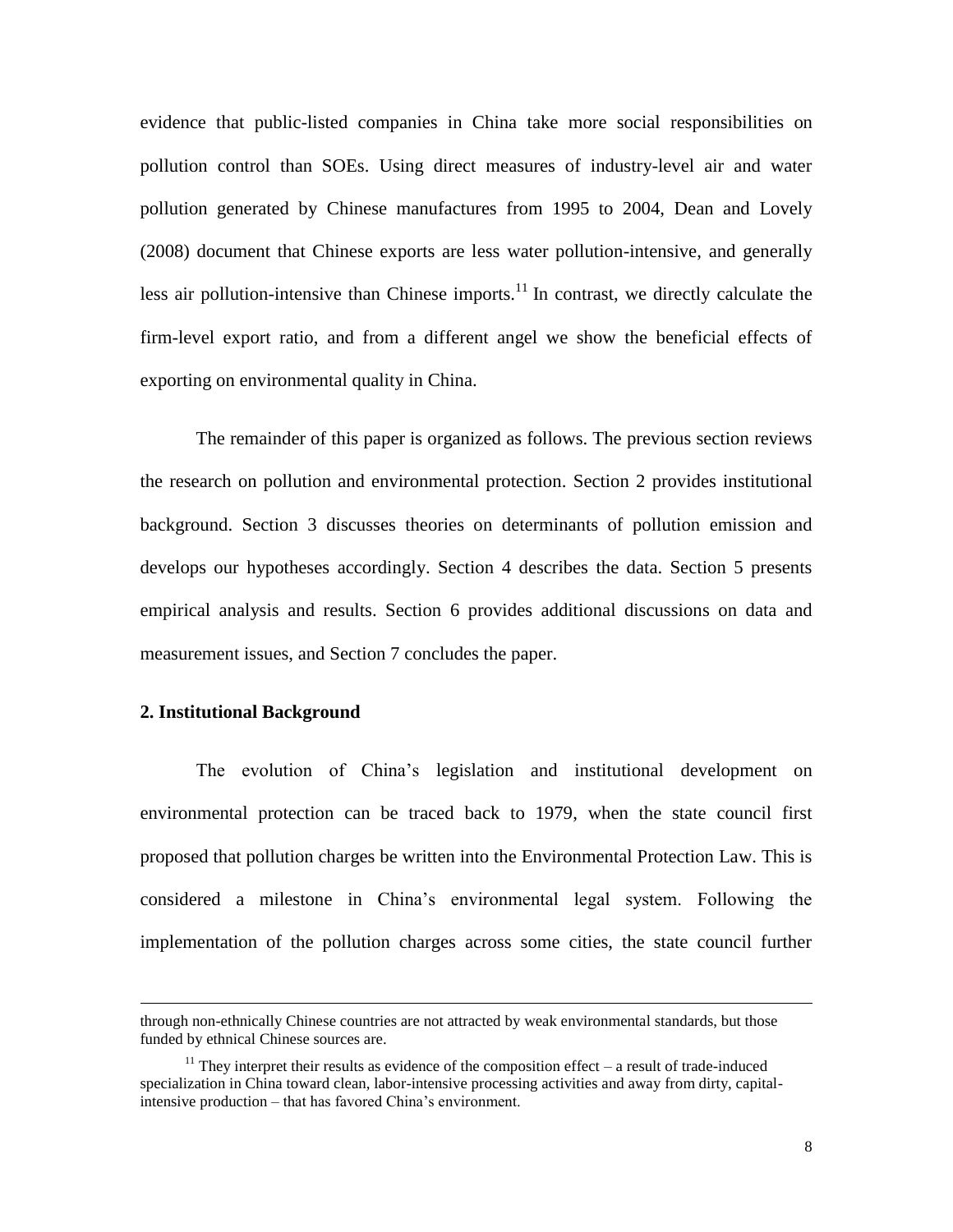issued the *Tentative Provisions on Pollution Charge* (the State Council Order No. 21) in 1982, which defines the purpose behind the formula of the pollution charge and the management of the fund generated by pollution fees. This levy system covered almost all of China by 1996. However, due to the low levy rate, many enterprises have chosen to discharge pollutants directly instead of performing pollution control (such as installing new facilities to reduce pollution). Thus, with the rapid expansion of the manufacturing industries, China's pollution problem has actually become more serious. In 2003, a new pollution charge policy was brought into effect. It not only charges for pollution emissions over the standard, but also within the standard. Furthermore, this new policy covers almost all polluting elements discharged by enterprises ranging from wastewater, and industrial air to solid waste and noise. Since then, the pollution fee has increased rapidly. From 2003 to 2006, the total pollution fee collected each year has increased from RMB6 billion to RMB14 billion, an average increase rate of about 33% for each year.

In 1988, the State Environmental Protection Agency (SEPA),  $^{12}$  which is responsible for the implementation of pollution charges, was formed along with many local Environmental Protection Bureaus (EPBs) being set up throughout the nation. Over the past 30 years, many environmental protection organizations besides the EPBs have also been formed at both the national and local (provincial, city, or county) levels. According to the data released by the Ministry of Environmental Protection (MEP), China had established 11,321 environmental protection institutions by the end of 2006,

 $12$  It was replaced by the Ministry of Environmental Protection of China during the March 2008 National People's Congress sessions in Beijing.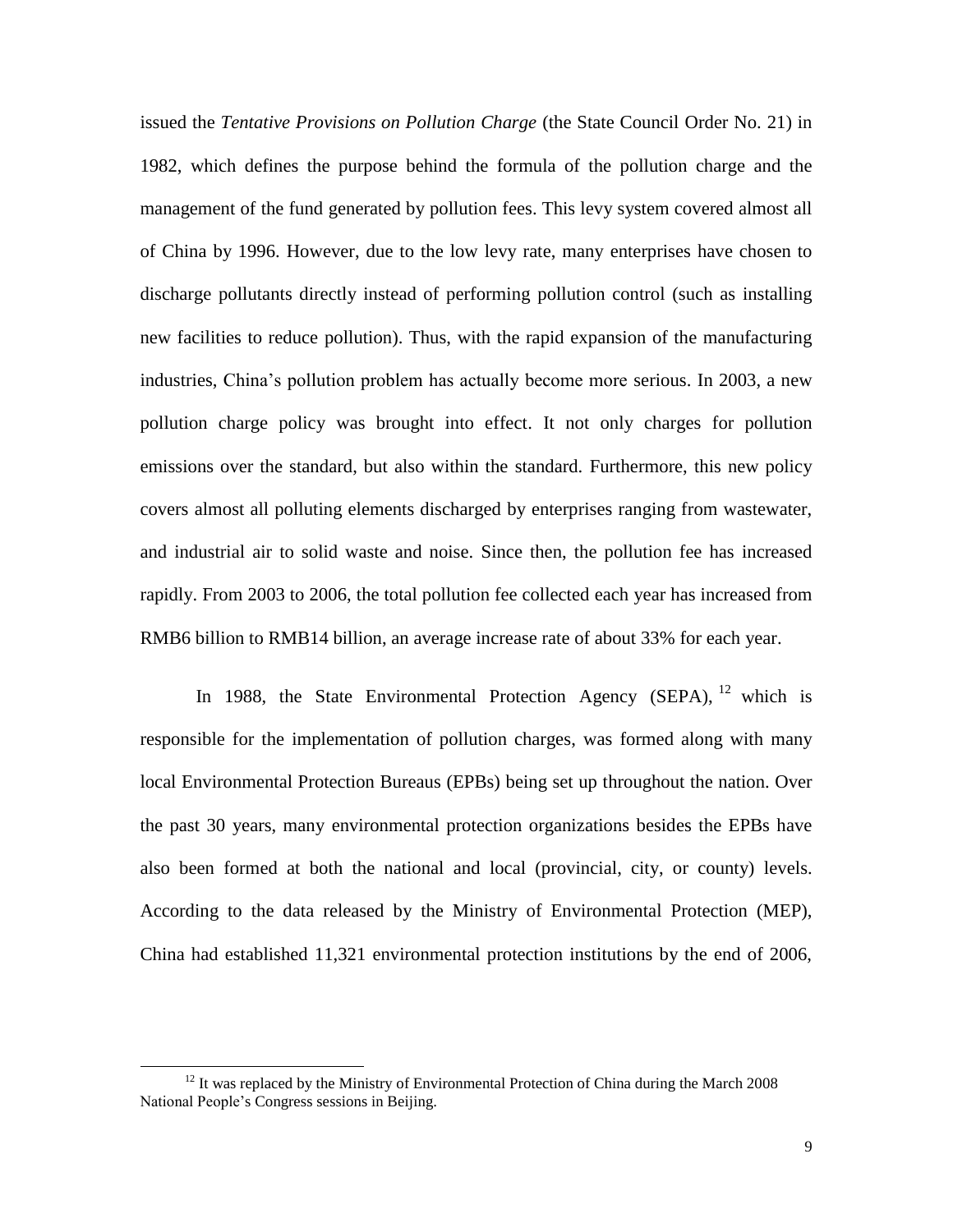with 393 at the national and provincial levels.<sup>13</sup> Due to the differentiations in economic and technological development across regions and areas, local government and authorities are encouraged to make local regulations and rules that adapt to specific local situations. Of course, these rules and regulations cannot be in conflict with those at the national level. China has established or passed one environmental protection law, 26 environmental individual laws, over 50 environmental protection administrative regulations and over 1,600 local environmental decrees and rules.<sup>14</sup> However, even with the relatively complete environmental legal system and growing number of administrative sectors, China is suffering from the poor implementation and enforcement of these laws and regulations. In reality, local government officials can "exercise considerable discretion over how to identify factories as non-compliant, how to prioritize their enforcement efforts and how to enforce compliance" (Tilt, 2007). The interference of local governments has caused substantial ambiguity over how the levy should be implemented in real practice. Some EPBs are also accused of corruption on the distortions in using these pollution discharge fees. Overall, the insufficiency of supervision capacity and the poor law enforcement accompanied by administrative problems have seriously detracted from the effectiveness of local pollution control.

Meanwhile, despite the fact that public participation and information sharing have been greatly promoted by the Chinese government, China's public participation rate on environmental protection is still very low and the information sharing is far from effective or efficient. The Environmental Protection Law clearly stipulates that

<sup>&</sup>lt;sup>13</sup> China Environment Statistics Year Book, 1992-2007, Ministry of Environmental Protection, China. Environmental Science Press, Beijing.

<sup>&</sup>lt;sup>14</sup> See "Water control in China: Review of laws, regulations and policies and their implementation" by the Economic Analysis Team, Institute for Global Environmental Strategies (IGES), April 17, 2009.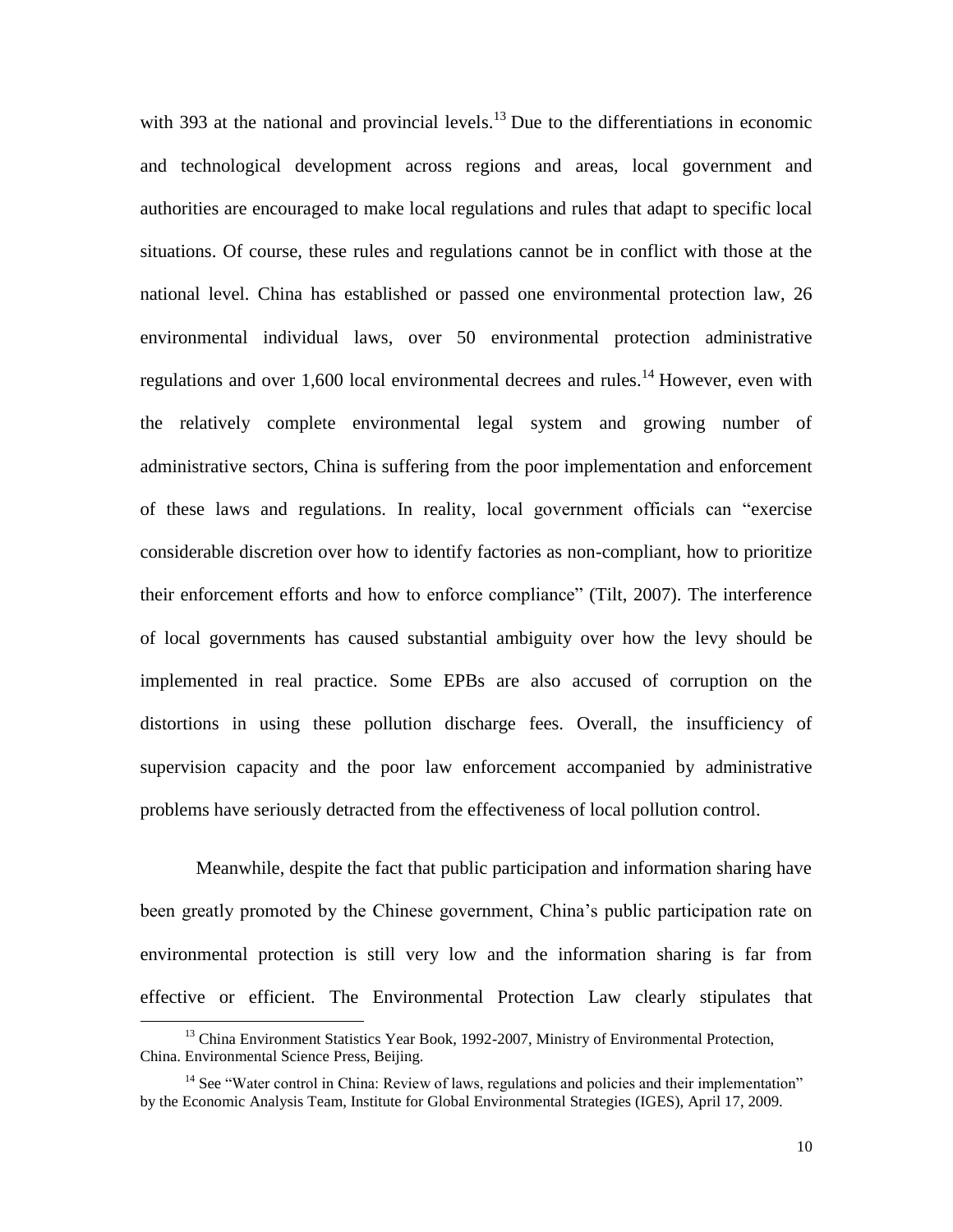government should release environmental information to the public, but the majority of local residents are often unaware of the fact that the big construction projects in their neighborhoods might be harmful. The SEPA and many local government environmental protection organizations have opened their own websites to let people access statistical data, news, legal documents, and newly passed protection rules and decrees directly through the Internet. Nonetheless, the real experience of searching through this information shows that pollution data are still very limited to the public and neither detailed nor timely.

#### **3. Hypothesis Development**

In this section, we develop several hypotheses regarding some important factors that may affect industrial pollution. It is worth noting that, although our discussions are rather exploratory given limited guidance from prior research about the determinants of pollution in China, these hypotheses build a good starting point for our empirical analysis as well as future research.

First, the literature suggests that firm ownership could be a primary determinant of pollution (Talukdar and Meisner, 2001; Wang and Jin, 2002; Wang and Wheeler, 2005). One possible distinction is between domestic firms (especially SOEs) and foreign firms. Intuitively, based on the "Pollution Haven" hypothesis (i.e. polluting industries tend to move from developed countries to less-regulated developing countries), foreignowned firms may pollute more relative to SOEs. But some empirical studies draw the opposite conclusions, arguing that foreign firms may generate less pollution because of their more advanced technology. For example, based on an analysis of U.S. outbound investment, Eskeland and Harrison (2003) document that foreign enterprises are more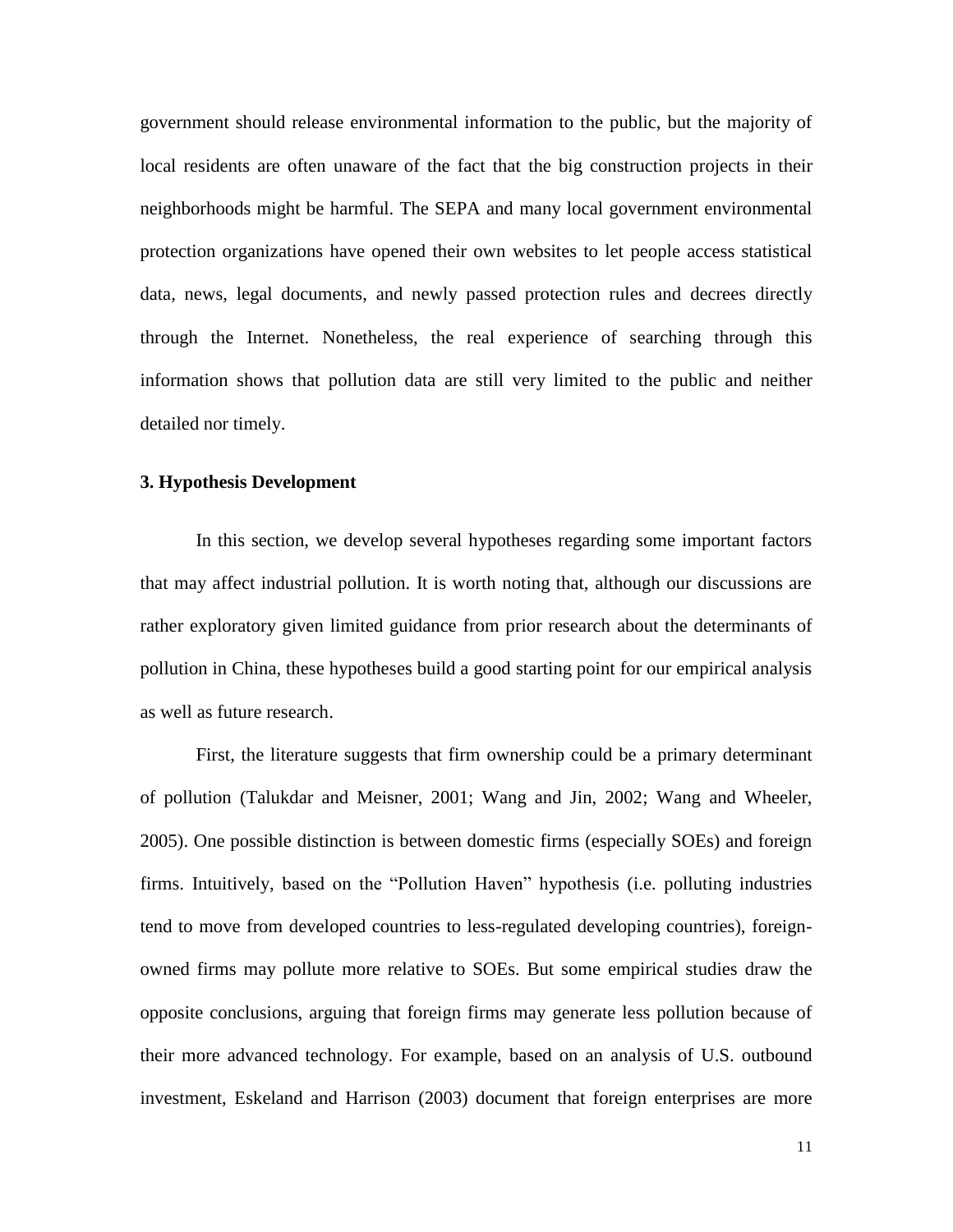energy efficient and use cleaner types of energy than state-owned factories. Wang and Jin (2002) also find that foreign firms in China pollute less than domestic firms thanks to better energy efficiency and the superior technology they use. Besides, multinational firms may also have stronger incentives than SOEs to control pollution, worrying that a negative image in one country (such as polluting the host country) could dampen the firm's business opportunities in other countries. While it is unclear *a prior* whether foreign firms tend to pollute more or less than SOEs, we propose the following two competing hypotheses:

*Hypothesis 1a: Other things being equal, foreign-owned enterprises have lower pollution intensity (pollutant discharge per unit of sales) than SOEs.*

*Hypothesis 1a': Other things being equal, foreign-owned enterprises have higher pollution intensity (pollutant discharge per unit of sales) than SOEs.*

Another dimension of ownership we attempt to explore is comparing public-listed firms with (unlisted) SOEs. In general, firms have both disincentives and incentives to control pollution. On the one hand, higher costs (e.g., installation of pollution-reduction devices) incurred to control pollution will negatively affect a firm's industrial activities (Telle, K., 2006). Because additional spending on pollution reduction could eventually harm the firm's profitability and comparative advantage, firms should have few incentives to pursue the CSR on environmental protection (Friedman, 1970). On the other hand, albeit costly, controlling pollution may benefit the firm through enhancing its reputation to attract more investors and/or customers, eventually making the firm more profitable (Oberndorfer, et al., 2013). Such reputation gains could be particularly high for public-listed companies that are subject to the scrutiny of public investors. Previous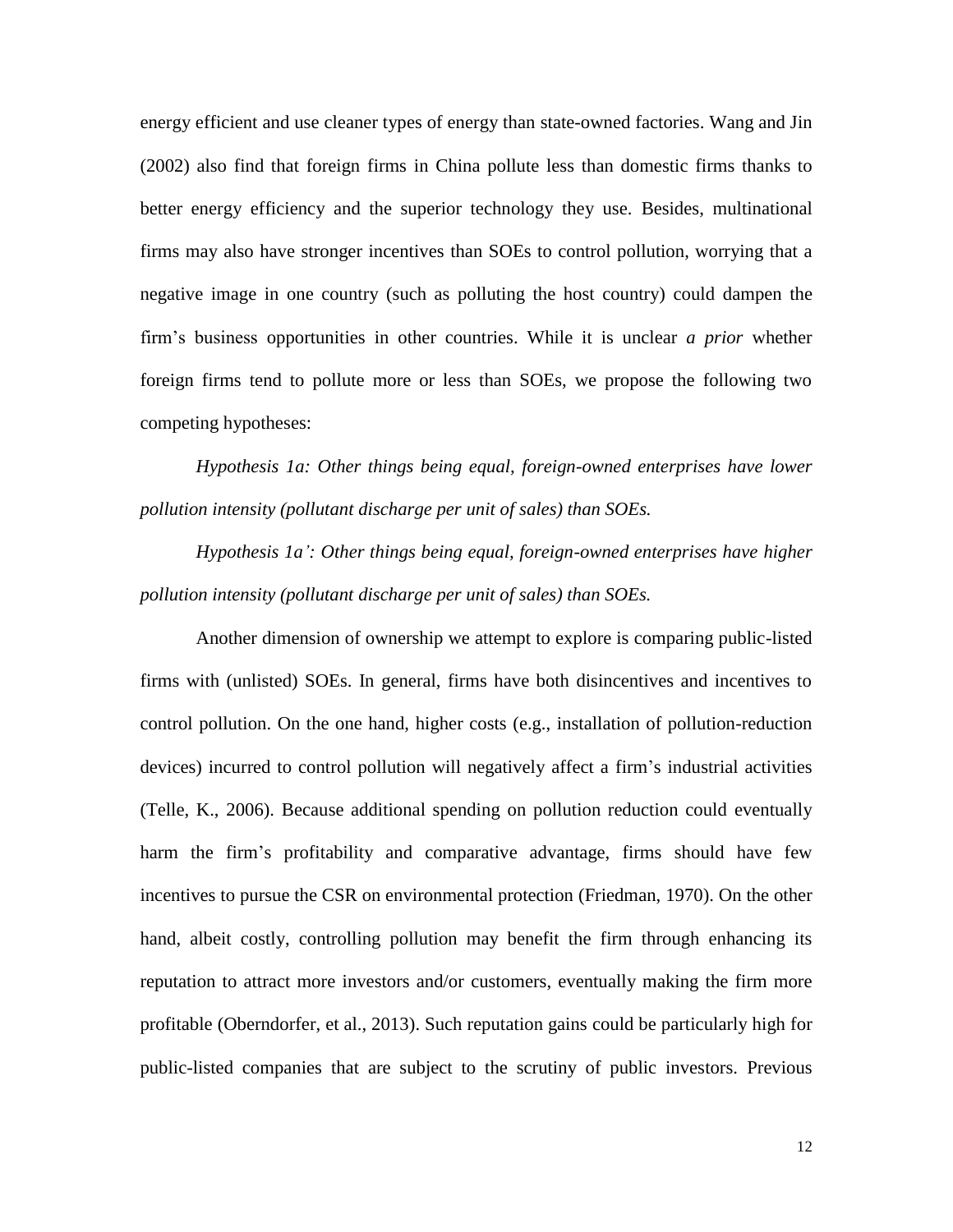evidence suggests that industrial accidents with environmental consequences are associated with a significant drop in stock market returns.<sup>15</sup> Capelle-Blancard and Laguna (2010) show that the market loss associated with one plant accident such as the explosion in chemical plants can be between \$164 million to \$1.82 billion U.S. dollars. They also find that the stock market loss is more severe for firms with poor environmental and safety records. Using data from the Korean market, Dasgupta et al. (2000) also find stock market penalties for environmental violations and point out that such penalties are higher in developing countries than those in developed countries. Therefore, we hypothesize that public-listed firms may have stronger incentives to control pollution because the reputation gains from an environmental-friendly image may well exceed the pollutionreduction costs. We form the following hypothesis:

*Hypothesis 1b: Other things being equal, public-listed companies has lower pollution intensity than (unlisted) SOEs.*

The second major determinant of pollution examined in the paper is local government protection. One notable feature of China's economic reforms over the past three decades is the transition from a highly centralized fiscal system to a gradually decentralized system. As the fiscal decentralization allows local governments to keep part of the tax revenue, it gives local governments strong incentives to maintain the local tax base by protecting local firms against foreign and/or interregional competitions (Ping, 1996; Bai et al., 2004). In addition, pollution by local industries is also tolerated by local governments,<sup>16</sup> who rely on these industries to contribute tax, create job opportunities,

<sup>&</sup>lt;sup>15</sup> For a summary, please see Capelle-Blancard and Laguna (2010).

<sup>&</sup>lt;sup>16</sup> Even when local governments regulate polluting plants, they often lower the environmental standards towards local firms that they intend to protect.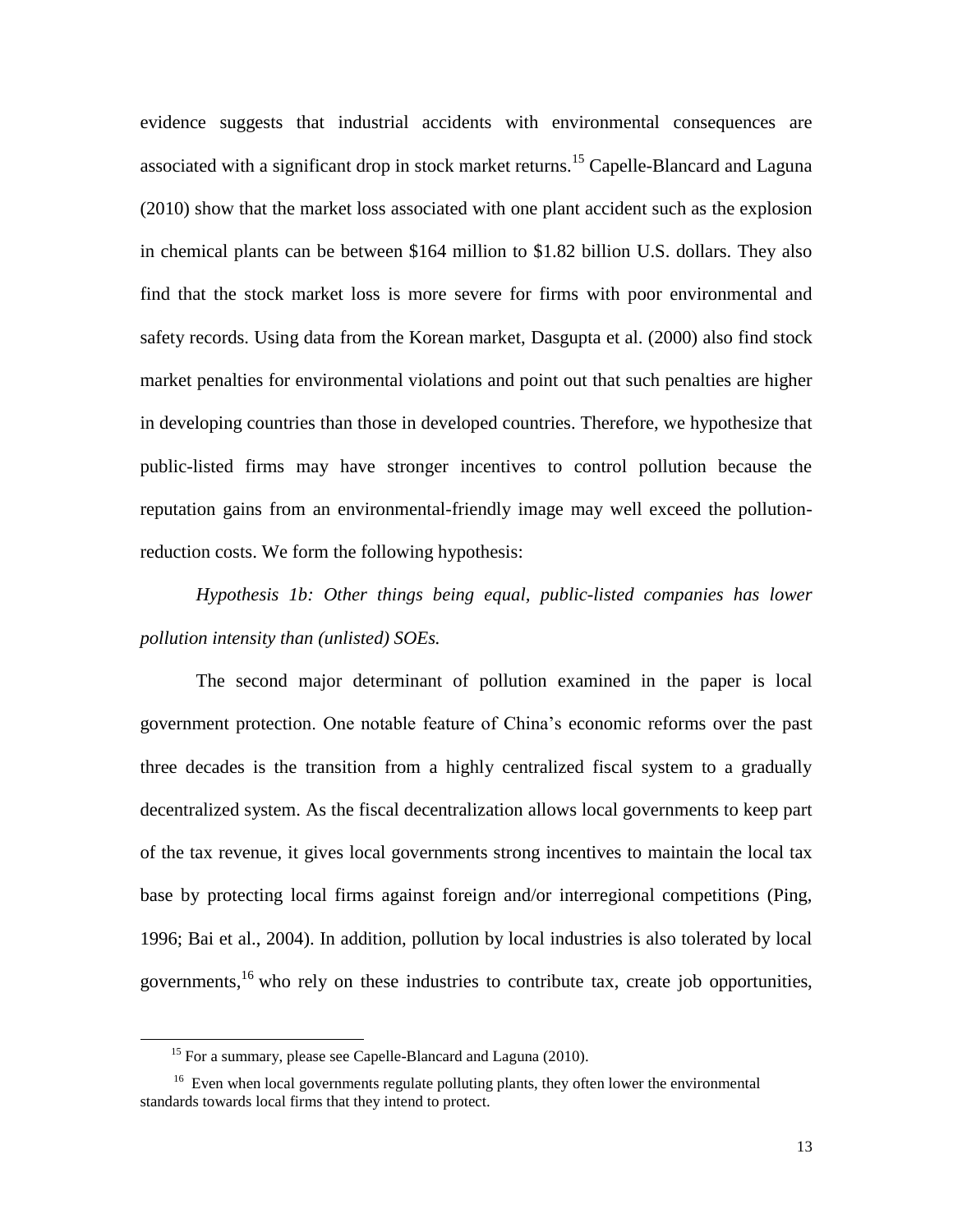promote economic growth and maintain social stabilities (Bai et al., 2004). In fact, local protectionism is deeply rooted because many polluting industries have strong ties with local governments. Sometimes, even government officials themselves (or their family) are owner (or co-owner) of the polluting plants. Anecdotal evidence suggests that many environmental pollution cases can be attributed to the abuse of power by local government officials who blatantly allow pollution to be produced.<sup>17</sup> Naturally, we expect that stronger local protection will lead to more pollution from local firms:

*Hypothesis 2: Other things being equal, local protectionism is positively associated with the intensity of pollution emissions.*

The third factor that could influence industrial pollution is the strength of law enforcement. In China, environmental officials have little power over bureaucracy: Firms in violation of environmental protection laws do not receive due punishment due to the political connections and local protection we discussed earlier. According to the Coasian hypothesis, good property right protection can reduce or even eliminate externalities, such as pollution. A well-defined and enforced legal system enables individuals to sue the polluting parties effectively. Ajuzie and Altobello (1997) argue that the assignment of property rights leads to efficient resource allocation, increases productivity, and promotes environmental quality. The high variations in the effectiveness of the court system across Chinese cities, as reflected in the 2006 World Bank survey, enable us to explore such relationship. We summarize the above discussion with the following hypothesis:

<sup>&</sup>lt;sup>17</sup> Deputy Director of the State Environment Protection Administration (now the Ministry of Environment Protection), PAN Yue, stated that "The governments' refusal or failure to fulfill environmental responsibilities has seriously set back China's environmental protection efforts" (Xinhua News Agency, February 27, 2007, *SPEA: Pollution Control Requires Accountability*).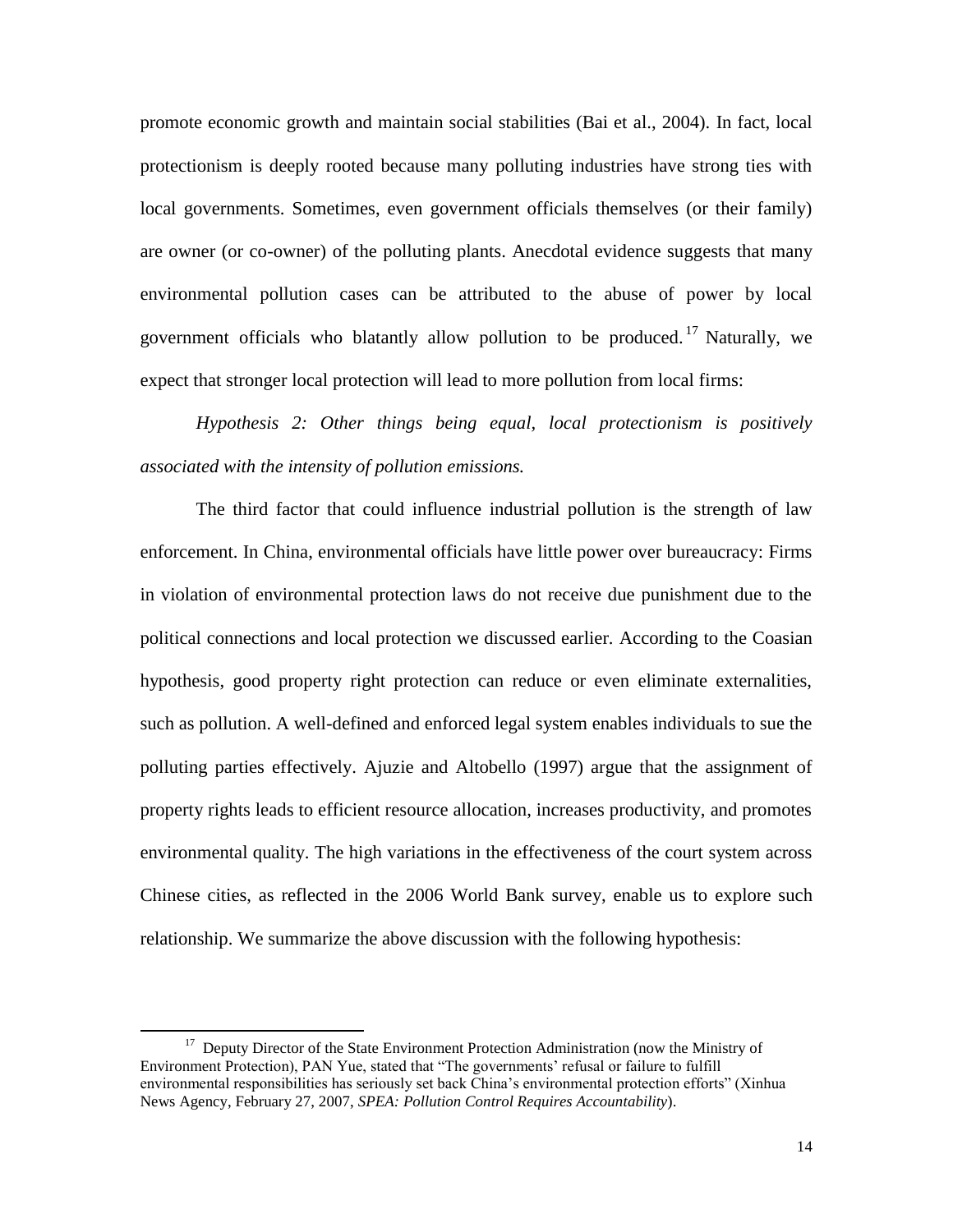*Hypothesis 3.: Other things being equal, better property rights protection is negatively associated with the intensity of firm pollution emissions.*

Next we hypothesize that pollution is affected by a firm's exporting activities and its size. Melitz (2003) incorporates firm productivity heterogeneity into the Krugman (1979) monopolistic competition framework, which brought an extensive trade literature to study the influence of firm heterogeneity on trade behavior. In this dynamic industry model, firms choose to export when their productivity exceeds a certain threshold that enables them to generate enough profits to cover the exporting costs. Empirical studies have largely supported the view that exporters tend to be larger and more productive than their competitors in domestic markets. Furthermore, a firm's heterogeneity in production has been shown to affect its pollution emission intensity. Cole et al. (2005) find that emissions are positively correlated with capital intensity and negatively correlated with firm size and productivity. Holladay (2010) shows that exporters are larger than nonexporters due to their productivity advantage; they also generate significantly fewer and less toxic pollution than non-exporters in the same industry do. Moreover, since smallsized firms face more financial constraint to adopt new technologies or update their old machines, to compete with large firms and make a profit, they may maintain dirty and outdated technologies to save costs. The lack of technological flexibility will seriously affect the effective and efficient use of energy and thus lead to more intensive pollution. Together with the above discussion, we expect that the intensity of pollution emissions is negatively associated with firm export and firm size.

In addition, pollution intensity is also likely to depend on the education level of local residents. People with more education are more likely to be concerned with their

15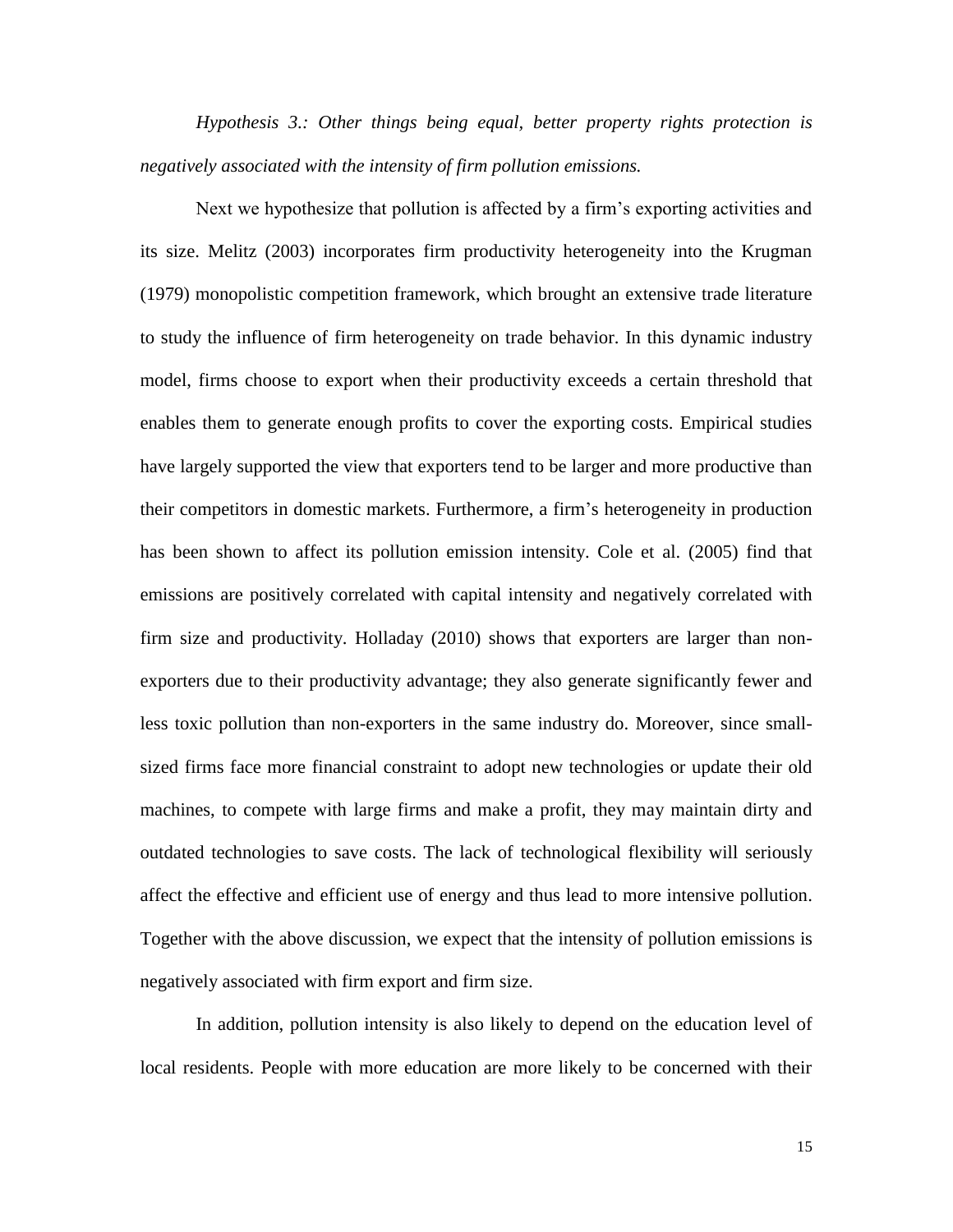living standards, including the quality of their drinking water and air. They are not only expected to be more aware of the harmful effects of pollution, but also expected to obtain greater welfare surplus by taking responsibility for environmental protection to improve ambient air and water quality. As Weersink and Raymond (2007) document, people with a higher education level tend to be more informative and capable of appealing through formal institutional channels when their interests are potentially harmed by pollution. We use the employees' education level as a proxy for the surrounding residence education level since they tend to live near the polluting plant. Besides, many manufacturing firms are very passive in carrying out environmental protection schemes, partly because of their profit-maximization-driven goals, and partly because of their own employees' ignorance of its importance. We therefore expect that firms with more educated employees will pollute less than their competitors, all other things being equal.

Finally, we argue that pollution may be associated with competition. Market competition may affect a firm's incentive to reduce pollution. In a more competitive market, firms are forced to cut costs and thus are more likely to adopt dirty technology. Moreover, the firm may not have enough resources to adopt cleaner technology due to its lower level of profits as a result of fierce competition. In contrast, competition in the product and labor markets may crowd out the inefficient firms as competition could reduce the output of the least efficient firms. Therefore, the overall effect of competition on pollution is ambiguous.

#### **4. Data and Sample Selection**

#### 4.1 Data sources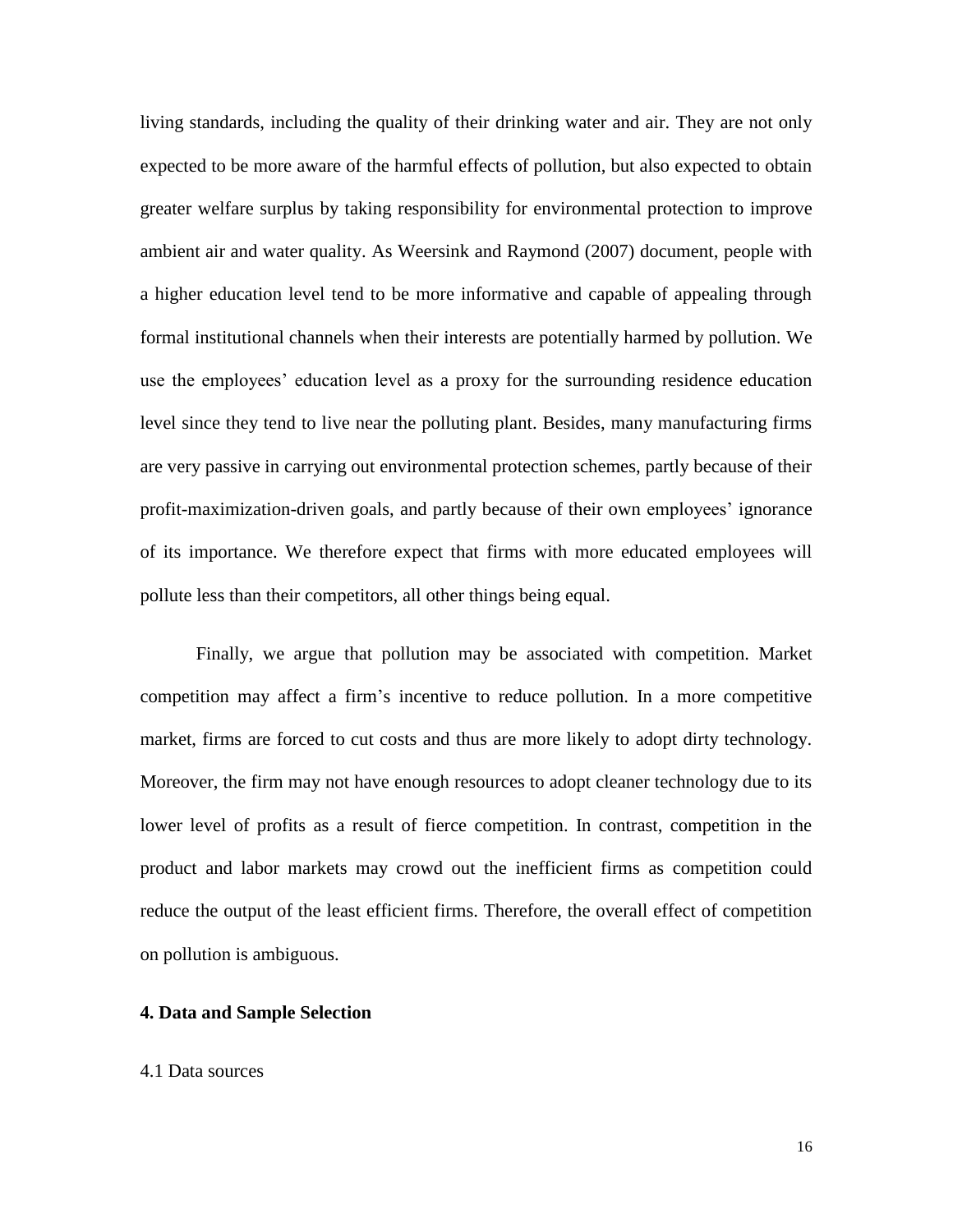The data used in this study are compiled from five sources: (1) the Pollution Data from the Ministry of Environment Protection (MEP, 2006, 2007) of China; (2) the Industry Enterprise Dataset from the National Bureau of Statistics of China (2006, 2007); (3) the World Bank Survey on Governance and Investment Climate Index in 120 Cities in China (2006); (4) the NERI (National Economic Research Institute) Index of Marketization of China's Provinces 2006 Report; and (5) the 2005 Economic Census in China.

The pollution dataset is provided by China's MEP covering a nationwide number of 2,862 firms for 2006 and 4,261 firms for 2007 (with 2,486 firms in both years), from SIC 4-digit manufacturing industries.<sup>18</sup> This database covers all provinces, with plants considered as more important enterprises that are under direct monitoring of the MEP. Even though the database is only a sample of the universe of Chinese firms, an examination of the plants distribution shows that the spatial distribution of plants in this database roughly matches with the general pattern of industrial development in China.<sup>19</sup> Given the importance of the firms being examined, this database is the one that probably has the best coverage and contains the most comprehensive and detailed information of Chinese manufacturing pollution among relevant studies.

In practice, the MEP requires that the manufacturing plants self-report their emissions, but it will conduct monitoring and surprise inspections. False reporting will be penalized upon detection. During the survey, each manufacturing plant files an emission

 $\overline{a}$ 

<sup>&</sup>lt;sup>18</sup> The original database contains 5,416 firms for 2006 and 6,100 firms for 2007 (with 3,634 firms in both years). But as our study requires each plant has at least one of the three types of pollutants emission information (i.e. sulfur dioxide, waste water, and soot), we start with a smaller sample.

<sup>&</sup>lt;sup>19</sup> In Appendix Figure 1, we show that the share of the number of firms in each province in our pollution database is highly correlated with the share of the industrial GDP for each province.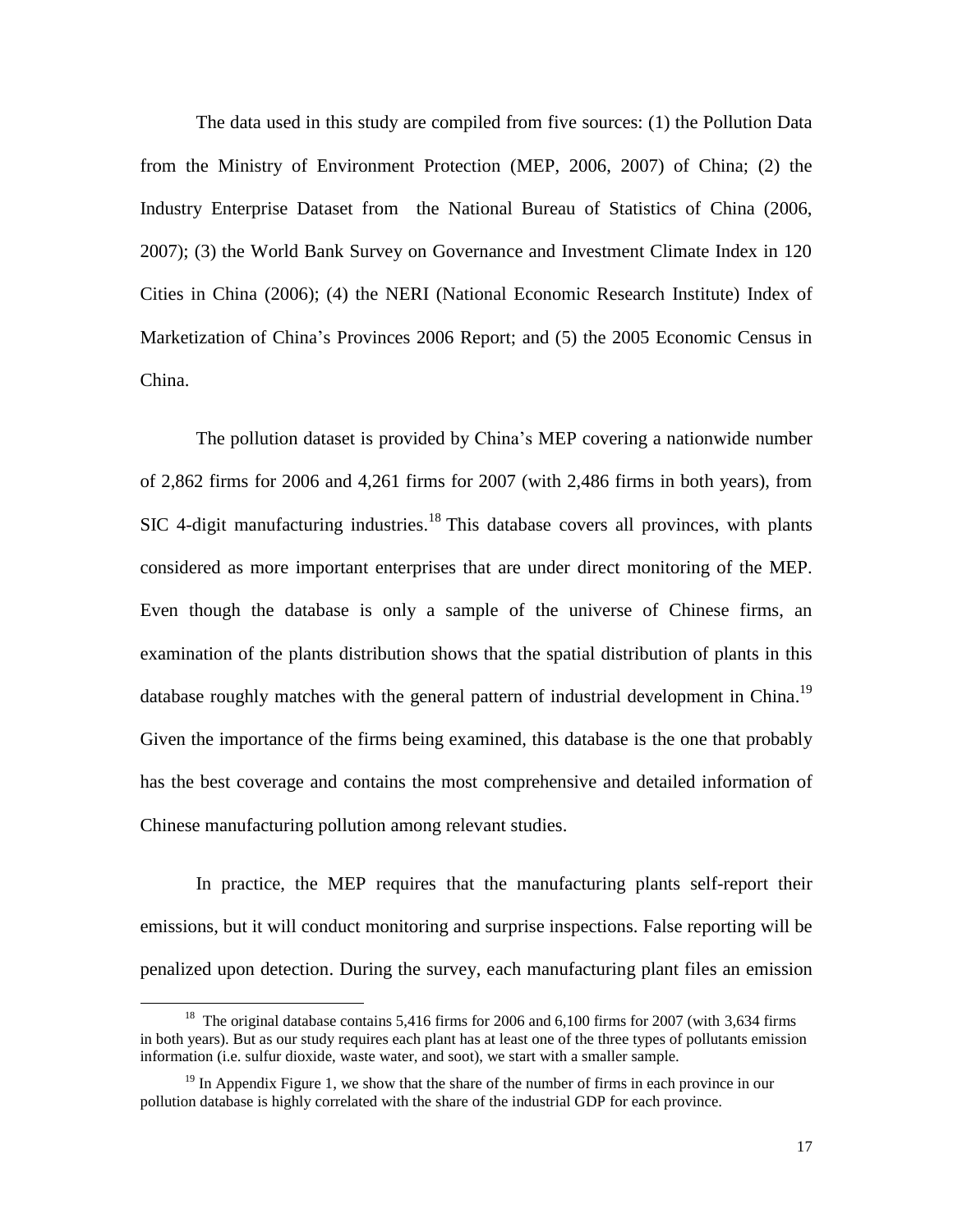form to provide its last year's pollutant discharge information. This emission form is very detailed and asks for the following: 1) basic information about the plant (including detailed plant address, contact information, number of employees in the environmental protection sector, year of establishment, number of production days for the previous year, total number of employees by the end of the previous year, plant scale, subordination of organization, ownership type, industry category, and value of gross output); 2) the value and capacity of the pollutant disposal equipment and the related expenditure and amount (at both aggregate and separate levels for each pollutant); 3) the volume of water used for production, volume of waste water discharge, and waste water pollutant concentrations (including chemical oxygen demand and ammonia nitrogen); 4) the volume of waste gas discharge and air pollutant concentrations (including sulfur dioxide, burned dust, and industrial soot) in the waste gas; 5) the weight of solid waste discharge; 6) ambient noise pollution; 7) discharge levels over the national quota for each pollutant; 8) total pollution fees paid in the previous year; 9) diagrams of production process; and 10) emission time.

It should be noted that this pollution dataset is collected at the manufacturing plant level. In other words, each firm in the dataset represents one manufacturing plant in one city with detailed plant-level emission data applied to that city.<sup>20</sup> In addition, the dataset contains extensive pollutant emissions information ranging from waste water and air pollution to noise. In this study we mainly focus on three pollutants: sulfur dioxide, waste water, and soot, for three reasons: 1) they are considered the most threatening environmental pollution generated by China's manufacturing sector; 2) they have been

 $20$  Because each firm may include multiple plants and these plants may not be independent of each other, studying plant-level emissions may overstate the statistical significance. However, we carefully checked the data we used and did not find any instance of multiple plants belonging to one firm in our sample. Therefore, our data should be free of this measurement problem.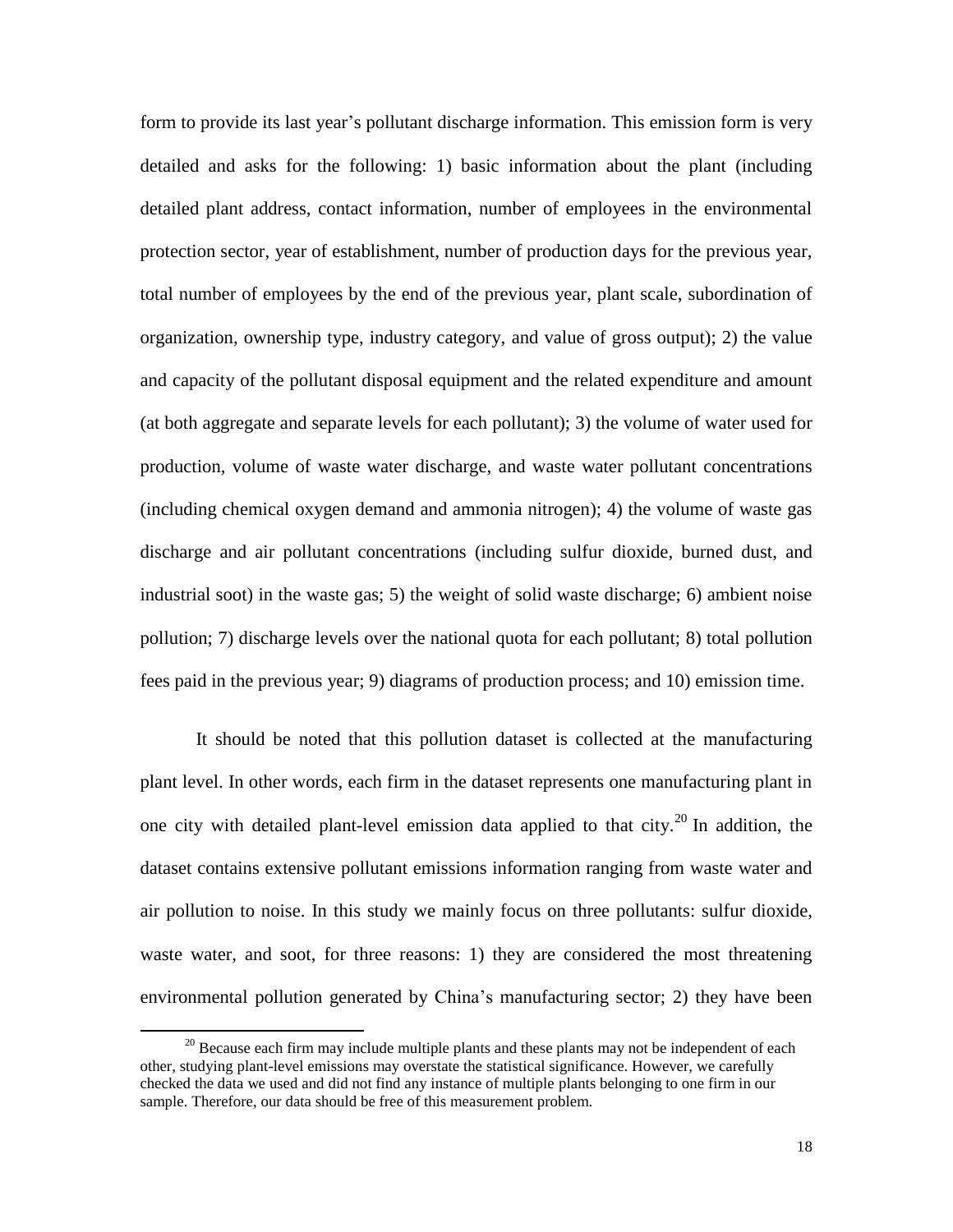used as major indicators to measure environmental pollution in many countries; and 3) the information provided for these three pollutants is much more complete than that for other pollutant types in the dataset. To check whether our results are sensitive to the choice of pollutants, we also study other indicators such as oxynitride, chemical oxygen demand, and ammonia nitrogen in Section 6.1.

To obtain more firm- and city-level characteristics, we use the plant's name (in Chinese) and its location to link the pollution dataset to the Industry Enterprise Dataset and the World Bank survey databases by hand. $^{21}$  The Industry Enterprise Dataset (2006, 2007), covering firms with annual sales over five million RMB from all manufacturing sectors, was compiled by the National Bureau of Statistics of China. It collected almost all important aspects of a firm's operation. We use a subset of this database that includes only manufacturing firms in our MEP dataset. The detailed firm-level information includes ownership types, industry classification, city code, date of establishment, total assets, sales, employee education, outputs, inputs, taxes, and profits, etc.<sup>22</sup> The World Bank survey, conducted in 2006, contains information about the degree of property right protection, the effectiveness of the court of law, and the enterprise tax burden relief index in 120 cities in China, among other things.<sup>23</sup> The measurement for local protection is

<sup>&</sup>lt;sup>21</sup> We manually match the pollution dataset and the Industry Enterprise Dataset based on firm names and location in both databases. The World Bank Survey on Governance and Investment Climate Index in 120 Cities in China (2006) contains only city-level information, so this dataset is merged with the pollution dataset based on each firm's city location. Finally, the NERI (National Economic Research Institute) Index of Marketization of China's Provinces 2006 Report contains province-level information, so this database is merged with the pollution dataset based on each firm's province location.

<sup>&</sup>lt;sup>22</sup> The Industry Enterprise Dataset is lack of firm R&D information. We match firm R&D data using the First Economic Census conducted in 2005 on firm operations in 2004.

 $^{23}$  The 120 cities cover all of the provinces in mainland China except Tibet. The capital city from each province is included. The inclusion of additional cities for each province depends on the provincial GDP. The 120 cities included in this survey account for 70% - 80% of China's GDP.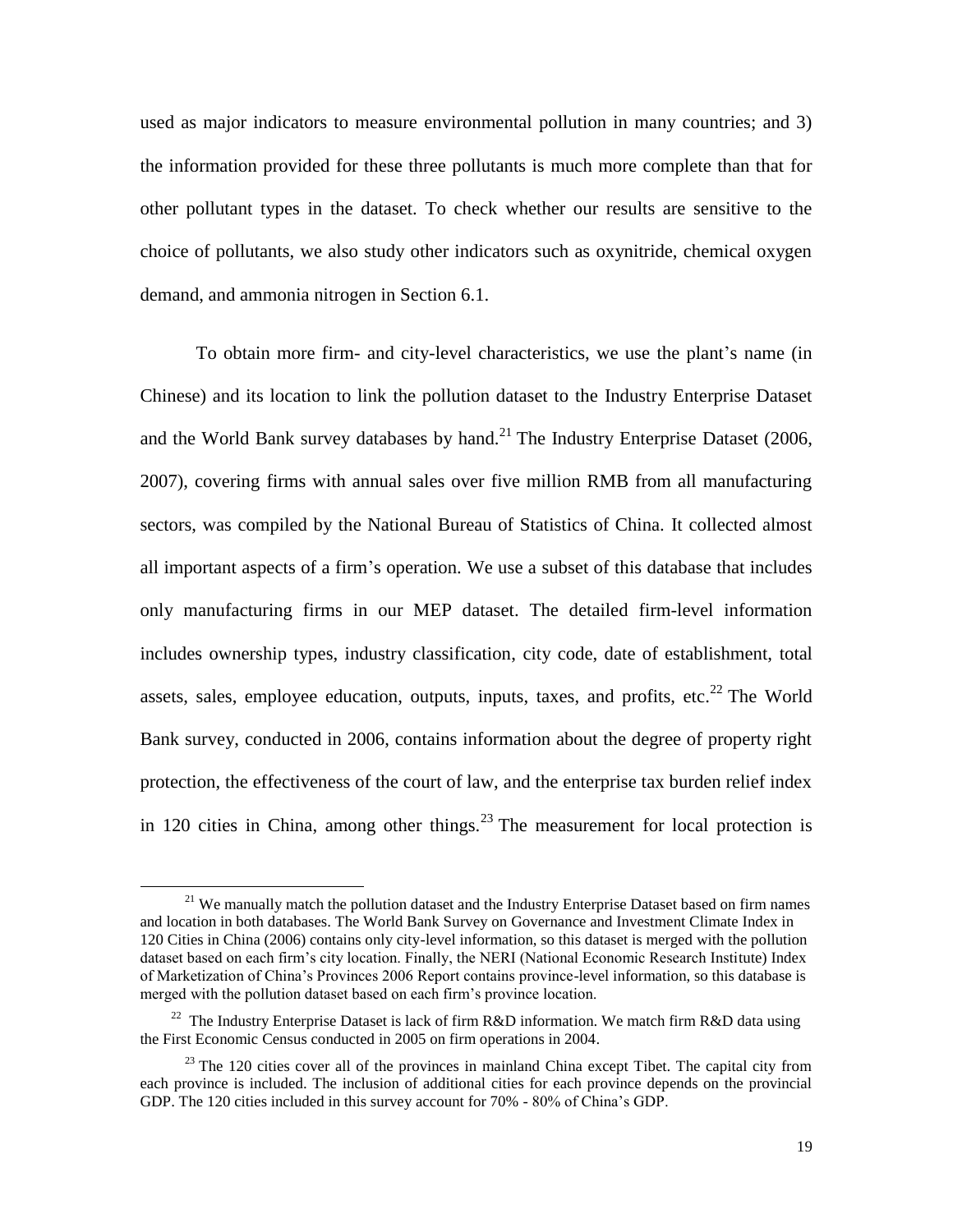obtained from the 2006 NERI Marketization Index of China's Provinces. Finally, we collect city-level macroeconomic variables from the Economic Census of China  $(2005)$ .<sup>24</sup>

After matching the five datasets we obtain a sample of 2,842 firm observations (or 1,882 firms) across two years that covers 116 cities in China. Out of the 1,882 firms, there are 683 (551, 566) firms contain two years of sulfur dioxide (waste water, soot) discharge data.<sup>25</sup> For each firm, we have information on firm characteristics such as pollutant discharge levels, ownership types, firm size, firm age, industry code, R&D expenditure, and leverage in addition to city-level variables such as GDP per capita, unemployment rate, population intensity, and property-right protection. The variable definitions are presented in the Appendix Table 1.

#### 4.2 The intensity of pollutant discharge

 $\overline{a}$ 

The intensity of pollutant discharge, our dependent variable, is calculated as the logarithm of the physical units of a given pollutant of a firm scaled by its annual sales. Table 1 presents the variation distribution of all three pollutant discharges across provinces. We find that coastal provinces have less air pollution on average than the noncoastal provinces but more wastewater pollution than non-coastal provinces.

#### [Insert Table 1 about here]

Next, we briefly discuss how some of our key variables are defined. Out of the 2,842 firms in our sample, 2,297 reported sulfur dioxide discharges, 1,931 reported waste

 $24$  We have done a very careful job by merging different datasets together while they have different (but close) timing of data sources, but we acknowledge that there might still be concerns on data measurement issues given data limitation.

<sup>&</sup>lt;sup>25</sup> Our merging process requires that each firm has at least one pollutant emission information for one year.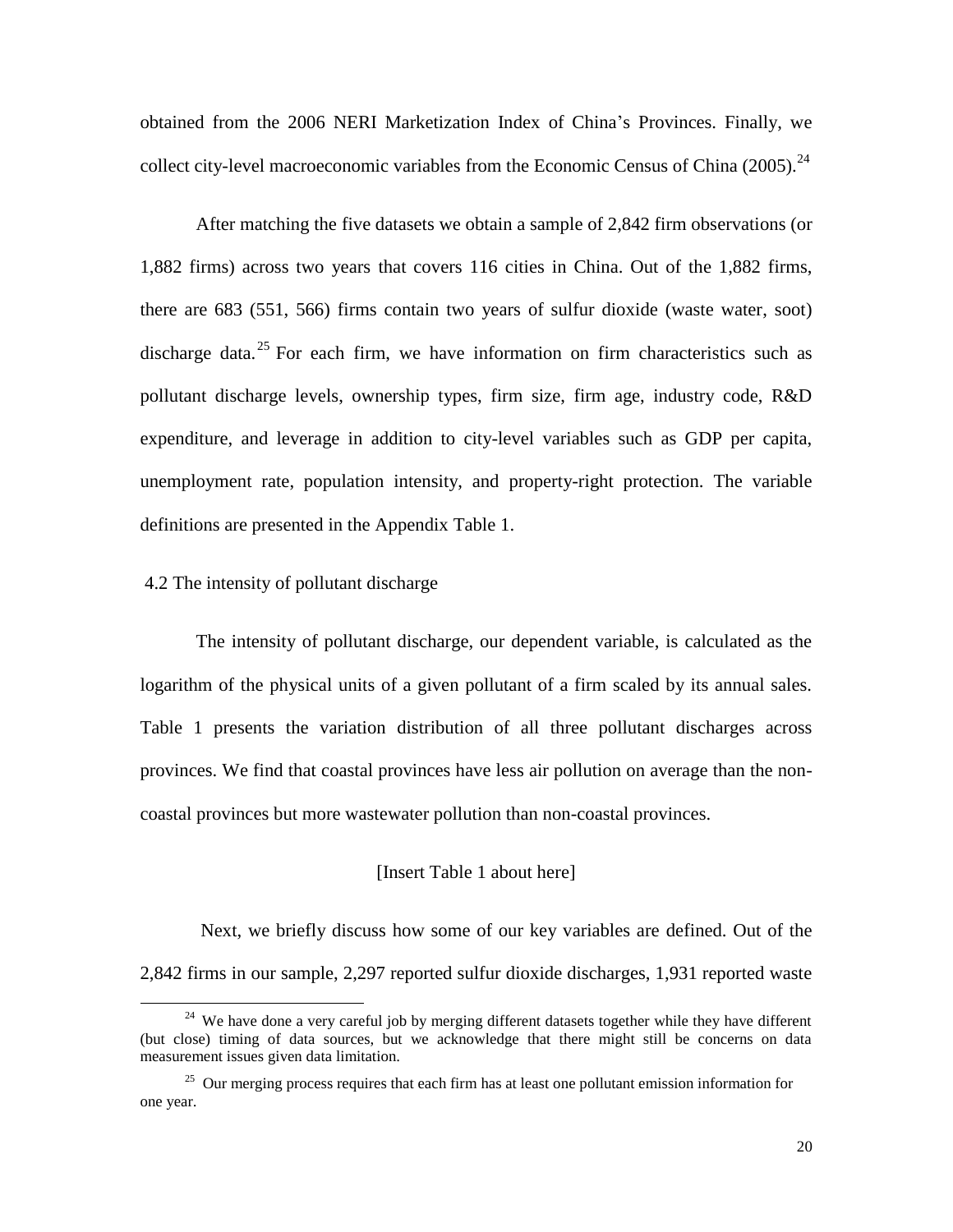water discharges, and 1,967 reported soot discharges. A total of 1,473 firms report discharge information for all three pollutants. As the summary statistics in Table 2 show, the intensity of sulfur dioxide discharge in our sample ranges from 0 to 1,610.35 tons per RMB100 million in sales (US\$1 equals RMB6.5, approximately), with a mean of  $51.79$ <sup>26</sup> The intensity for waste water discharge ranges from 0 to 320.72 tons per RMB10,000 in sales, with a mean of 3.32. The intensity for soot discharge ranges from 0 to 3,893.66 tons per RMB100 million in sales, with a mean of 36.26. Given that the median annual sales of the firms in our sample is RMB2.06 billion. Each year a median-sized firm will discharge about 1,067 tons of sulfur dioxide or 747 tons of soot into the air or 684,000 tons of waste water into the river or sea.<sup>27</sup>

#### [Insert Table 2 about here]

A further examination of the sample reveals an uneven distribution of pollutant discharge across both areas and industries. Appendix Figure 2 shows the average of sulfur dioxide discharge for the 116 cities based on the 2,297 firm reports in our sample, as highlighted by circles. The larger the circle is, the more sulfur dioxide pollution from that city. The figure clearly shows that inland cities are suffering more from sulfur dioxide pollution than coastal cities in China. This result is consistent with our findings in Table 1. We further study the variation distribution of pollution across industries. As Figure 1 shows, the four most heavily polluted industries are pulp and paper

l

 $26$  In China, the levels of sulfur dioxide and soot pollution are measured in two kinds of units: the ambient concentration (mg/m3) or the mass emission (ton). The mg/m3 unit measures the concentration of air pollution from all possible sources rather than only manufacturing firms. To accurately measure the industry pollution, the MEP dataset used the mass emission (ton).

 $27$  According to the MEP's data, China was the largest sulfur dioxide discharge country in the world in 2005 with a total of 25.49 million tons of sulfur dioxide discharge.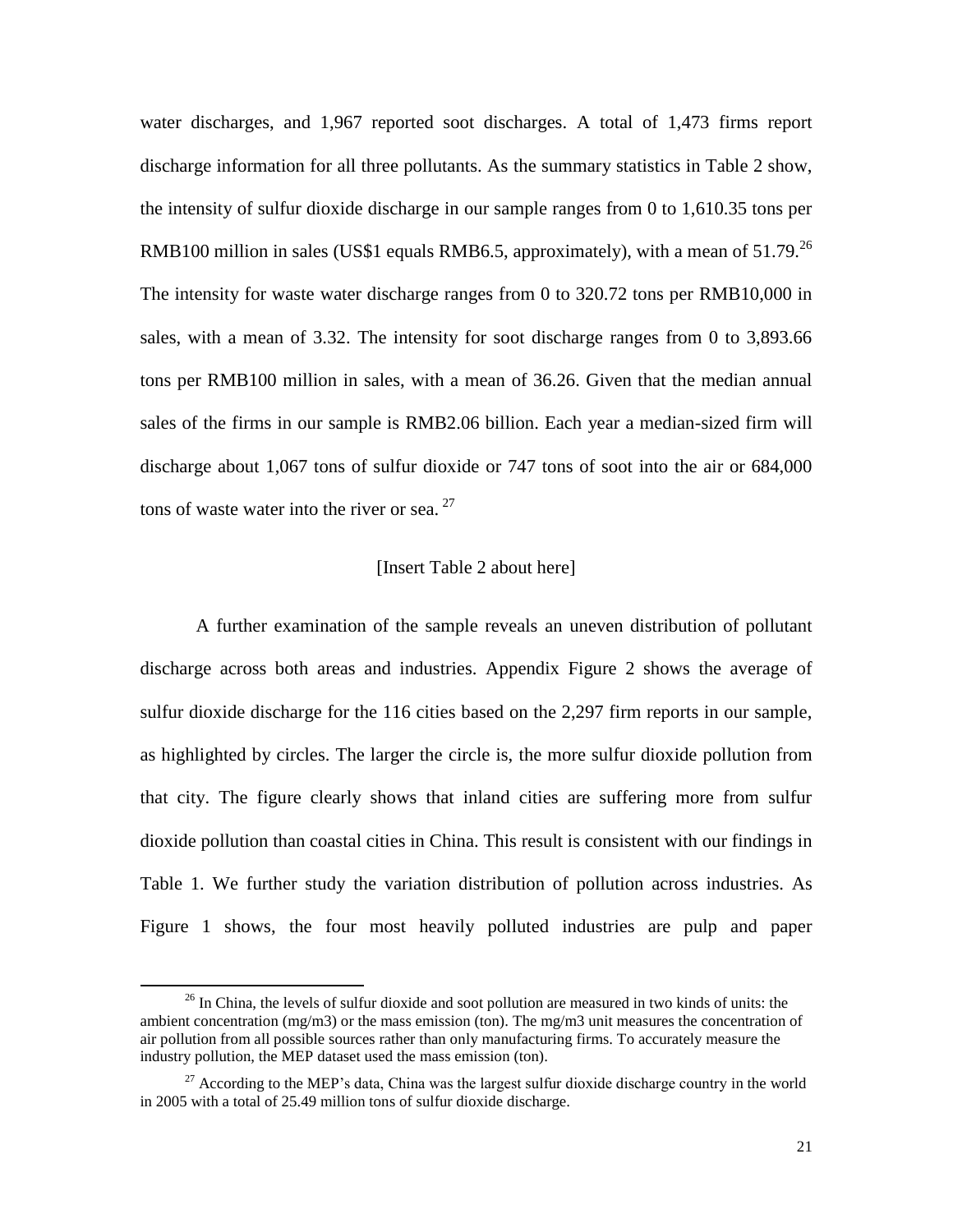manufacturing, chemicals and chemical material manufacturing, non-metal (e.g., cement) manufacturing, and electricity and thermal production. Combined, these four industries contribute to over 85% of the total pollution emissions in the sample, but they only account for 27.72% of the total sales of the sampled firms.

#### [Insert Figure 1 about here]

#### 4.3 Other variables

The Industry Census database defines six types of firm ownership: state-owned enterprises (*SOE*), foreign-owned enterprises (*foreign*), privately owned enterprises (*private*), public-listed companies (*public*), collectives (*collectives*), and non-state-owned limited companies (*limited*). These six types of ownership are mutually exclusive. SOEs include various types of SOES: domestic, alliances and unlisted SOEs. Foreign-owned enterprises include enterprises partially or wholly owned by Hong Kong, Macau, Taiwan (HMT) and other foreign investors. Public-listed companies are domestic public-listed companies. Collectives include companies that are registered as collective firms or alliances. As Table 2 reveals, 14% of the firms in our sample are SOEs, 19% are foreignowned firms, 25% are privately owned firms, 11% are public-listed firms, 5% are collectives, and 26% are domestic non-state-owned limited firms.

Besides the series of ownership indicators, we include two key explanatory variables in our analysis: local protection and property right protection indices. To shield local enterprises from fierce competition with other cities or foreign countries, local governments may create a barrier to support local firms such that new entrants find it very difficult to enter the market with profitability. Local regulations may also be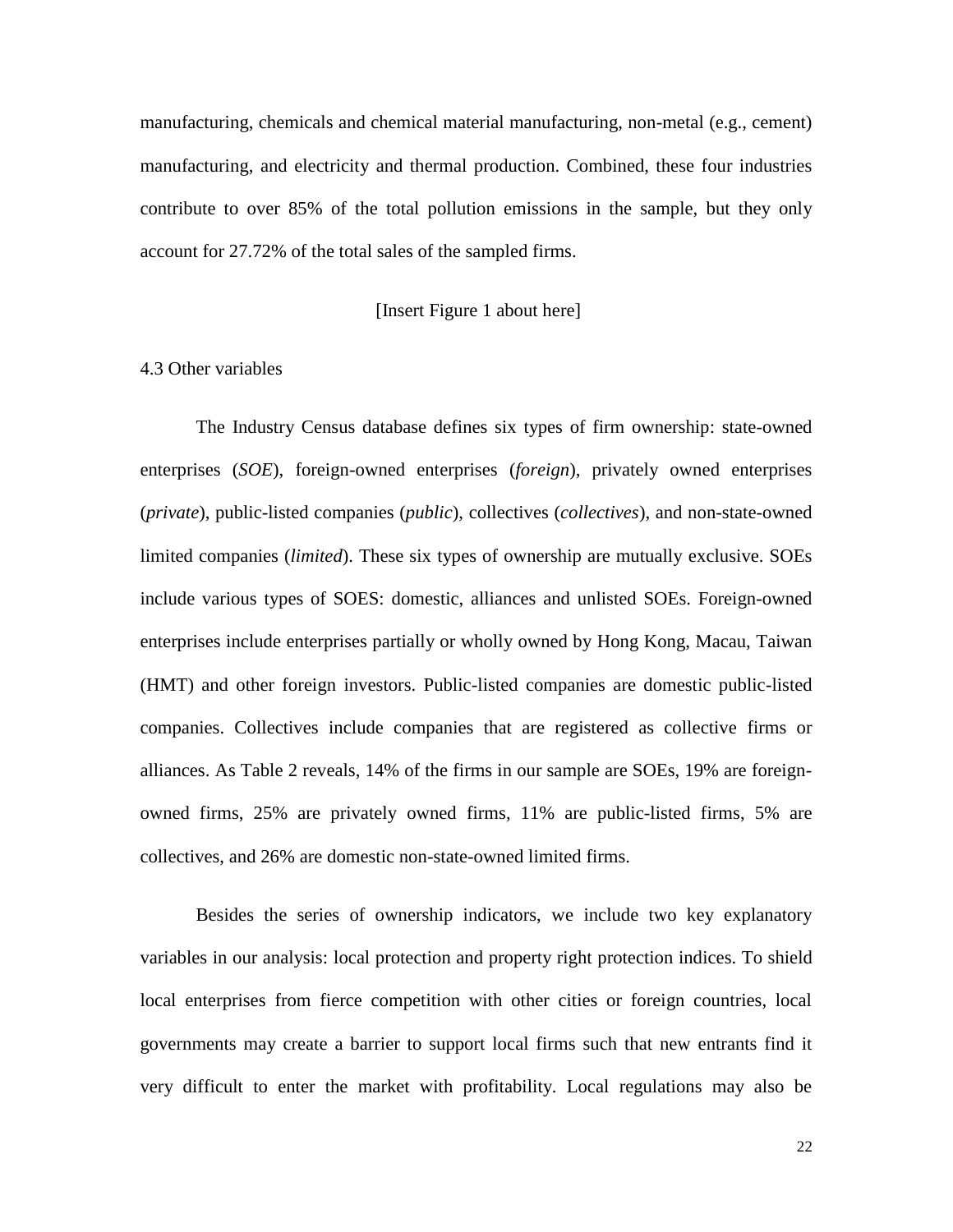implemented with extra conditions to limit new entrants. China's auto market is a good example. In 2000, the Shanghai government set a levy of RMB80,000 license fee for each Fukang automobile registered in Shanghai to prevent an increasing market share gained by the Citroen joint venture based in Hubei province. In contrast, the similar Santana model made by the Shanghai Volkswagen company only requires a RMB20,000 license fee. In another example also in Shanghai, the government adopts environmental regulations that are tailored to the technical specifications of locally produced cars, which have effectively prevented other car producers from entering into the market (Bai et al., 2004).<sup>28</sup> We therefore use entry barrier as a proxy for local protectionism in each city in China. The data comes from the NERI Index of Marketization of China's Provinces 2006 Report which measures the efforts exerted by local government to reduce local protectionism in product markets, particularly in the form of abolishing entry barriers to the local market. This report contains year 2003 to 2005 indexes at the province level. We use the year 2003 index in order to avoid the reverse causality problem. However, we do not find our basic results are changed by using year 2004 or 2005 index or the average of the three years data since the within province variation is small during the time span. The 2003 local protection index ranges from 0.76 (Guangdong) to 9.51 (Qinghai), has a mean (median) of 2.52 (2.29), and a standard deviation of 1.38, with a higher value indicating increased entry barriers or more local protection.

The property right protection index is derived from the World Bank Survey on Governance and Investment Climate Index in 120 cities in China (2006). In particular, the survey asks firms to answer the following question, "Among the commercial or other

<sup>&</sup>lt;sup>28</sup> Regional Protectionism Weakening State Capacity  $3/27/2011$ , extracted from: <http://china.org.cn/english/2001/Mar/9673.htm>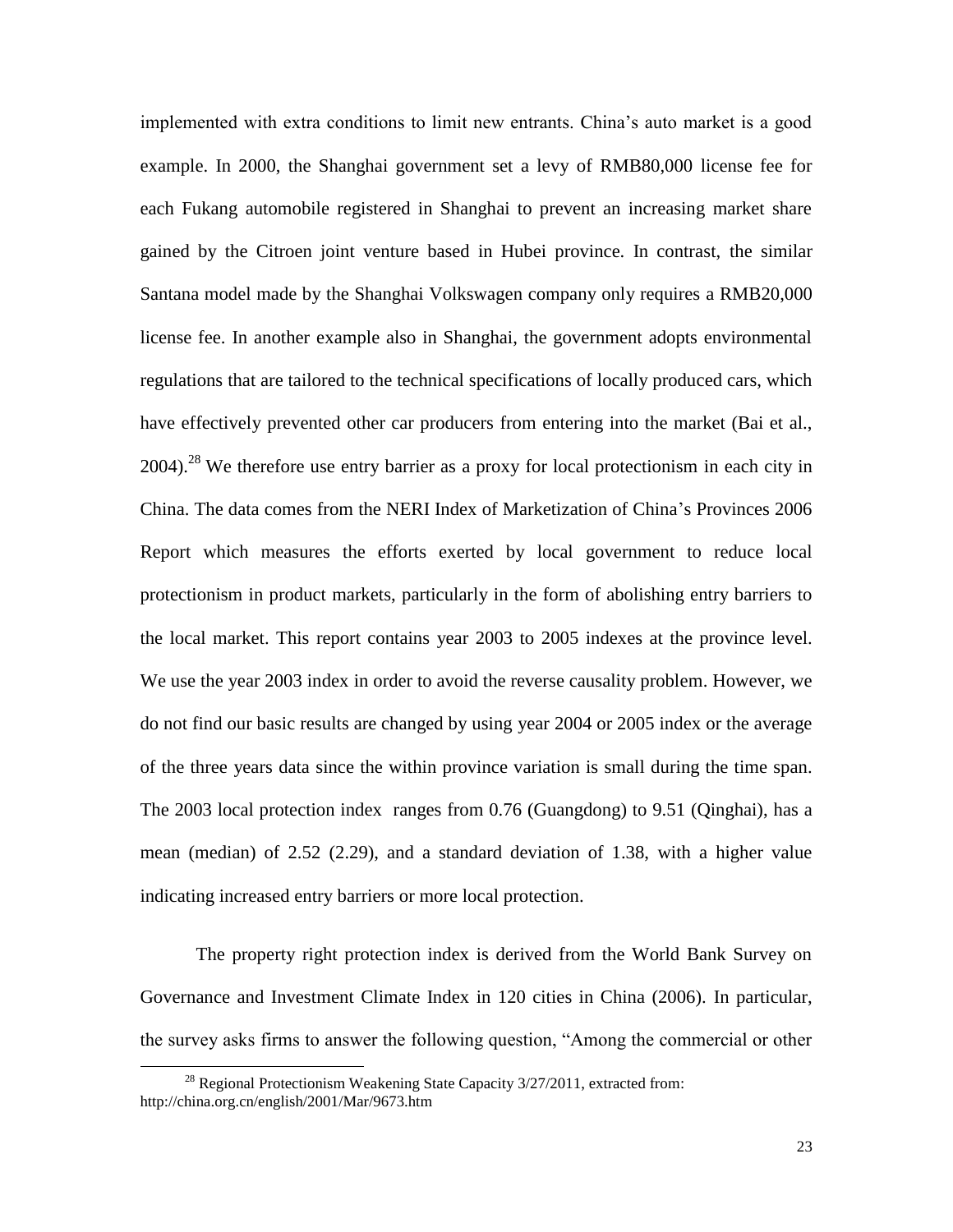disputes that your company has been involved with, what has been the likelihood (in terms of percentage) that your company's contractual and property rights (including enforcement) are protected?" This index is formed at the city level, ranging from 0.27 (Huhehaote) to 0.98 (Hangzhou), a mean (median) of 0.65 (0.67) and a standard deviation of 0.17, with a higher value representing a perception of better protection of property rights (due to better law enforcement, for example).

We also include a set of other firm-level variables that may affect pollutant discharge. These variables include *export* (the ratio of annual exports value to annual sales), *education*, (the percentage of employees with college and above-college degrees), firm profitability (return on assets or *ROA*), firm size, firm age, leverage, R&D expenses (*R&D*), and industry dummy variables.

Finally, to control for some of the common features that may be shared among local firms, we further include a series of industry- and city-level variables. The industrylevel variables include the *competition* variable, measured with the Herfindahl-Hirschman Index (HHI) as the sum of the squared market shares of all of the firms in the industry at the 4-digit SIC level. The HHI index is computed from the National Bureau of Statistics (NSB) Enterprise Database with the lower limit of zero representing perfect competition and the upper limit of 1 representing monopoly. In our sample, this index ranges from 0.00 to 0.58.

To ensure that the pollutant discharge intensities of each firm are driven by the key explanatory variables and not others, we further include a series of city-level control variables: population intensity (*pop\_intensity*), unemployment rate (*unemployment*), GDP

24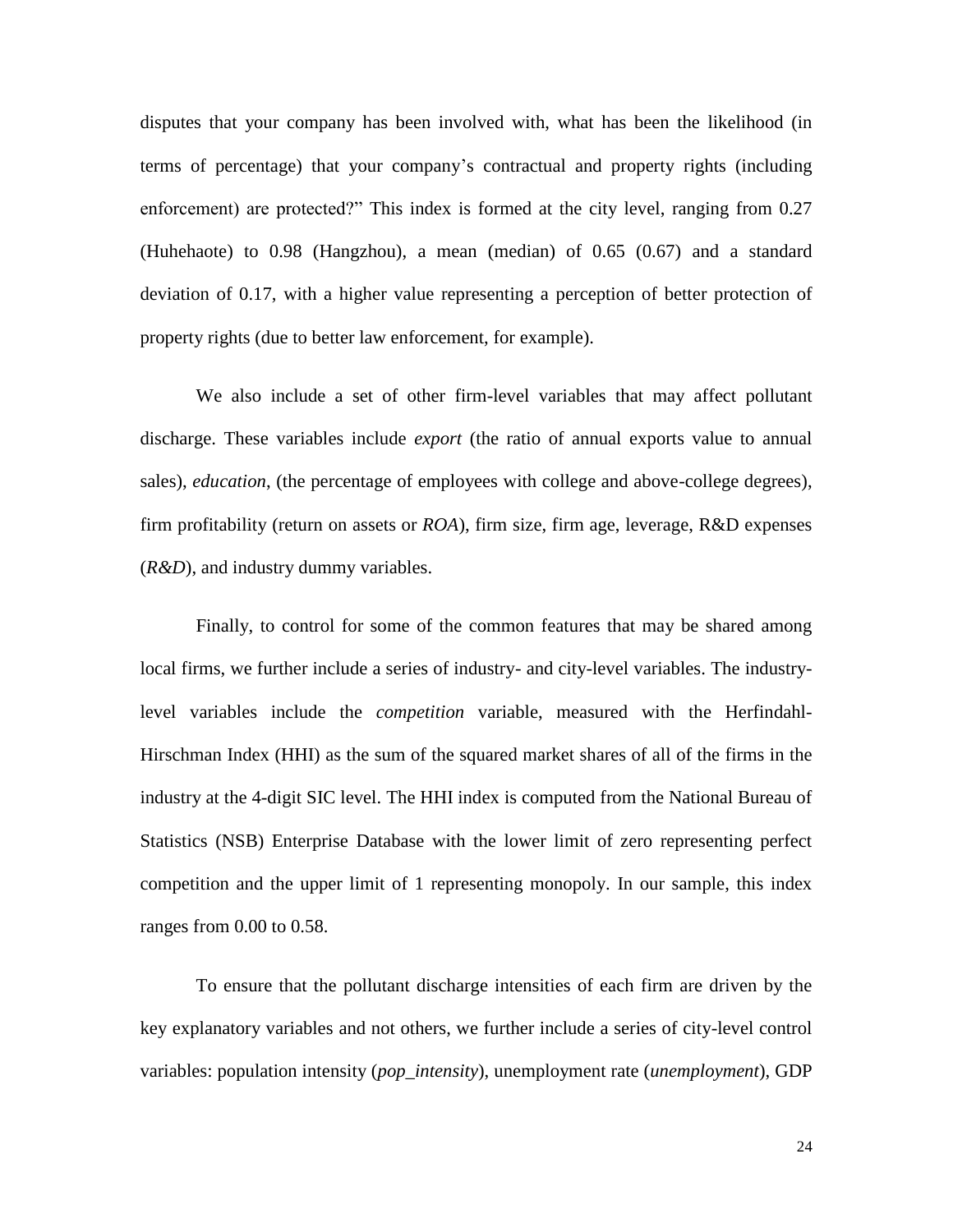per capita (*GDP\_per\_capita*), and GDP per capita square (*GDP\_per\_capita2*). These variables measure the overall level of economic development.

#### **5. Empirical Results**

#### 5.1 Univariate analysis

The correlation matrix between pollutant discharge and firm-level variables is shown in Panel A of Table 3. We determine the following: (*i*) the intensities of all pollutant discharges are positively correlated with one another; (*ii*) foreign-owned firms and domestic public-listed firms have a lower intensity of all pollutant discharges than SOEs; (*iii*) export is negatively correlated with pollution; (*iv*) bigger firms pollute less than smaller firms; and (*v*) the higher employees' education levels are, the lower their firm's pollutant intensities.

#### [Insert Table 3 about here]

The correlation matrix between pollutant discharges and other variables is shown in Panel B of Table 3. We do not find consistent correlation between competition and pollution. However, we do find evidence of the following: (1) the intensity of pollutant discharge is positively correlated with local protection and negatively correlated with property right protection; (2) cities with less population density suffer from more pollution; (3) cities with higher unemployment rates are associated with increased industrial pollution; and (4) people in cities with higher GDP per capita suffer less from pollution. Next, we conduct a multivariate analysis.

5.2 Basic regression: Determinants of pollution intensity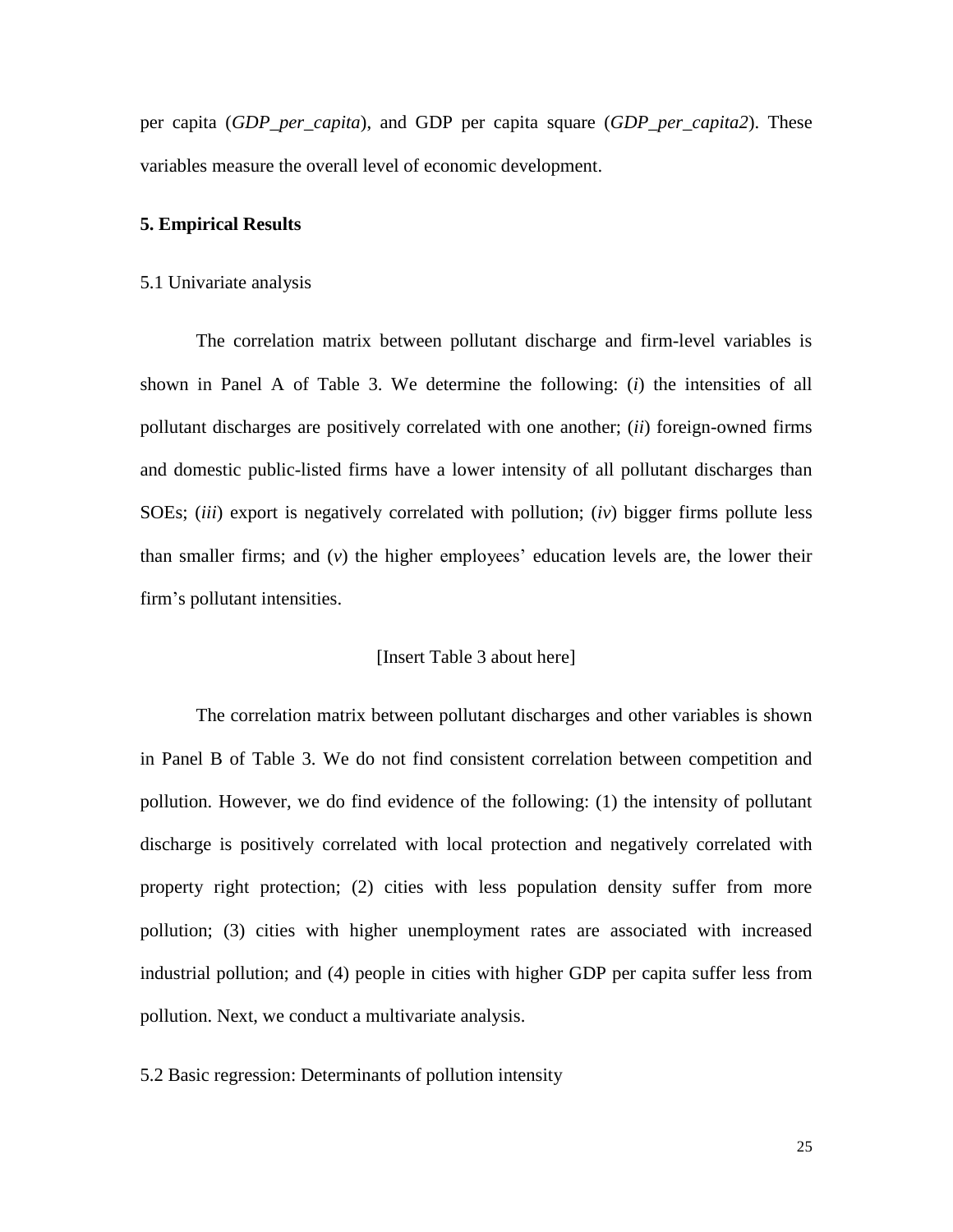To examine the determinants of pollution intensity, we assume that the firm-level intensity of pollutant discharge is a function of firm ownership, firm-level characteristics, city-level characteristics, property-right protection, competition, industry fixed effects, year fixed effects, and an unobserved error term.

We employ a pooled ordinary least squares (OLS) model to estimate the intensity of sulfur dioxide, waste water, and soot, respectively, as opposed to a fixed effects model because ownership does not change over time. The main OLS regression results are shown in Table 4. The robust standard errors reported here are corrected for correlation across firms within the same city (i.e. clustered at the city level).

#### [Insert Table 4 about here]

There are several interesting findings. First, the coefficients on foreign-owned firms are negative and statistically different from zero, suggesting that compared to SOEs (the base group), foreign firms discharge less sulfur dioxide, waste water, or soot per unit of sales. Second, in similar magnitude, domestic public-listed firms also have lower pollution intensity than SOEs, suggesting that they take more social responsibility due to the scrutiny of public investors. Third, firms that export more, are larger in size, or have more educated employees are less likely to generate pollutant discharge. Local protection appears to have a statistically significant effect on pollutant discharges (except for sulfur dioxide), although competition and property right protection do not seem to be correlated with pollutant discharges.

The effects of foreign ownership are not only statistically, but also economically significant. We calculate the marginal effect of foreign ownership on pollution discharge

26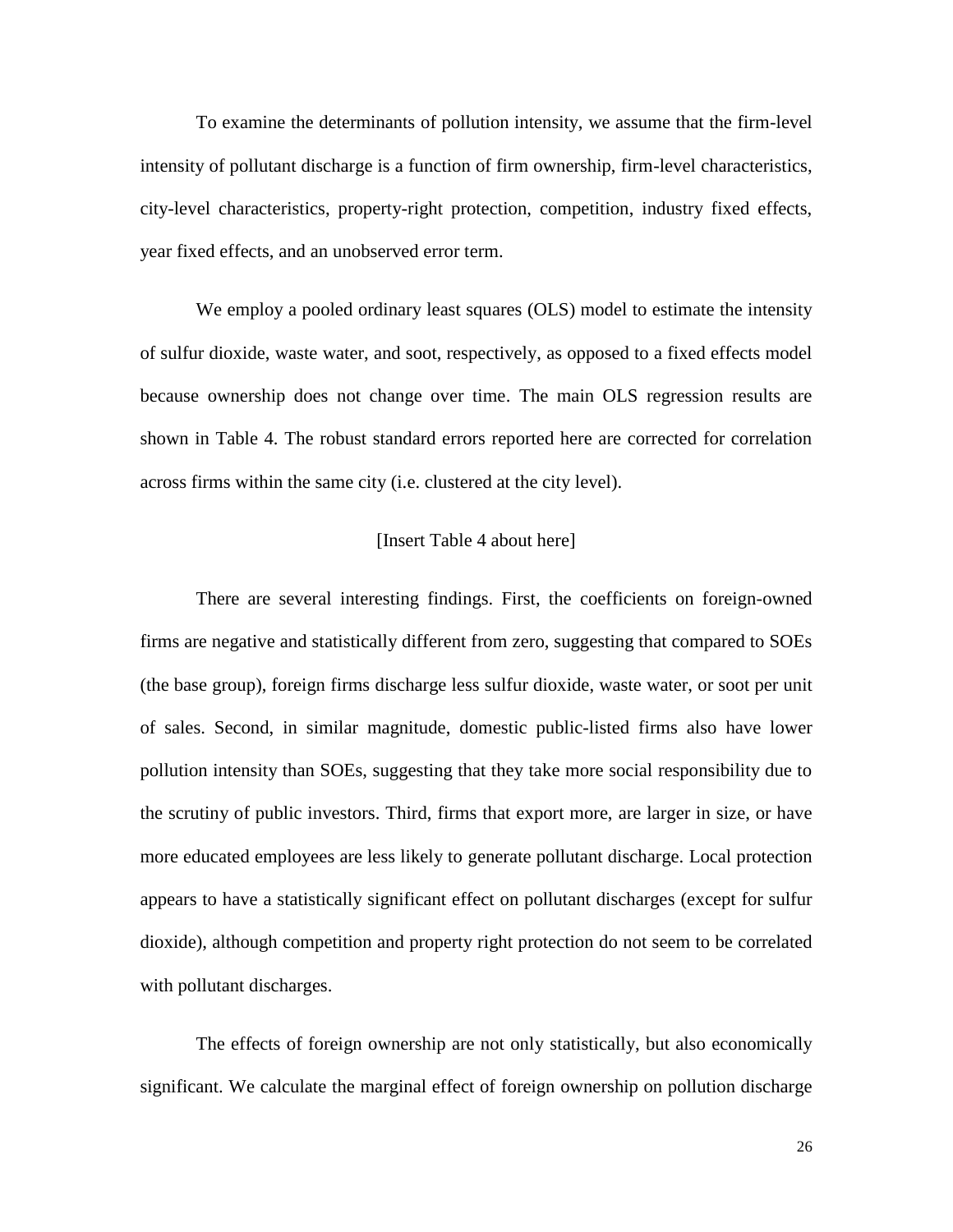intensity using the formula  $100$ [exp(b-var(b)/2)-1], where *b* represents the estimated coefficient and *var(b)* represents the variance of  $b$ .<sup>29</sup> The coefficients on foreign ownership suggest that compared to SOEs, foreign firms will discharge less sulfur dioxide by 38%, less waste water by 63%, and less soot by 35%. Evaluated at the sample means, these reductions translate into 19.68 tons of sulfur dioxide per RMB100 million in sales, 209 tons of water per RMB10,000 in sales, or 12.69 tons of soot per RMB100 million in sales.

5.3 Determinants of above-quota pollutant discharge

l

Thus far our analysis has focused on the overall level of pollutant discharge, but what probably threatens the environment more is the part of discharge that goes beyond the quota set by the national emission standards.<sup>30</sup> As the pollution survey data also contain firm-reported above-quota discharge levels,  $31$  we use the same specification as before to examine to what extent those factors affect above-quota pollution levels. In particular, we set emissions for firms at or below the quota at zero. We use the inverse hyperbolic sine transformation of the above-quota emissions as the dependent variable to avoid the  $log(0)$  problem.<sup>32</sup>

<sup>&</sup>lt;sup>29</sup> Please see Halvorsen and Palmquist (1980) and Kennedy (1981) for a discussion about the interpretation of the coefficients of dummy variables when the dependent variable is log-transformed.

 $30$  See integrated emission standard of air pollutants (GB16297-1996) and integrated wastewater discharge standard (GB8978-1996) in People's Republic of China.

 $31$  In our sample, 8.45% of firms had sulfur dioxide over-discharge, 19.32% of firms had wastewater over-discharge, and 10.63% of firms had industrial soot over-discharge.

 $32$  The inverse hyperbolic sine transformation is expressed as the logarithm of (above-quota emission + sqrt (above-quota emission^2+1). For more details about the transformation, please see Zhang et al. (2000).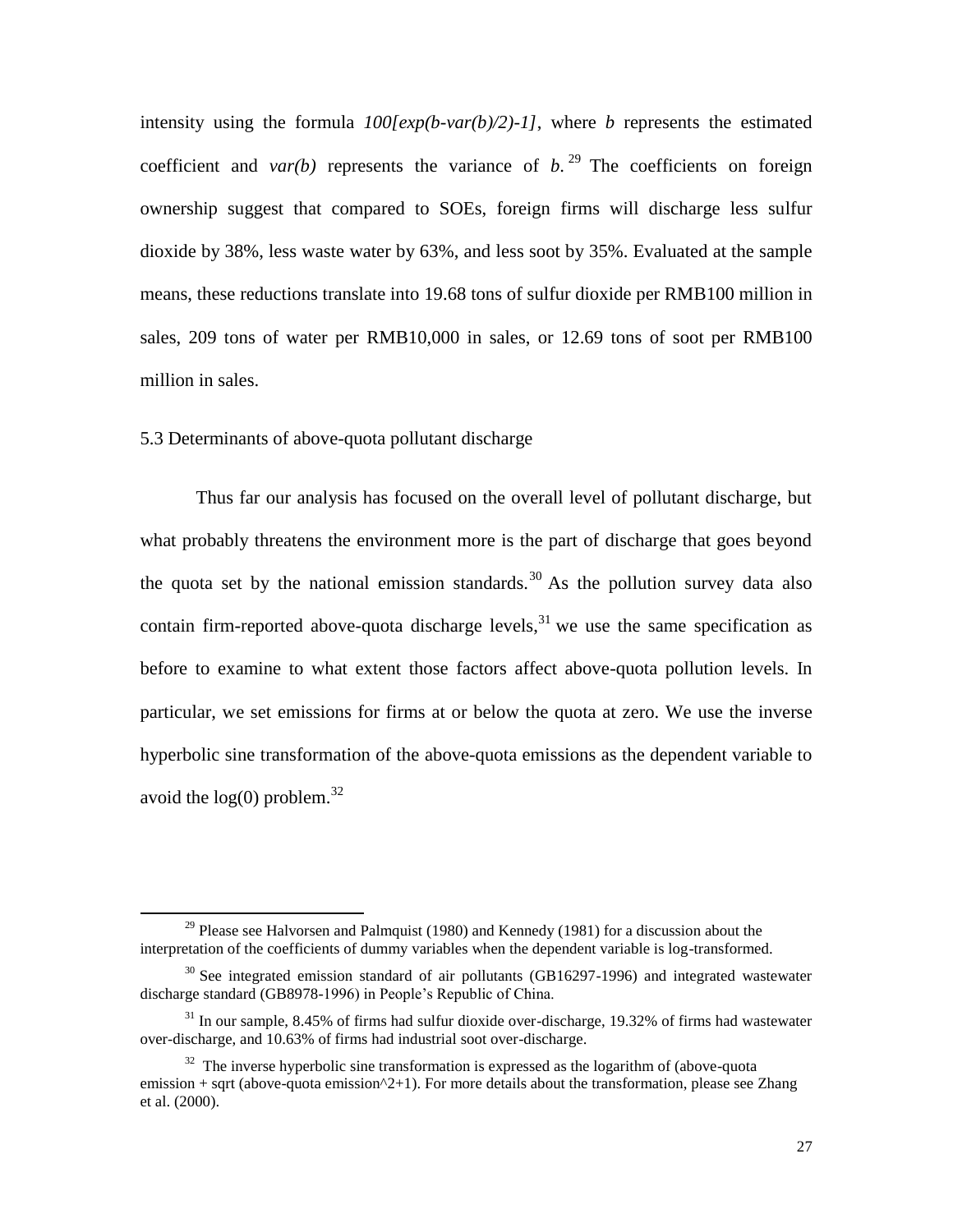The OLS estimates for the three pollutants are shown in columns (1)-(3) of Table 5. In general, the effects on above-quota pollution are similar to those on overall pollution levels, although the sign for soot over-discharge is negative but not statistically significant. Columns  $(4)-(6)$  repeat the estimates from a Tobit model and again, the estimated effects are consistent with the effects on overall pollution. The marginal effects actually show a larger magnitude on foreign ownership influence with the Tobit model. It is worth noting that although we did not find that property right protection has a consistent significant effect on total pollution levels, regarding pollutant over-discharge we find that a better institution characterized by a good court of law has a significant effect on pollution reduction when the pollution emissions exceed the standard level. This is not surprising because the law comes into effect when firms violate the environmental protection rules. Hence, better law enforcement effectively reduces pollution overdischarges for all three of the pollutant types in our sample.

#### [Insert Table 5 about here]

#### 5.4 Heterogeneous effects by industry and area

Given that the pollution emissions are unevenly concentrated in certain industries or areas, it is also interesting to investigate whether the effects of various determinants of pollution are different across industries or regions.

First, we run the OLS estimation for two separate samples: one including firms from the four most heavy-polluted industries (about 60% of the full sample) and the other including all of the remaining firms. Table 6 reports the regression results (columns (1)- (3) for heavy-polluted industries and columns (4)-(6) for non-heavy-polluted industries).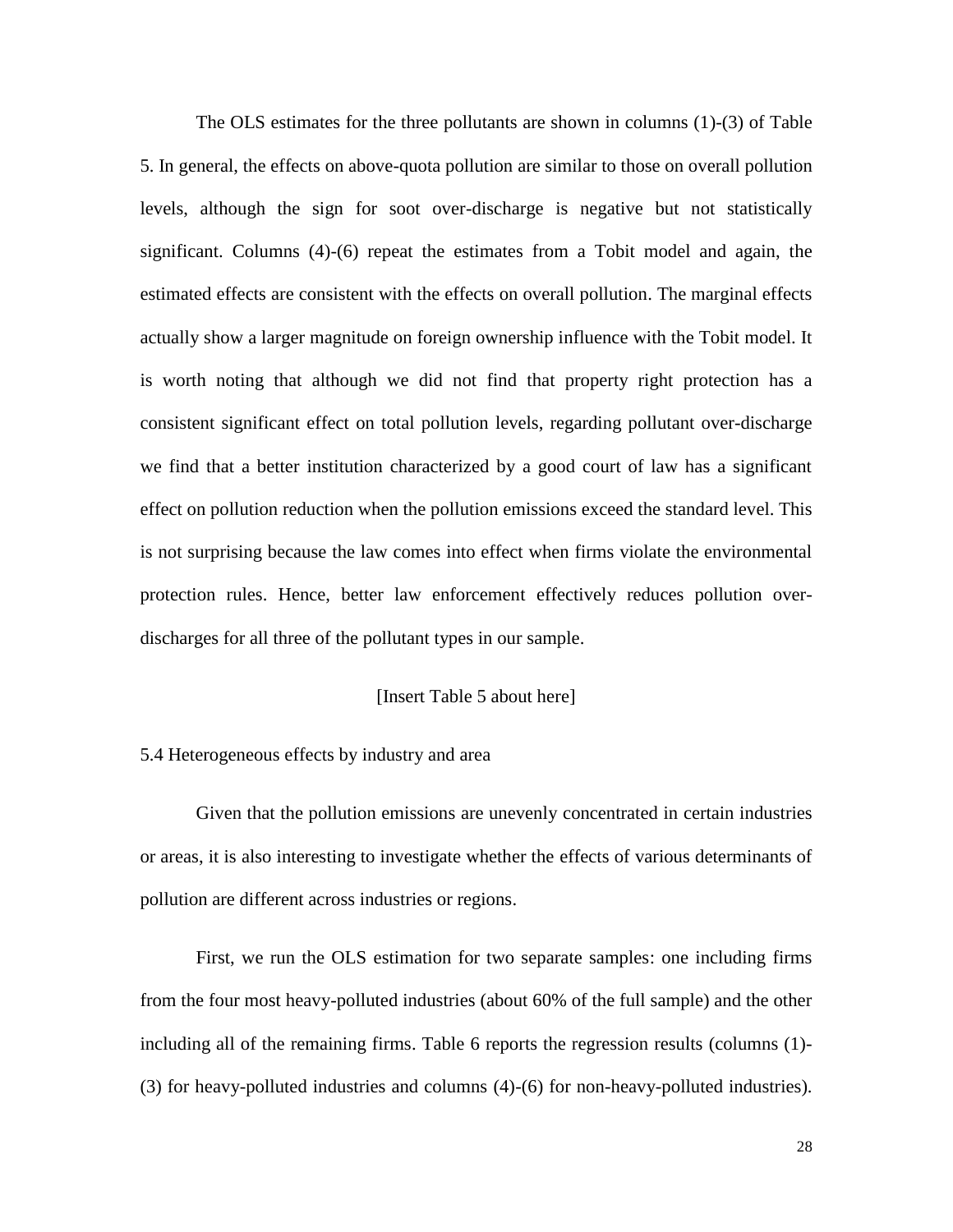The results suggest several different aspects regarding the pollutant determinants across industries. First, we find that foreign firms have fewer pollution emissions compared to SOEs in the heavy-polluted industries. In contrast, the foreign ownership effect is not obvious in the non-heavy-polluted industries, except for the waste water discharge. We conduct a Chow test and the differences in the coefficients of the two samples are statistically significant at the 5% level. Second, we find that larger firms and firms with more educated employees pollute less in both samples. Lastly, it is interesting to note that the estimated coefficients for export are all statistically significant at the 1% level for the non-heavy-polluted industry sample. They are negative but almost not statistically significant in the heavy-polluted industry sample. This suggests that exporting firms pollute less and the effect is more pronounced in non-heavy-polluted industries.

#### [Insert Table 6 about here]

Next, to check whether the main effects also vary by area, we separate the sample by firm location. In particular, we define a firm as "coastal" if it is located in one of the eleven coastal provinces,  $33$  and "non-coastal" otherwise. The respective OLS estimates for the coastal (columns  $(1)-(3)$ ) and non-coastal (columns  $(4)-(6)$ ) samples are reported in Table 7. The regression results show a larger magnitude of air pollution reduction and a smaller magnitude of waste water reduction for foreign firms in coastal areas than for those in non-coastal areas. This indicates that the foreign ownership effect is more pronounced on air pollution control but less so on waste water pollution reduction in coastal areas compared to non-coastal areas. The Chow test shows that the differences in

<sup>&</sup>lt;sup>33</sup> The eleven coastal provinces include Liaoning, Hebei, Shandong, Jiangsu, Zhejiang, Fujian, Guangdong, Guangxi, Hainan, Tianjin, and Shanghai.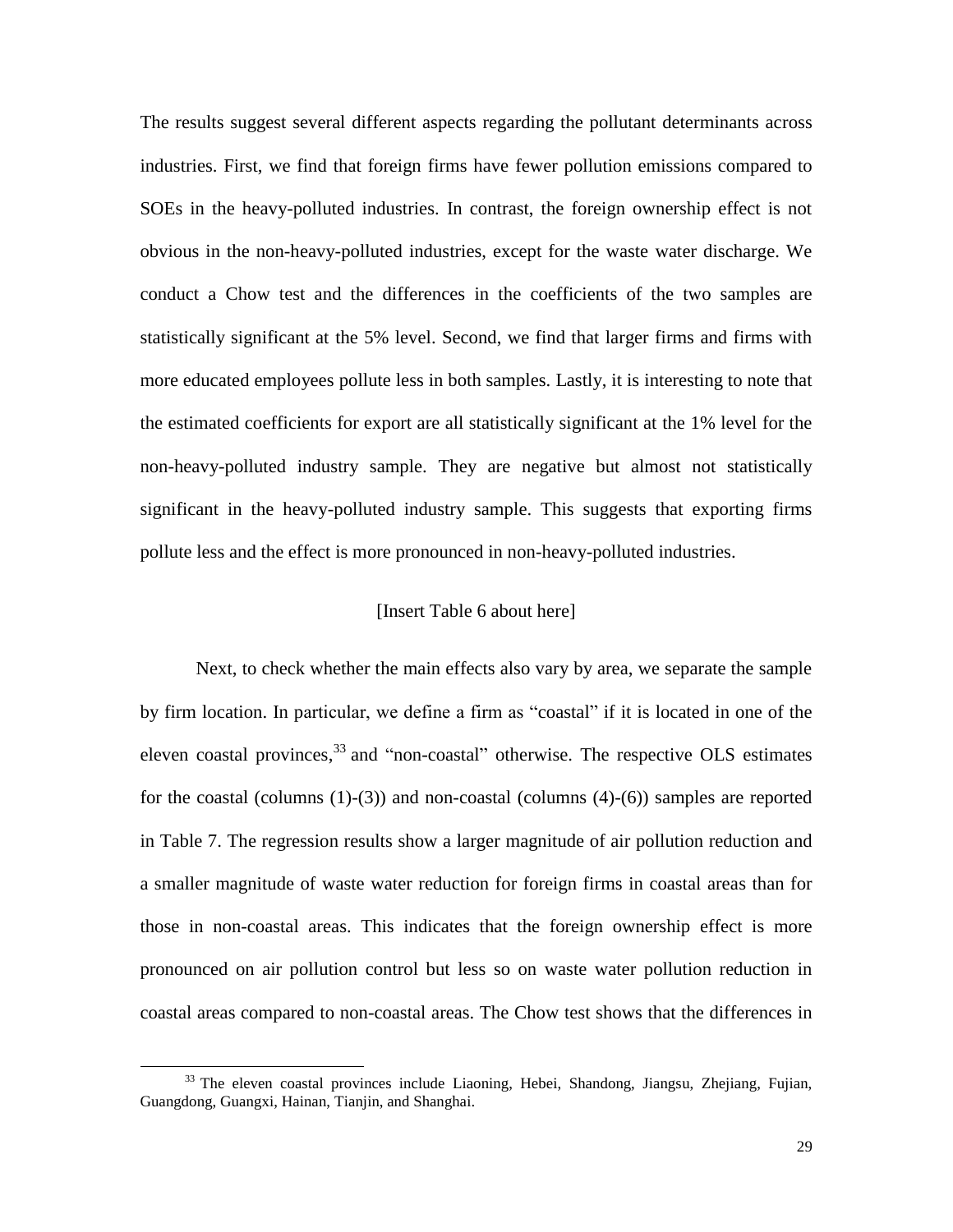the coefficients of the two samples are statistically significant at the 5% level. We also find that larger firms and firms with more educated employees pollute less in both samples.

Interestingly, we find that the coefficients of GDP per capita are positive and the coefficients of GDP per capita square are negative and significant in models for noncoastal areas, indicating a consistent result of an inversed-U shape Kuznets curve and the pollutant discharge increases with GDP per capita at a decreasing rate. The results also indicate that the turning point of the inversed-U curve comes at a level of GDP per capita of about US\$3,300 in non-coastal areas, which is much lower than that estimated by Grossman and Krueger  $(1995)^{34}$  In the coastal areas, however, there is no evidence for the Kuznets curve. We find that the pollutant discharge decreases with GDP per capita at a decreasing rate, which at least suggests that the higher incomes in China's coastal areas have been associated with lower pollution levels.

#### [Insert Table 7 about here]

#### 5.5 Other determinants of pollution intensity: Firm size

 $\overline{\phantom{a}}$ 

In China, the Law of Water Pollution Prevention is a legal framework for water protection and water pollution prevention, but local governments still have the flexibility to formulate local laws, rules, regulations, and standards based on local situations. This also applies in relation to air pollution prevention. In our baseline regression, we find that small firms discharge more pollutants on average than large firms. Small firms pollution

<sup>&</sup>lt;sup>34</sup> At a national conference held by SEPA in April 2006, China's officials predicted that this turning point is US\$3,000 for GDP per capita.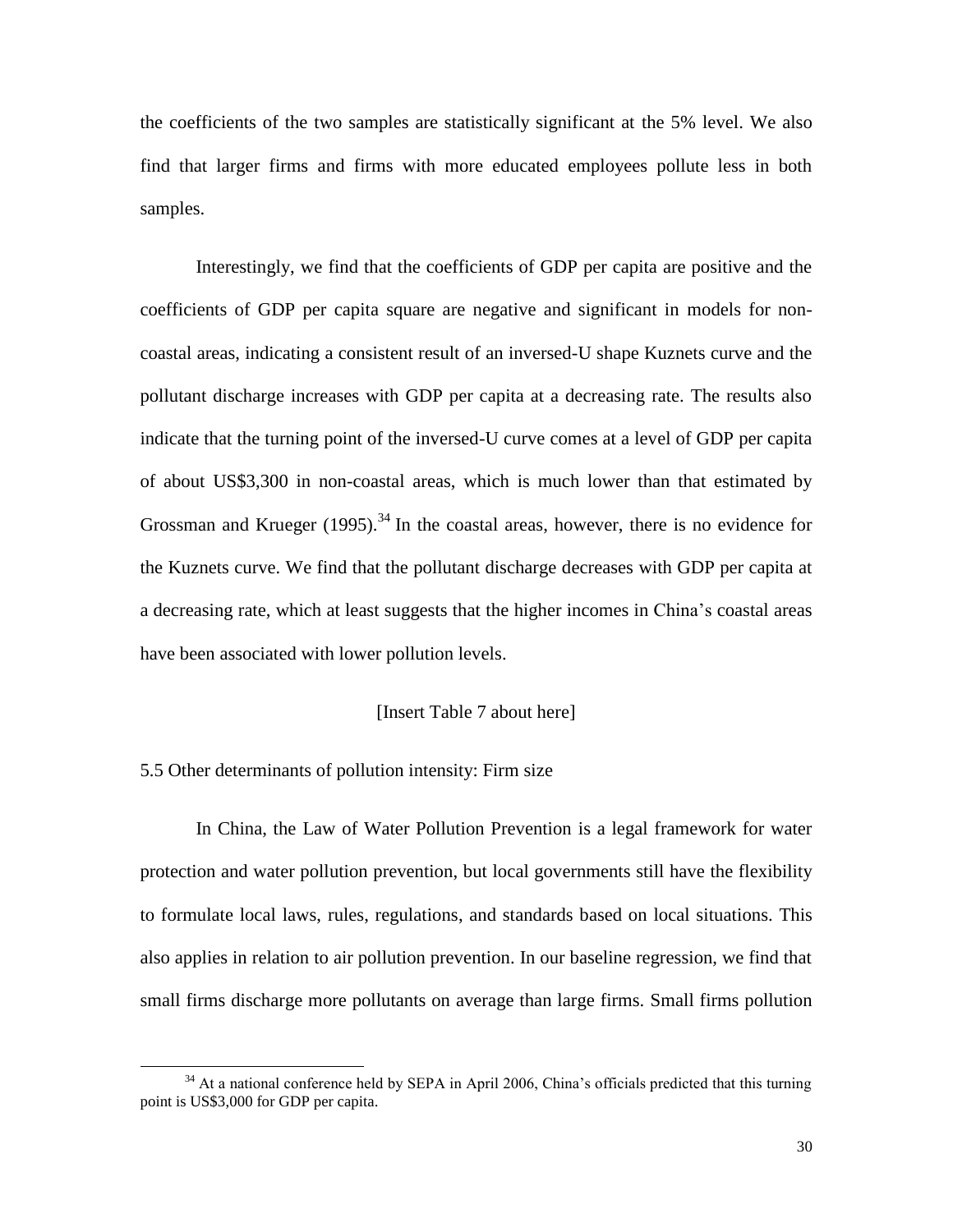problems are more likely to be ignored by government officials than those of large-sized firms, and thus it is more common for local governments to indulge small firms, especially those who want to alleviate local employment pressure. Thus, we expect the effect of local protection on environmental pollution to be more serious within smallsized firms. To test this conjecture, we include an interaction term (*local\_protection x small*) to capture this additional effect. The results in Table 8 show that the estimated coefficient for the interaction term is not only positive, but also statistically significant. These results suggest that local protectionism toward small firms increase the sulfur dioxide discharge intensity by 12%, waste water discharge intensity by 29%, and soot discharge intensity by 26%, compared to large firms.

#### [Insert Table 8 about here]

#### **6. Specification Tests and Discussions**

So far we have shown that several factors are correlated with firm-level pollution intensity. However, we have to admit that these correlations may not necessarily imply causality because of the following reasons. First, there is a reverse causality possibility that pollution itself may deter foreign investment. Second, some unobserved firm characteristics (such as managerial ability) may both affect a firm's emission trajectory and its attractiveness to foreign investment, leading to omitted variable biases. Similarly, export ratio and firm profitability may also be endogenously determined if they are both correlated with unobserved determinants of productivity. Things like these will weaken identification in the specifications in this study. Despite these limitations, our main results from the OLS regressions are generally consistent with some theoretical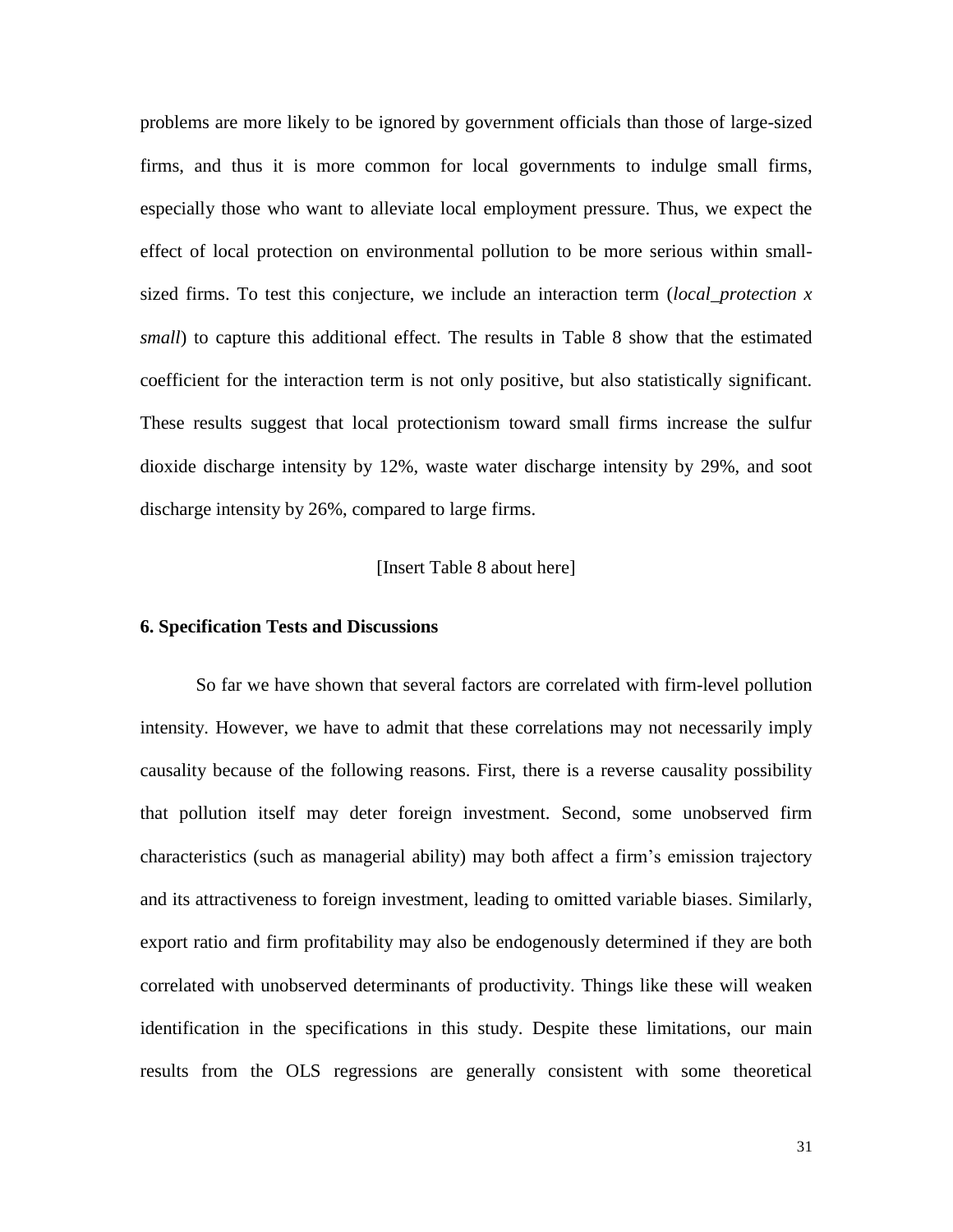predictions and previous empirical studies. Yet to increase the confidence in our estimates, in this section, we perform some additional specification tests and discuss their implications.

#### 6.1 Additional pollutants

We first examine three additional pollutants, namely oxynitride, chemical oxygen demand (COD), and ammonia nitrogen. Although they are also important indicators of air or water pollution, we do not use them in our main regressions due to lots of missing values in them. Table 9 presents the results from OLS regressions using these three pollutants as dependent variables. The estimates generally exhibit a pattern that is similar to that of our main findings, though the sample size substantially decreases. This suggests that the effects of various pollution determinants are not sensitive to the type of pollutants examined.

#### [Insert Table 9 about here]

#### 6.2 Unbalanced data

Though some firms do happen to appear in both of the 2006 and 2007 surveys, our pollution dataset basically pools two cross-sectional samples and is by design not a balanced panel dataset. Moreover, because not all of the firms discharge sulfur dioxide, waste water, and soot at the same time, the sample sizes are different for the regressions with different pollutants as dependent variables. Overall, the original pollution data contains 5,904 firm year observations with discharge of sulfur dioxide, 4,753 observations with discharge of waste water, and 5,253 observations with discharge of soot. Among them, 1,726 firms (3,524 observations) with discharge of sulfur dioxide,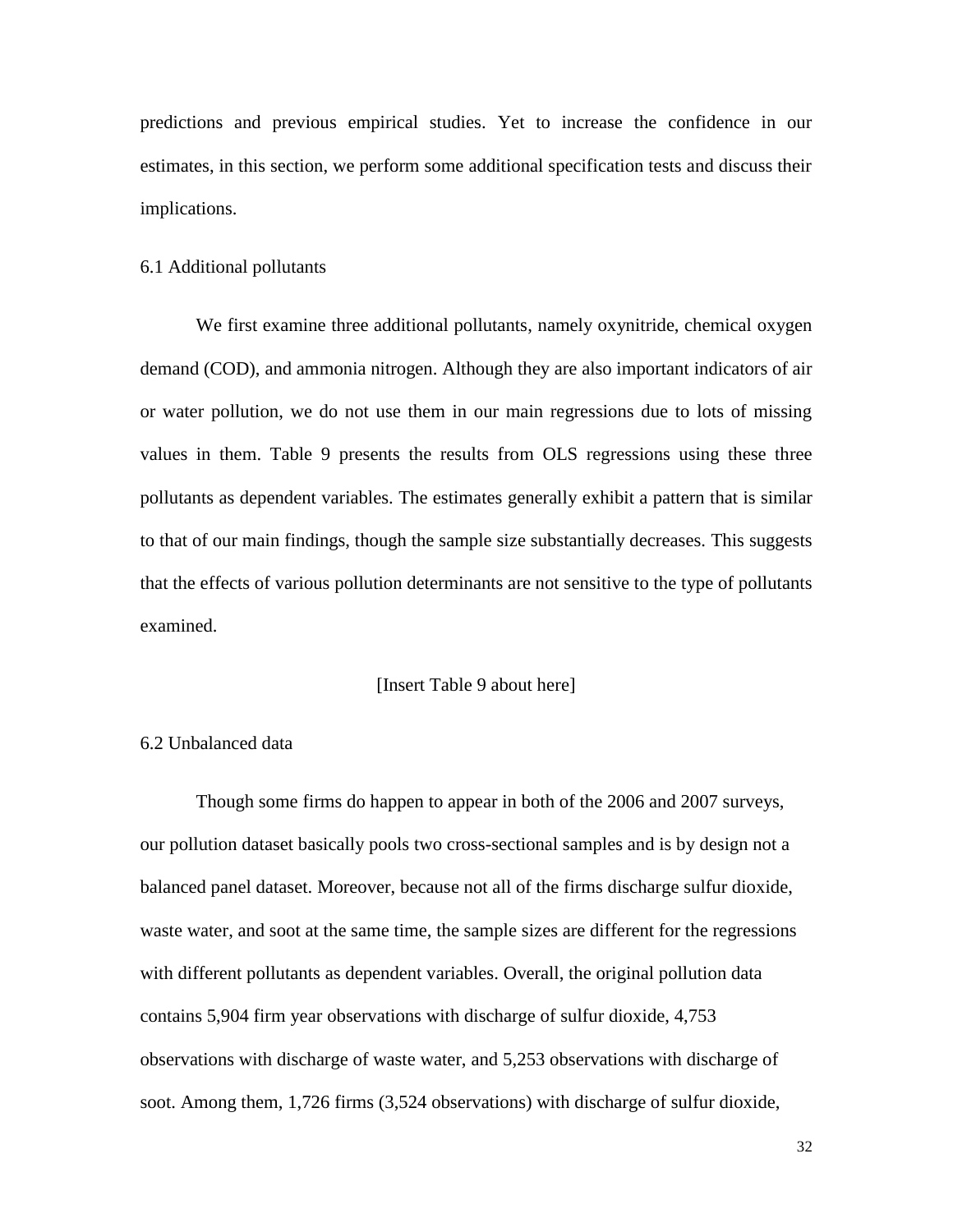1,473 firms (2,946 observations) with discharge of waste water, and 1,589 firms (3,178 observations) with discharge of soot were surveyed in both years. After merging the pollution data with other data, in our final sample, the numbers of firm-year observations with discharge of sulfur dioxide, waste water, and soot drop to 1,576, 1,981, and 1,136, and the corresponding number of firms that appear in both years reduce to 683, 551, and 566. To check whether the unbalance of our data is a serious problem, we drop firms that were only surveyed in either 2006 or 2007. As shown in columns 1-3 in Table 10, the results from the balanced data are similar to our main findings, suggesting that the data unbalance is not a big issue.

[Insert Table 10 about here]

#### 6.3 HHI index

Our main estimation does not find significant association between competition (measured by the HHI index) and firm-level pollution intensity. One possible explanation is that the cross-year variation in the HHI index is not sufficiently large to produce precise estimates, given that our model already controls for industry fixed effects (which captures any industry-specific factors that remain constant over time). Based on our own calculation, the value of HHI index increases by an average of 0.0012 between 2006 and 2007, while the average value in 2006 is 0.0076. Besides, when we estimate the regressions without industry fixed effects (column 4-6 in Table 10), the coefficient on the HHI index turns statistically significant and its negative sign implies that less competition (higher HHI) is associated with less pollution. However, the disappearance of such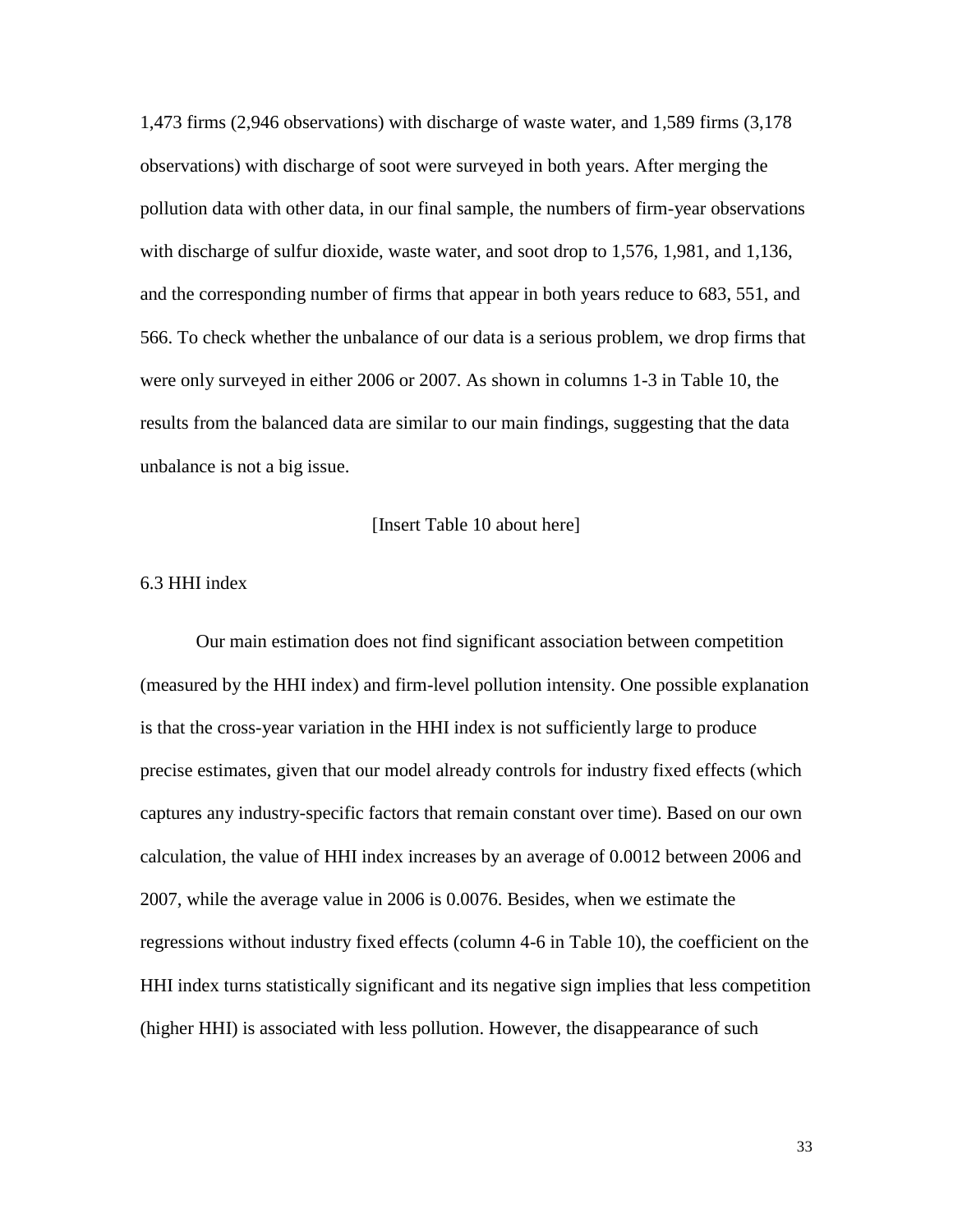relationship once we include industry fixed effects is suggestive of a high correlation between the HHI index and time-invariant industrial characteristics.

#### 6.4 Property rights protection and local protectionism

Before the 1978 economic reform and open-door policy, the centralized fiscal system and planned economy were deeply rooted in China. At the beginning of the 1980s, the local authorities were granted the power to develop the local economy and ever since local protectionism has surged due to the incentive on local economic growth. Therefore, local protectionism has been a long-standing issue in China. The property right system is manifested by China's local protectionism feature. An examination of the local protection or property rights indices over a period of years shows that they have very small variations within a province or city across time, suggesting that these two variables tend to be pre-determined. Furthermore, because the objective of local protection is the product market, as well as factors that relate to the power division between the central and the local government, social security system and the property right system, rather than pollution itself (Li et al., 2003), the original variation of local protectionism, if it has any, should not be correlated with the pattern of pollution intensity in China. In addition, our dependent variable is firm-level pollution, which makes it hard to argue that one individual firm's pollutant emission will influence a whole province's protection policies or legal system.

Nonetheless, one may worry whether our measures of property rights protection and local protectionism are the most appropriate choices. Because the property rights protection is measured at the city level, and local protectionism is measured at the

34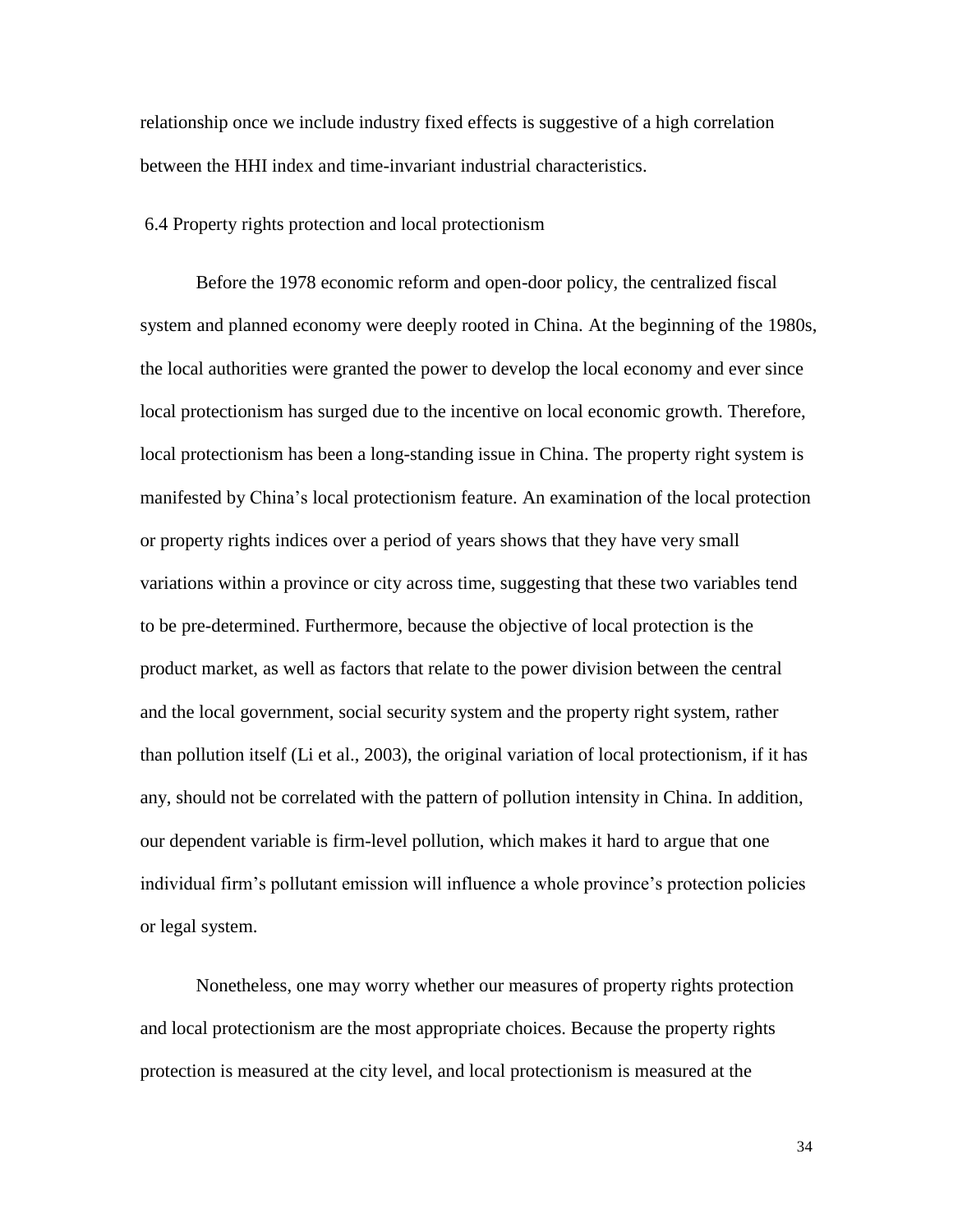province level, these measures may fail to capture the within-city or within-province variation. Although this is possible, there is limited information on the degree of variation below the current levels, and these are the best measures we can use given the available data. Nonetheless, as a robustness check, we still try two alternative measures. In particular, we use the development of legal intermediate institutions as proxy for the quality of the legal system, and use the degree of market-determined price in the product market as proxy for local protectionism. These indices have also been widely used by academic scholars as proxies for institutional environment during China's marketization in the past few years. Both index variables are from the NERI index of Marketization of China's Provinces 2006 Report, measured at the province level, and with a higher value represents a better quality legal system or more local protectionism. The estimates reported in Table 11 are consistent with our main results, suggesting that our findings are robust to alternative measures.

#### [Insert Table 11 about here]

However, it is still possible that property rights protection and local protectionism might be related to some city- or province-level policies (or government features) that can affect local industrial pollution. Although we attempt to mitigate such biases by including several city-level socioeconomic variables, we cannot complete guard against the above possibility. Therefore, one should be cautious when drawing any causal inferences based on our estimates.

#### 6.5 Other empirical issues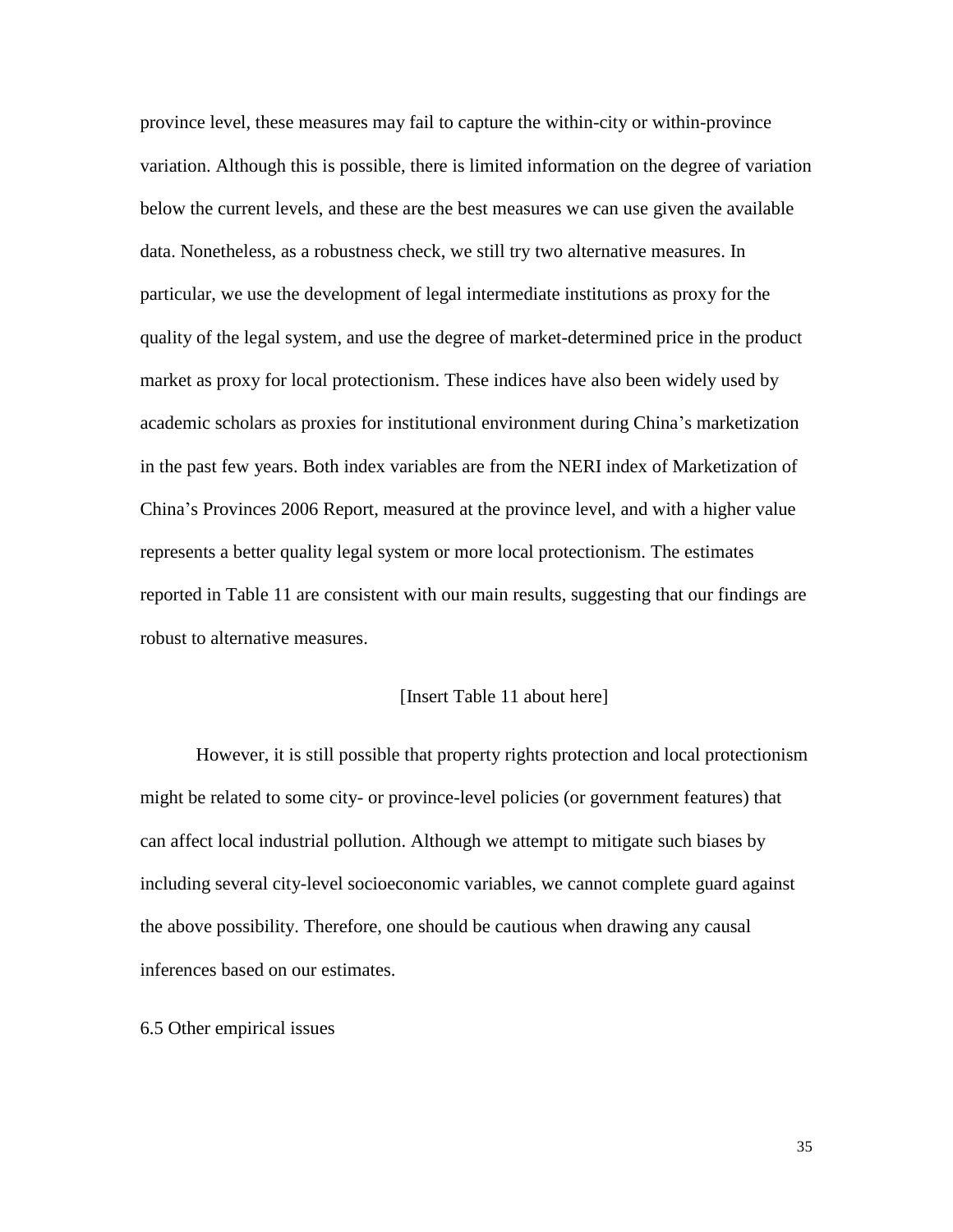During the data merging, our sample size drops dramatically from over 7,000 to 2,842 mainly due to missing information on (city-level) property rights index and firm characteristics (e.g. ROA and leverage). However, it is quite reassuring that the statistics of many variables such as firm size, firm performance and ownership are very similar between firms included in our sample and those dropped during the sample construction (see Appendix Table 2). This suggests that the dropped observations are not systematically different from the sample we use. In addition, we also experiment with a large sample by replacing the missing values of property rights index with the province average, and replacing the missing firm characteristics with the industry average. Our results do not change significantly.<sup>35</sup>

As the self-reported data on pollution emissions are used as the basis for pollution fee charges, firms would have incentives to manipulate or under-report their discharges, thus leading to measurement error in our dependent variables. Although this is a legitimate concern (as in many other studies relying on self-reported information) that we cannot completely rule out, the costs of misreporting could be very high because firms participating in these surveys are under the direct supervision (and strict inspection) of the MEP.

Finally, unlike other pollutant discharges that are directly reported, the measure of sulfur dioxide discharge is based on an indirect method with the consumption of energy resources multiplied by the associated sulfur dioxide emission coefficients.<sup>36</sup> Regardless,

<sup>&</sup>lt;sup>35</sup> These results are available from authors upon request.

 $36$  For example, for the thermal power plant, the sulfur dioxide emission  $=$  the amount of coal burned x sulfur content (in percentage) x 0.8 x 2 x (1- desulfurization degree). see *The Working Plan for Major Pollutant Emission Statistics Method* by the MEP, Issue 15, December 7, 2007.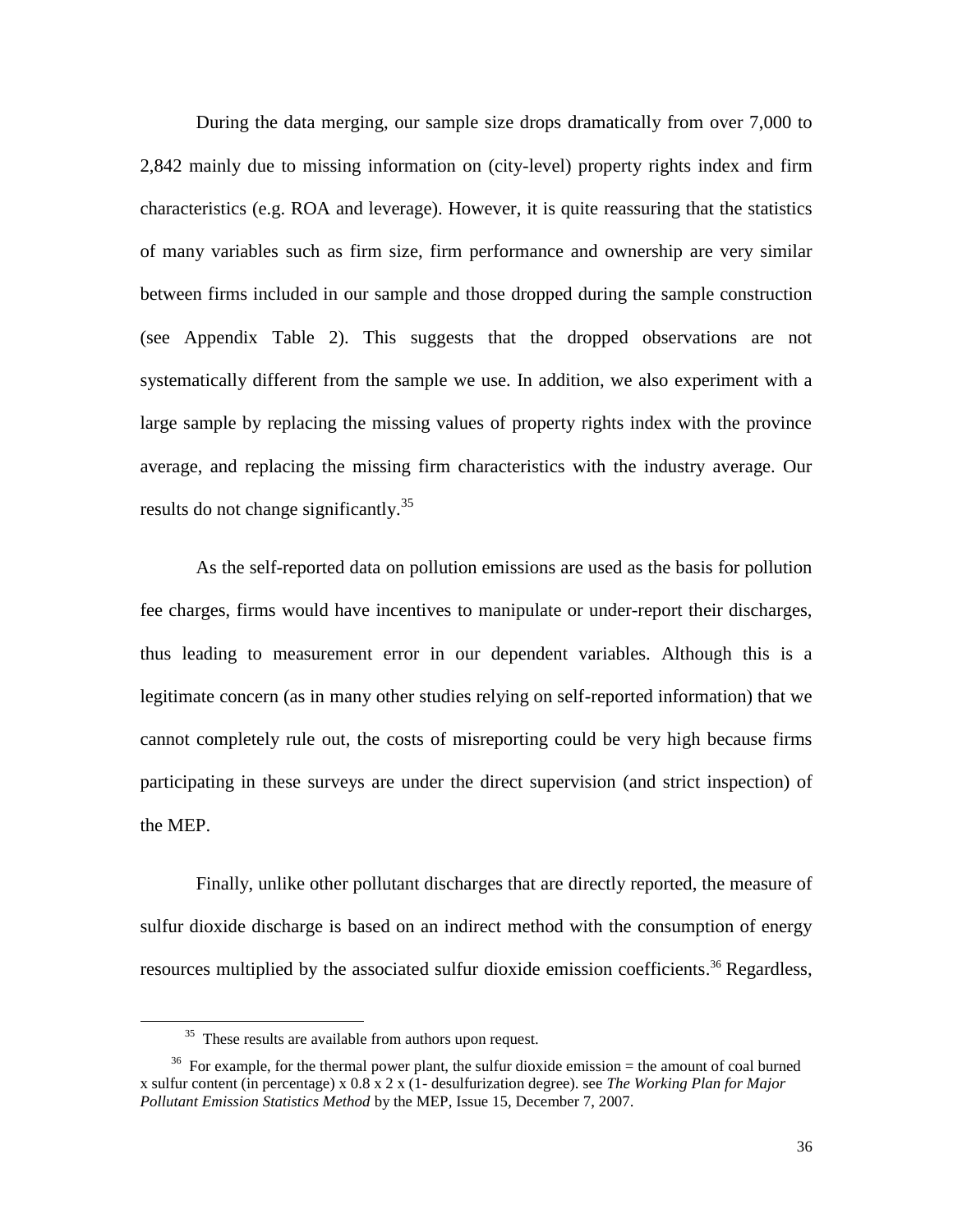the results for different pollutants are qualitatively similar, suggesting that the pollution dataset is mostly reliable.

#### **7. Conclusion**

In this study, we use a unique firm-level dataset covering over 100 cities in China to study factors that are associated with Chinese industrial pollution intensity. We find that foreign firms have lower pollutant discharge intensity than SOEs. This effect is more pronounced for sulfur dioxide and soot pollution in heavy polluted industries, and more pronounced for waste water in coastal cities. These results suggest that a policy that targets foreign firms more harshly in China's effort to reduce industrial pollution, as implied by some government reports, would be misguided. Our findings that public-listed firms also pollute less than SOEs suggest that under the scrutiny of public investors, public-invested firms take more SCR on pollution control. We also find that local protectionism is a major cause of pollution, and better property rights protection is negatively related to pollution especially when a firm discharges pollutants over and above the national standard. Therefore, better institutional control in the form of lower entry barriers across regional markets and more effective law enforcement are promising ways of curbing China's pressing environmental problems during its current stage of economic development. In addition, we also document that firms of a larger size with more educated employees tend to pollute less.

Even though our data alone do not support casual explanation, our findings are consistent with the theoretical predictions and previous empirical findings such as foreign firms pollute less (Wang and Jin, 2002; Liang, 2008) than SOEs, firms of a larger size

37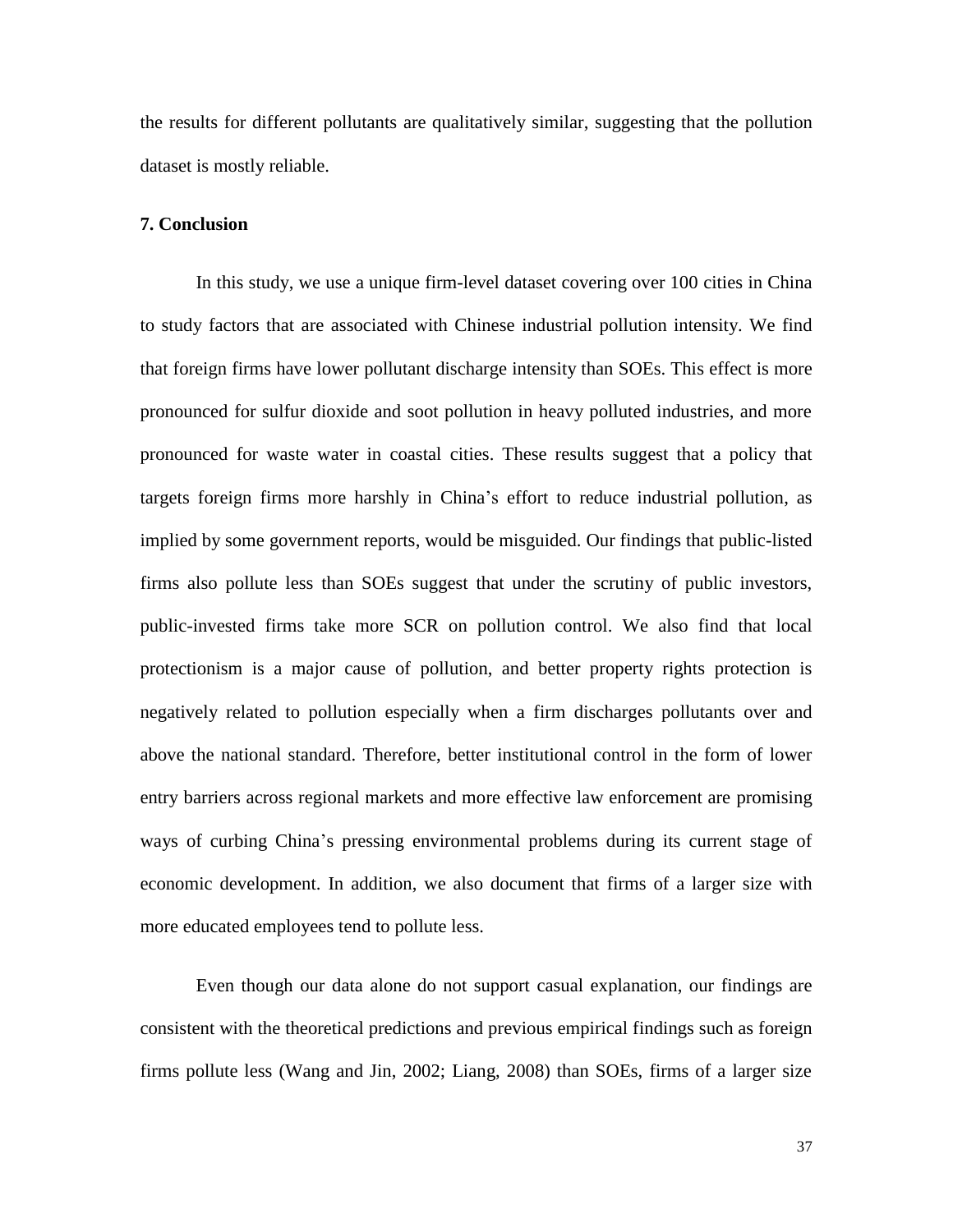tend to pollute less (Holladay, 2010), and firms that export more pollute less (Milner and Xu, 2009; Holladay, 2010). This suggests that these associations may be consistent with causal explanations based on prior literatures.

To the best of our knowledge, our paper is one of the first to use nationwide firmlevel pollutant discharge amounts (as opposed to pollution fees) to measure pollution intensity in China. China's economy is on a historic rise, but the resulting environmental damage could wipe out all of its success if China's leaders do not take effective initiatives now. We hope that our study has provided some insights to China's government by depicting a relatively complete picture of China's manufacturing pollution situation and providing useful policy implications.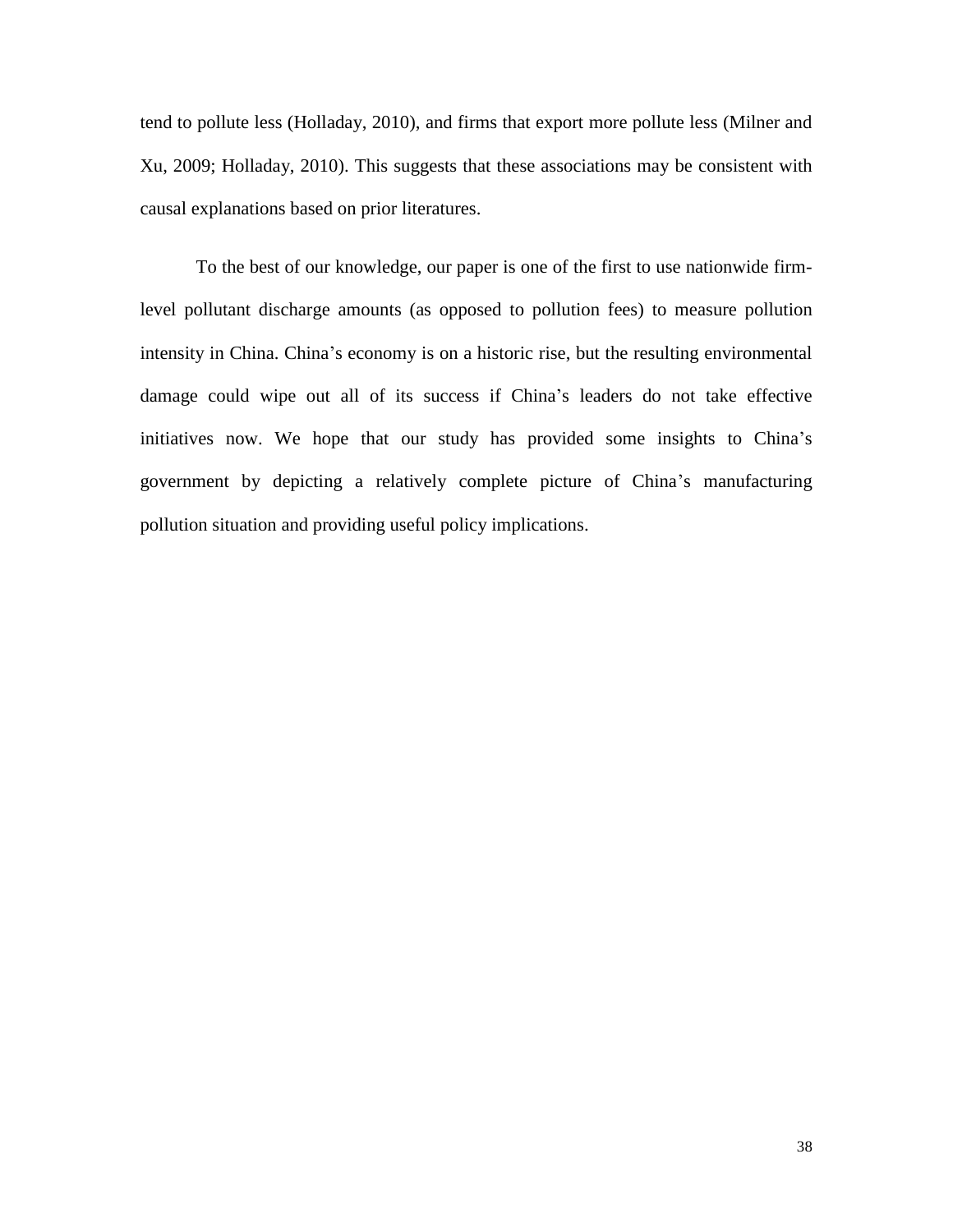#### **References**

- [Ajuzie,](http://aepp.oxfordjournals.org/search?author1=Emmanuel+I.S.+Ajuzie&sortspec=date&submit=Submit) Emmanuel I.S., [Altobello,](http://aepp.oxfordjournals.org/search?author1=Marilyn+A.+Altobello&sortspec=date&submit=Submit) Marilyn A., 1997. Property rights and pollution: Their implications for Long Island Sound and the oyster industry. Applied Economic Perspective and Policy 19 (2), 242-251.
- Almond, Douglas, Chen, Yuyu, Greenstone, Michael , Li, Hongbin, 2009. Winter heating or clean air? Unintended impacts of China's Huai River policy. American Economic Review 99(2), 184-192.
- Antweiler, Werner, Copeland, Brian R., Taylor, Scott M., 2001. Is free trade good for environment? The American Economic Review 91 (4), 877-908.
- Bai, Chong-En, Du, Yingjuan, Tao, Zhigang, Tong, Sarah Y., 2004. Local protectionism and regional specialization: Evidence from China's industries. Journal of International Economics 63 (2), 397-417.
- Bell, Ruth Greenspan, Russell Clifford, 2002, Environmental Policy for Developing Countries. Issues in Science and Technology (Spring), 63-70.
- Capelle-Blancard, Gunther, Laguna, Marie-Aude, 2010. How does the stock market respond to chemical disasters? Journal of Environmental Economics and Management 59, 192-205.
- Coase, Ronald H., 1960. The problem of social cost. Journal of Law and Economics 3 (1), 1– 44.
- Coase, H. Ronald, 1990. *The Firm, the Market and the LAW*, University of Chicago Press.
- Cole, Matthew A., Elliott, Robert J.R., Shimamoto, Kenichi, 2005. Industrial characteristics, environmental regulations and air pollution: An analysis of the UK manufacturing sector. Journal of Environmental Economics and Management 50(1), 121–143.
- Copeland, Brian R., Taylor, Scott M., 2004. Trade, growth and the environment, Journal of Economic Literature 42(1), 7-71.
- Copeland, R. Brian, Taylor, M. Scott, 2005. *Trade and the Environment: Theory and Evidence*, Princeton University Press.
- Dasgupta, Nandini, 2000. Environmental Enforcement and Small Industries in India: Reworking the problem in the Poverty Context. World Development 28(5), 945-967.
- Dean, Judith M., Lovely, Mary E., 2008. Trade growth, production fragmentation, and China's environment. NBER Working Paper No. 13860.
- Dean, Judith M., Lovely, Mary E., Wang, Hua, 2009. Are foreign investors attracted to weak environmental regulations? Evaluating the evidence from China. Journal of Development Economics 90(1), 1-13.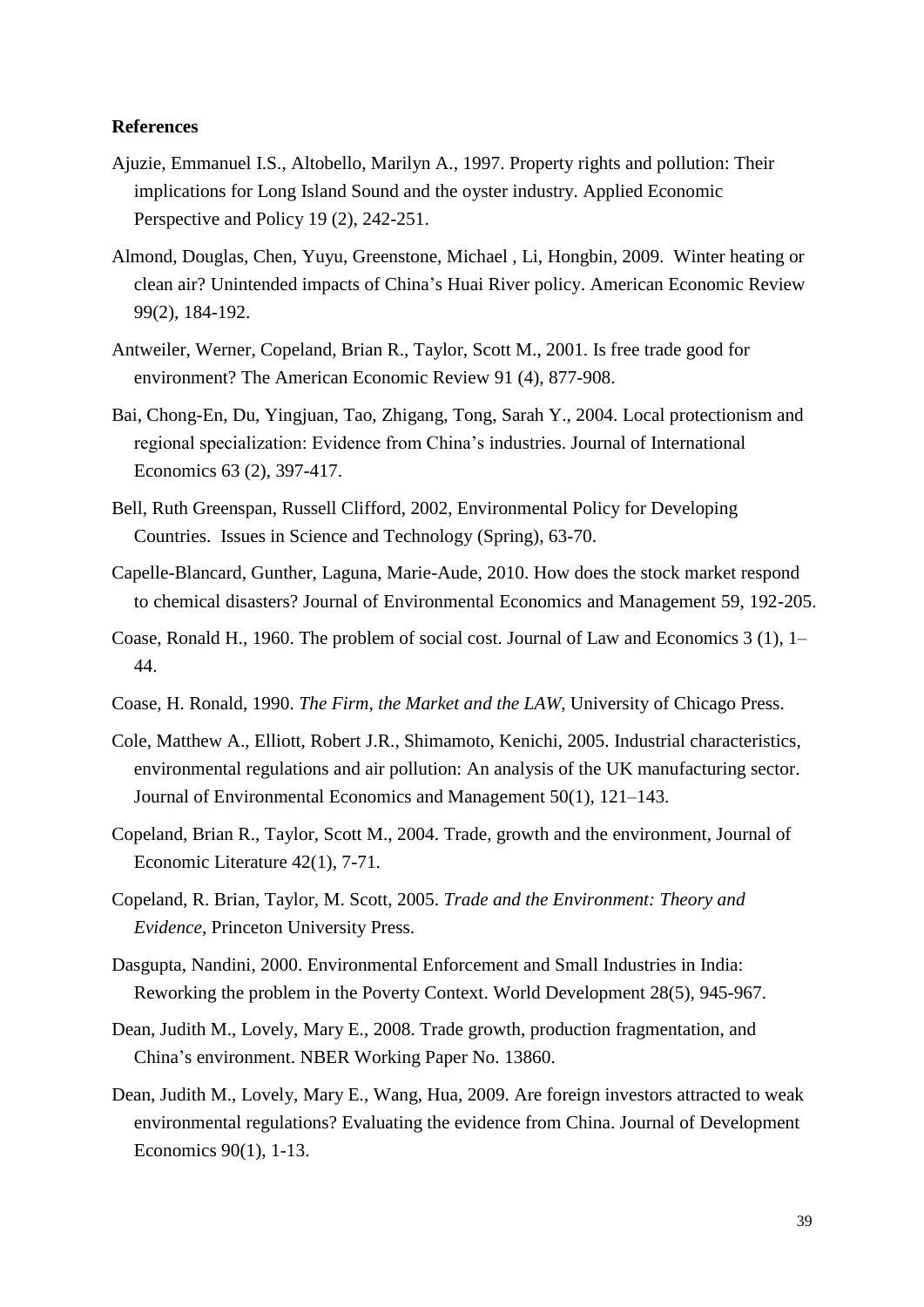- Ebenstein, Avraham, 2012. The consequences of industrialization: Evidence from water pollution and digestive cancer in China. Review of Economics and Statistics 94(1), 186- 201.
- Eskeland, Gunnar A., Harrison, Ann E., 2003. Moving to greener pastures? Multinationals and the pollution haven hypothesis. Journal of Development Economics 70(1), 1-23.
- Farzin, Hossein Y., Bond, Craig A., 2006. Democracy and environmental quality. Journal of Developmental Economics 81(1), 213-235.
- Florig, Keith H., Spofford, Walter O. Jr., Ma, Xiaoying, Ma, Zhong, 1995. China strives to make the polluter pay. Environmental Science and Technology 29(6), 268A–273A.
- Frankel, Jeffrey A., Rose, Andrew K., 2005. Is trade good or bad for the environment? Sorting out the causality. Review of Economics and Statistics 87(1), 85-91.
- Friedman, Milton, 1970. The social responsibility of business is to increase its profits. The New York Times Magazine, 13 September 1970.
- Grossman, Gene M., Krueger, Alan B., 1995. Economic growth and the environment. Quarterly Journal of Economics 100 (2), 353-377.
- Halvorsen, Robert, Palmquist, Raymond, 1980. The interpretation of dummy variables in semilogarithmic equations. American Economic Review 70(3), 474-475.
- Holladay, Scott J., 2010. Are exporters mother nature's best friends? SSRN working paper, available at: http://ssrn.com/abstract=1292885
- Institute for Global Environmental Strategies (IGES), 2009. "Water control in China: Review of laws, regulations and policies and their implementation", by Economic Analysis Team.
- Javorcik, Beata Smarzynska, Wei,Shang-Jin, 2003. Pollution havens and foreign direct investment: Dirty secret or popular myth? The B.E. Journal of Economic Analysis & Policy 3(2), 1-34.
- Kennedy, Peter E., 1981. Estimation with correctly interpreted dummy variables in semilogarithmic equations. American Economic Review 71(4), 801.
- Krugman, Paul R., 1979. Increasing returns, monopolistic competition, and international trade. [Journal of International Economics](http://ideas.repec.org/s/eee/inecon.html) 9(4), 469-479.
- Li, Shantong, Liu, Yunzhong, Chen, Bo, 2003. Research on measures: Objects and degrees of local protection in Chinese domestic market – an analysis based on sample survey. Working paper published at the 4th International Conference on the Chinese Economy, University of Hong Kong, 2003, available at: http://www.hiebs.hku.hk/events\_updates/pdf/lishangtong.pdf.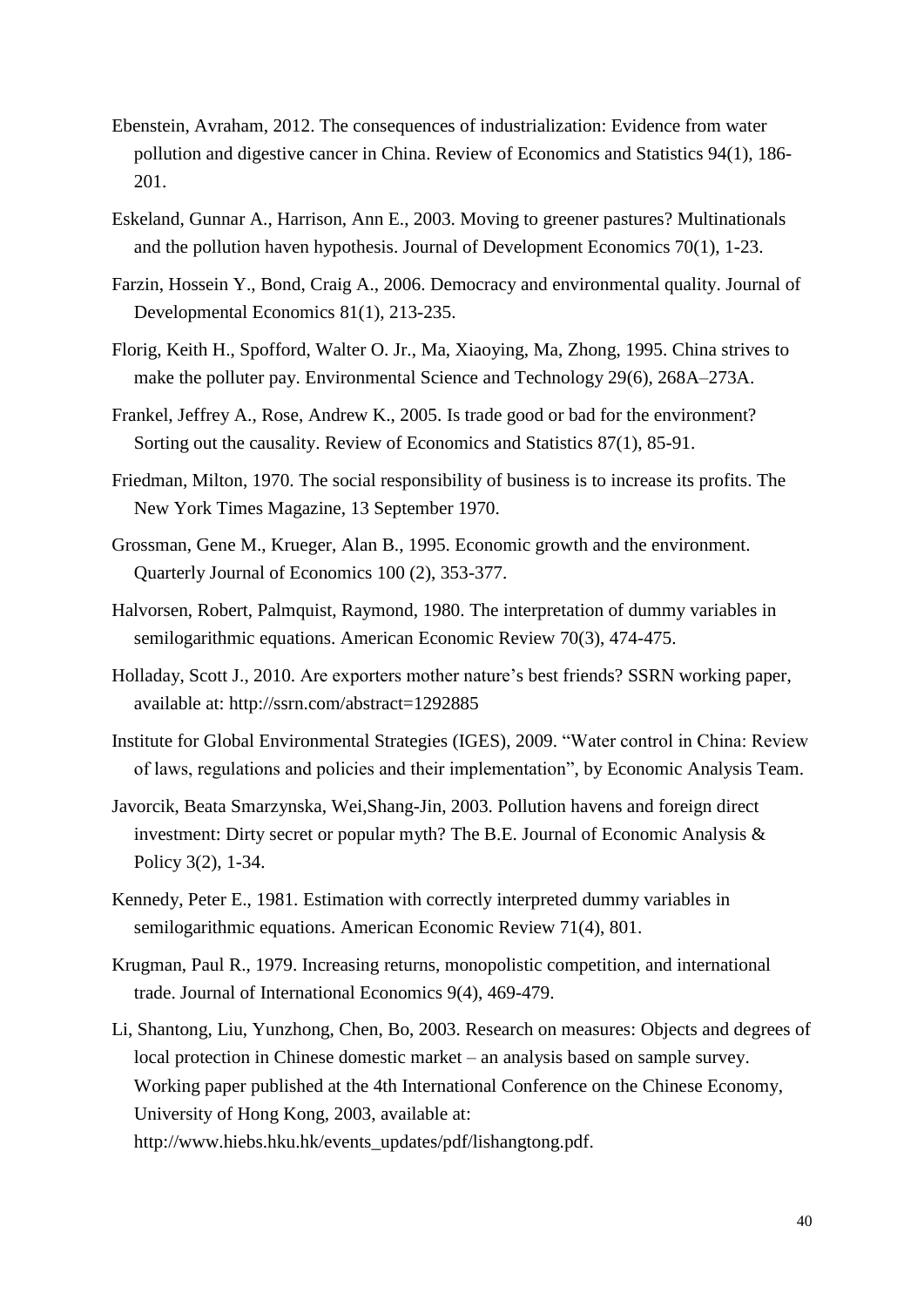- Liang, Feng Helen, 2008. Does foreign direct investment harm the host country's environment? Evidence from China. SSRN Working Paper, available at: http://papers.ssrn.com/sol3/papers.cfm?abstract\_id=1479864
- Lo, Wing-Hung Carlos, Fryxell, Gerald E., Wong, Wai-Ho Wilson, 2006. Effective regulations with little effect? The antecedents of the perceptions of environmental officials on enforcement effectiveness in China. Environmental Management 38(3), 388-410.
- Melitz, Marc J., 2003. The impact of trade on intra-industry reallocations and aggregate industry productivity. Econometrica 71 (6), 1695–1725.
- Milner, Chris Robert, Xu, Fangya, 2009. On the pollution content of China's trade: Clearing the air? SSRN working paper, available at http://papers.ssrn.com/sol3/papers.cfm?abstract\_id=1467567
- Ministry of Environmental Protection, China, 1992-2007. *China Environment Statistics Year Book*, Environmental Science Press, Beijing
- Oberndorfer, Ulrich, Schmidt, Peter, Wagner, Marcus, Ziegler, Andreas, 2013. Does the stock market value the inclusion in a sustainability stock index? An event study analysis for German firms. Journal of Environmental Economics and Management, forthcoming.
- Ping, Xinqiao, 1996. *Financial Principle and Comparative Financial System (Caizheng Yuanli He Bijiao Caizheng Zhidu)*, Union Publishing, Shanghai (in Chinese).
- Talukdar, Debabrata, Meisner, Craig M., 2001. Does the private sector help or hurt the environment? Evidence from carbon dioxide pollution in developing countries. World Development 29 (5), 827-840.
- Telle, Kjetil, 2006. It pays to be green a premature conclusion? Environmental and Resource Economics 35, 195–220.
- The World Bank, 2006, Governance, Investment Climate, and Harmonious Society: Competitive Enhancements for 120 Cities in China, Washington D.C.
- The World Bank, 2007, *Cost of Pollution in China: Economic Estimates of Physical Damages*, Washington D.C.
- Tilt, Bryan, 2007. The political ecology of pollution enforcement in China: A case from Sichuan's rural industrial sector. China Quarterly, 192, 915-932.
- Wang, Hua, Jin, Yanhong, 2002. Industrial ownership and environmental performance: Evidence from China. World Bank Policy Research Working Paper No. 2936.
- Wang, Hua, Wheeler, David, 2005. Financial incentives and endogenous enforcement in China's pollution levy system. Journal of Environmental Economics and Management 49 (1), 174-196.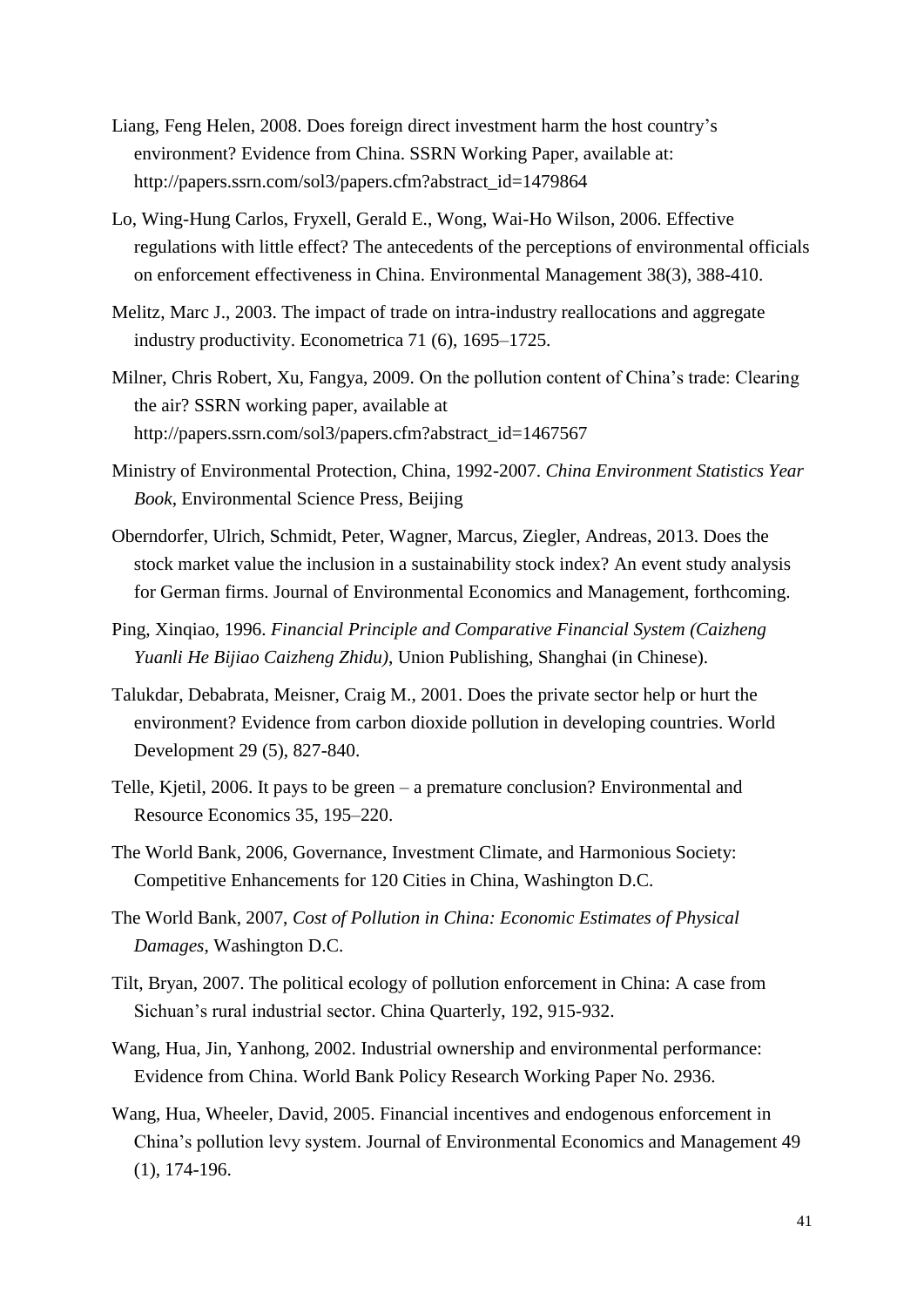Weersink, Alfons, Raymond, Mark, 2007. Environmental regulations impact on agricultural spills and citizen complaints. Ecological Economics 60(3), 654-660.

Zhang, Mingliang, Fortney, John C., Tilford, John M., Rost, Kathryn M., 2000. An application of the inverse hyperbolic sine transformation—A note. [Health Services and](http://link.springer.com/journal/10742)  [Outcomes Research Methodology](http://link.springer.com/journal/10742) 1(2), 165-171.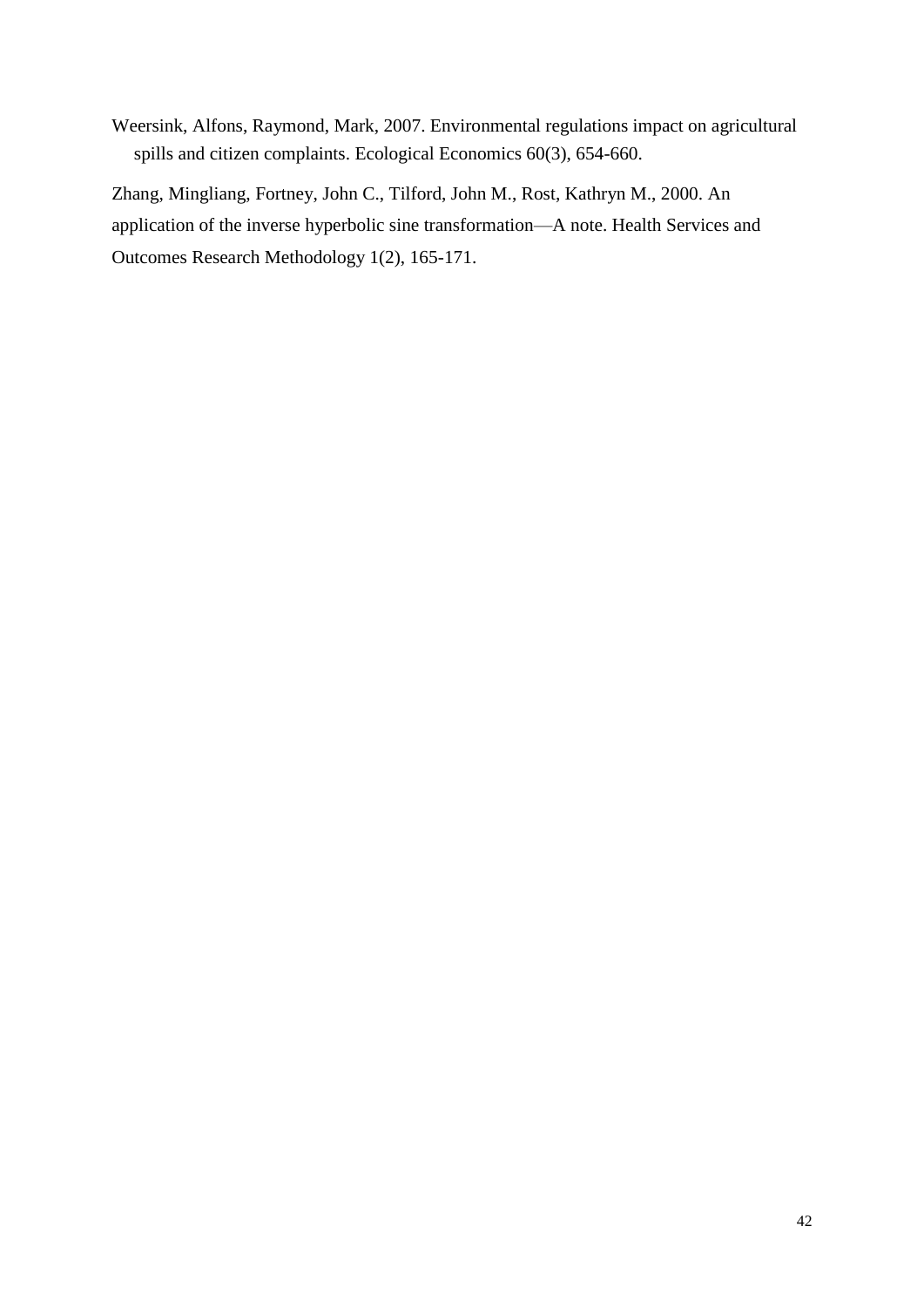

### Figure 1. The Distribution of Pollutants Discharge by Industry

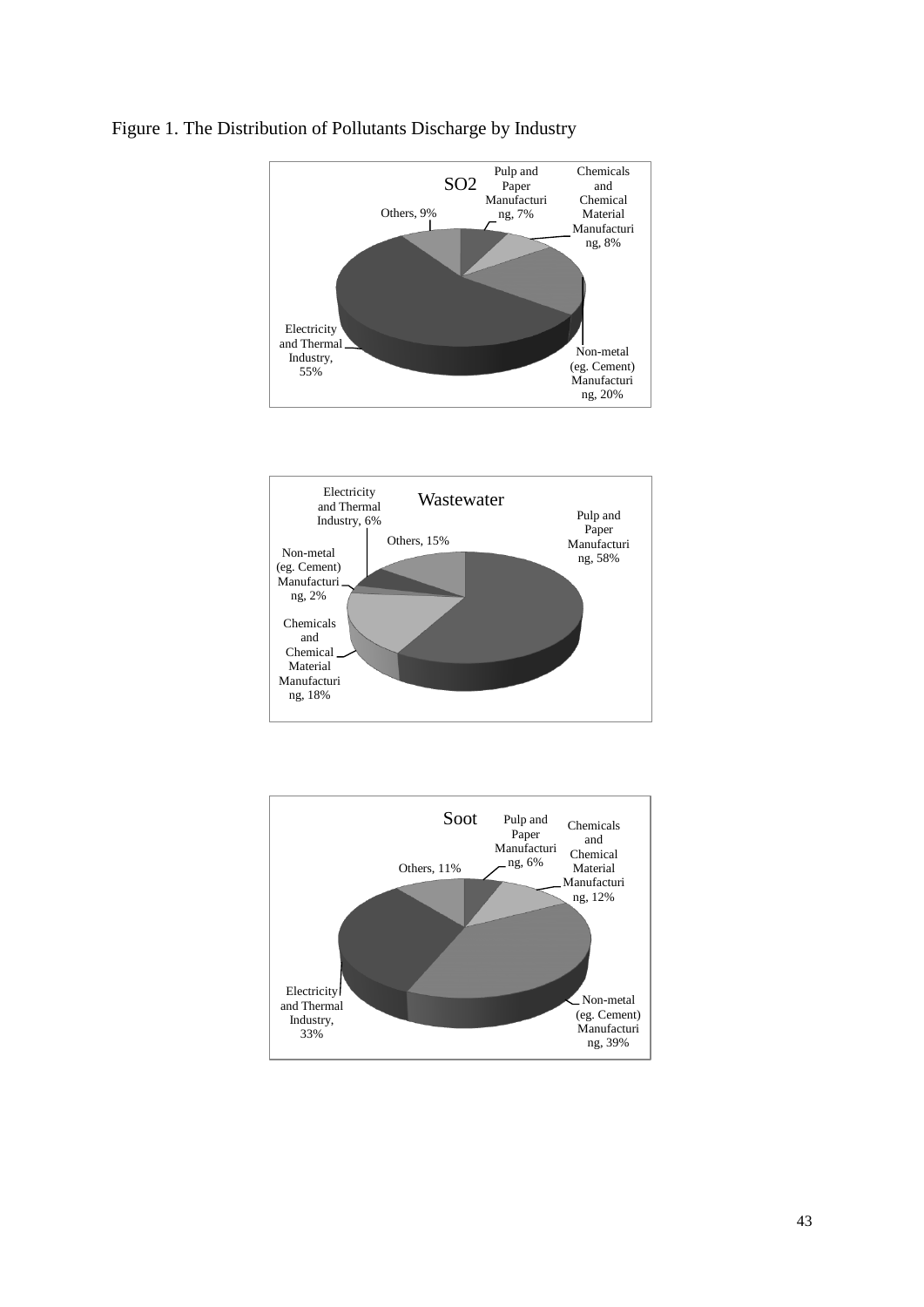| <b>Province/Municipality</b> | Average $SO2$                          | Average<br>Wastewater                    | <b>Average Soot</b>                   |
|------------------------------|----------------------------------------|------------------------------------------|---------------------------------------|
| Unit                         | $SO2$ (ton)/sales<br>(100 million RMB) | wastewater (ton)/sales<br>$(10,000$ RMB) | soot (ton)/sales<br>(100 million RMB) |
| Beijing*                     | 26.49                                  | 0.00                                     | 3.20                                  |
| Tianjin*                     | 27.90                                  | $0.06\,$                                 | 10.79                                 |
| Hebei                        | 30.87                                  | 2.76                                     | 16.15                                 |
| Shanxi                       | 25.15                                  | 0.23                                     | 22.12                                 |
| Neimenggu                    | 48.53                                  | 0.04                                     | 24.14                                 |
| Liaoning                     | 47.25                                  | 0.08                                     | 25.64                                 |
| Jilin                        | 56.63                                  | 0.85                                     | 17.15                                 |
| Heilongjiang                 | 16.59                                  | 0.19                                     | 21.62                                 |
| Shanghai*                    | 20.44                                  | 0.05                                     | 1.89                                  |
| Jiangsu                      | 20.71                                  | 1.37                                     | 7.79                                  |
| Zhejiang                     | 20.42                                  | 1.23                                     | 4.33                                  |
| Anhui                        | 39.76                                  | 1.41                                     | 31.23                                 |
| Fujian                       | 51.75                                  | 1.84                                     | 16.59                                 |
| Jiangxi                      | 59.06                                  | 4.66                                     | 19.26                                 |
| Shandong                     | 41.74                                  | 0.13                                     | 25.00                                 |
| Henan                        | 79.51                                  | 6.97                                     | 39.93                                 |
| Hubei                        | 37.09                                  | 5.22                                     | 20.11                                 |
| Hunan                        | 51.11                                  | 1.85                                     | 105.77                                |
| Guangdong                    | 16.82                                  | 2.75                                     | 4.95                                  |
| Guangxi                      | 68.36                                  | 1.99                                     | 23.21                                 |
| Chongqing*                   | 120.39                                 | 2.68                                     | 15.55                                 |
| Sichuan                      | 70.69                                  | 3.72                                     | 28.56                                 |
| Guizhou                      | 120.59                                 | 2.10                                     | 12.28                                 |
| Yunnan                       | 16.82                                  | 0.27                                     | 21.70                                 |
| Shaanxi                      | 57.97                                  | 8.49                                     | 29.91                                 |
| Gansu                        | 32.27                                  | 0.14                                     | 64.89                                 |
| Qinghai                      | 53.45                                  | $0.10\,$                                 | 0.75                                  |
| Ningxia                      | 46.25                                  | 14.76                                    | 64.46                                 |
| Xinjiang                     | 83.45                                  | 0.83                                     | 114.36                                |
| Number of Firms              | 2,297                                  | 1,931                                    | 1,967                                 |

Table 1. Distribution of Pollutant Discharges by Province

\* indicates China's municipality directly governed by the central government.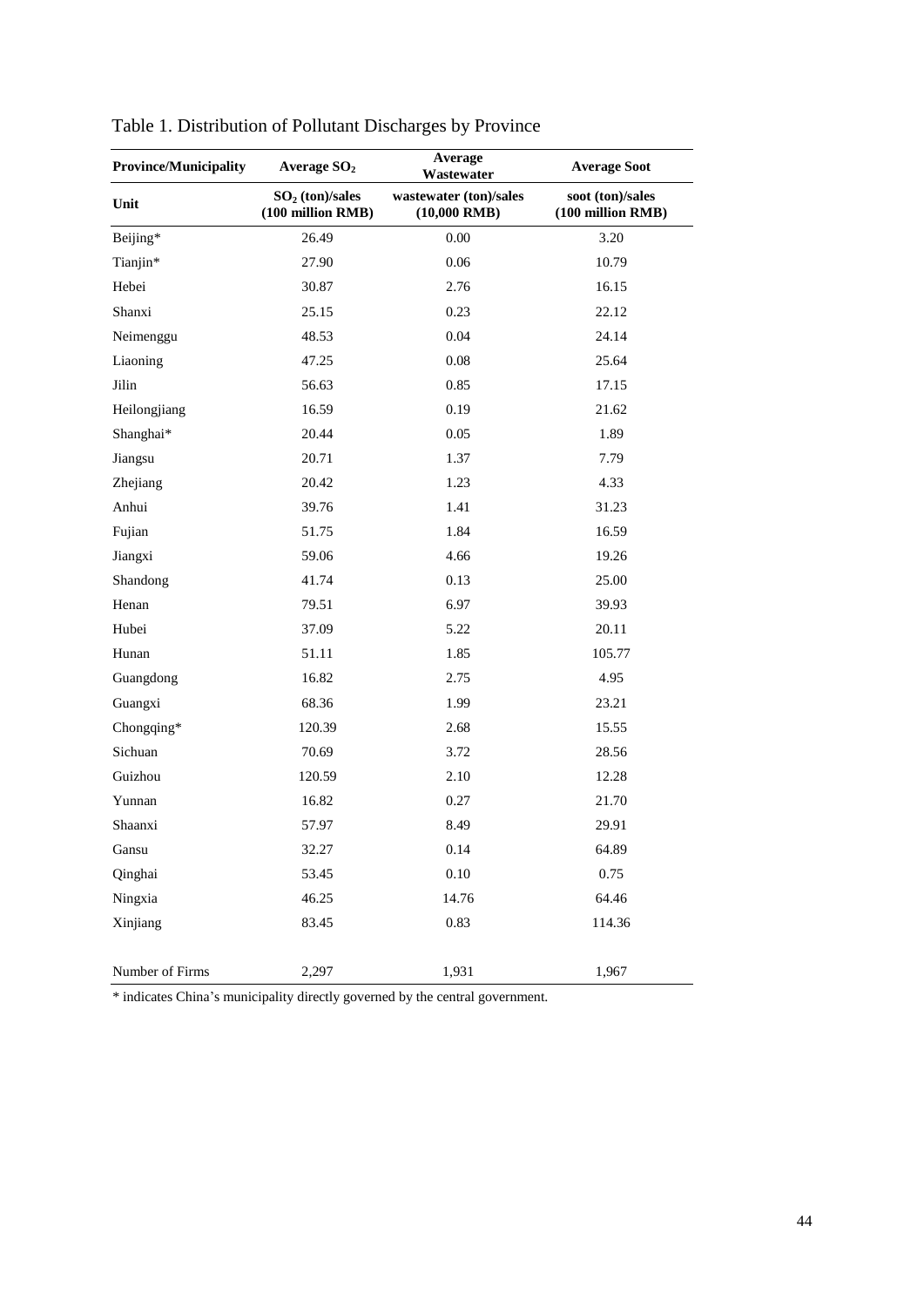| Variable                    | Obs  | Mean  | Std. Dev. | Min              | Max          |
|-----------------------------|------|-------|-----------|------------------|--------------|
| <b>Pollutants</b>           |      |       |           |                  |              |
| SO <sub>2</sub>             | 2297 | 51.79 | 132.28    | $\boldsymbol{0}$ | 1610.35      |
| SO <sub>2_over</sub>        | 2297 | 6.88  | 65.77     | $\boldsymbol{0}$ | 1610.35      |
| wastewater                  | 1931 | 3.32  | 17.72     | $\theta$         | 320.72       |
| wastewater_over             | 1931 | 1.72  | 11.01     | $\boldsymbol{0}$ | 247.58       |
| soot                        | 1967 | 36.26 | 171.27    | $\boldsymbol{0}$ | 3893.66      |
| soot_over                   | 1967 | 10.64 | 79.71     | $\boldsymbol{0}$ | 1239.09      |
| oxynitride                  | 1576 | 25.62 | 38.30     | $\boldsymbol{0}$ | 289.84       |
| <b>COD</b>                  | 1981 | 35.37 | 126.26    | $\overline{0}$   | 1781.07      |
| ammonia nitrogen            | 1136 | 2.60  | 11.58     | $\boldsymbol{0}$ | 257.37       |
| <b>Ownership</b>            |      |       |           |                  |              |
| <b>SOE</b>                  | 2842 | 0.14  | 0.34      | $\boldsymbol{0}$ | $\mathbf{1}$ |
| foreign                     | 2842 | 0.19  | 0.39      | $\boldsymbol{0}$ | $\mathbf{1}$ |
| private                     | 2842 | 0.25  | 0.43      | $\boldsymbol{0}$ | $\mathbf{1}$ |
| public                      | 2842 | 0.11  | 0.31      | $\mathbf{0}$     | $\mathbf{1}$ |
| collectives                 | 2842 | 0.05  | 0.23      | $\boldsymbol{0}$ | $\mathbf{1}$ |
| limited                     | 2842 | 0.26  | 0.44      | $\mathbf{0}$     | $\mathbf{1}$ |
| <b>Firm-level Variables</b> |      |       |           |                  |              |
| export                      | 2842 | 0.08  | 0.20      | $\boldsymbol{0}$ | $\mathbf{1}$ |
| firm_size                   | 2842 | 6.41  | 1.24      | $\theta$         | 11.64        |
| firm_age                    | 2842 | 2.69  | 0.72      | 1.61             | 4.97         |
| <b>ROA</b>                  | 2842 | 0.01  | 0.02      | $-0.16$          | 0.28         |
| leverage                    | 2842 | 0.59  | 1.81      | $\boldsymbol{0}$ | 27.17        |
| R&D                         | 2842 | 0.00  | 0.01      | $\boldsymbol{0}$ | 0.15         |
| education                   | 2842 | 0.16  | 0.16      | $\boldsymbol{0}$ | $\mathbf{1}$ |
| <b>Other Variables</b>      |      |       |           |                  |              |
| competition                 | 2842 | 0.03  | 0.06      | 0.00             | 0.58         |
| local_protection            | 2842 | 2.52  | 1.38      | 0.76             | 9.51         |
| property_right              | 2842 | 0.65  | 0.17      | 0.27             | 0.98         |
| pop_intensity               | 2842 | 0.05  | 0.03      | $0.01\,$         | 0.24         |
| unemployment                | 2842 | 0.03  | 0.01      | 0.01             | 0.09         |
| gdp_per_capita              | 2842 | 2.97  | 1.90      | 0.47             | 9.19         |
| gdp_per_capita2             | 2842 | 12.42 | 16.26     | 0.22             | 84.48        |

Table 2. Summary Statistics

Note: All of the variables are defined in Appendix Table 1.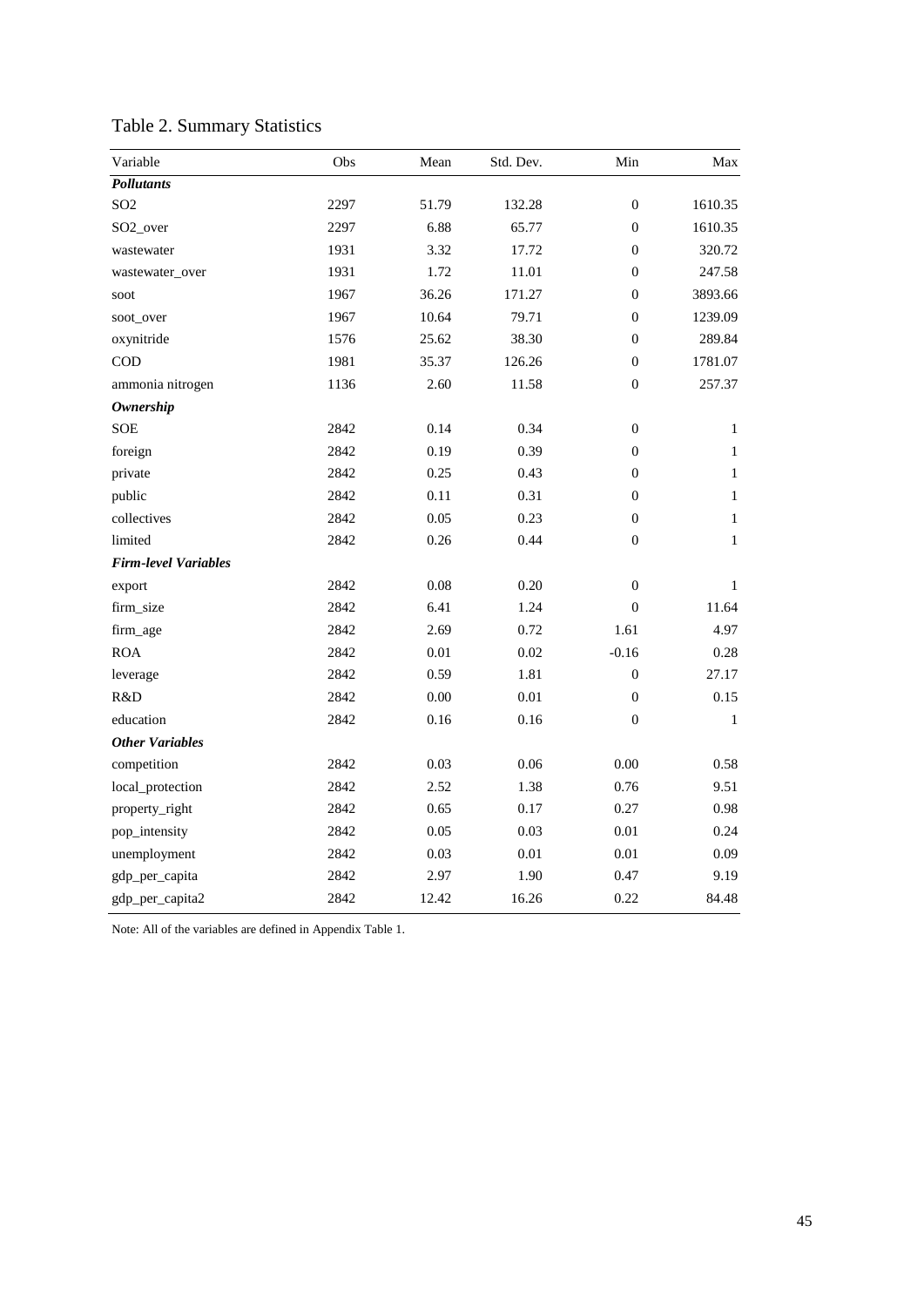### Table 3. Correlation Matrices

Panel A. Correlations between Pollutant Discharges and Firm-level Variables

|             | SO <sub>2</sub> | wastewater | soot       | foreign             | private    | public     | collectives limited |            | export     | firm_size | firm_age  | <b>ROA</b> | leverage  | R&D       |
|-------------|-----------------|------------|------------|---------------------|------------|------------|---------------------|------------|------------|-----------|-----------|------------|-----------|-----------|
| wastewater  | $0.1076*$       |            |            |                     |            |            |                     |            |            |           |           |            |           |           |
| soot        | $0.2146*$       | $0.1430*$  |            |                     |            |            |                     |            |            |           |           |            |           |           |
| foreign     | $-0.0417$       | $-0.0604*$ | $-0.0638*$ |                     |            |            |                     |            |            |           |           |            |           |           |
| private     | $-0.064$        | $0.0667*$  | 0.0249     | $-0.2685*$          |            |            |                     |            |            |           |           |            |           |           |
| public      | $-0.0504$       | $-0.0489$  | $-0.0202$  | $-0.1700* -0.1969*$ |            |            |                     |            |            |           |           |            |           |           |
| collectives | $-0.0068$       | $0.0728*$  | 0.0051     | $-0.1144*$          | $-0.1325*$ | $-0.0839$  |                     |            |            |           |           |            |           |           |
| limited     | 0.0111          | 0.0376     | $0.0468*$  | $-0.2877*$          | $-0.3332*$ | $-0.2110*$ | $-0.1419*$          |            |            |           |           |            |           |           |
| export      | $-0.1128$       | $-0.0490*$ | $-0.0657*$ | $0.2246*$           | $-0.0685*$ | 0.0067     | $-0.0445*$          | $-0.0737$  |            |           |           |            |           |           |
| firm_size   | $-0.0873$       | $-0.1562*$ | $-0.0776*$ | $-0.0224$           | $-0.2750*$ | $0.1743*$  | $-0.1169*$          | $-0.0277$  | $0.1173*$  |           |           |            |           |           |
| firm_age    | 0.0224          | $-0.0377$  | $-0.0193$  | $-0.1545*$          | $-0.2230*$ | $0.0903*$  | $0.0620*$           | $-0.0632*$ | 0.0095     | $0.3474*$ |           |            |           |           |
| <b>ROA</b>  | 0.0055          | 0.0251     | 0.0127     | $-0.0216$           | 0.0285     | $-0.0127$  | 0.0173              | 0.0079     | $-0.0216$  | 0.0084    | $-0.0173$ |            |           |           |
| leverage    | 0.0223          | 0.0136     | $-0.0002$  | $-0.0345$           | 0.0158     | $-0.0161$  | 0.0074              | 0.0183     | $-0.0405*$ | $-0.0255$ | $-0.0274$ | $-0.0612$  |           |           |
| R&D         | $-0.0475$       | $-0.0438$  | $-0.0058$  | $-0.0103$           | $-0.0452*$ | $0.1093*$  | $-0.0371*$          | $-0.0313$  | $0.1331*$  | $0.1703*$ | $0.1023*$ | 0.0167     | $-0.025$  |           |
| education   | $0.1428*$       | $-0.0981*$ | $-0.0156$  | $0.1670*$           | $-0.2669*$ | $0.0662*$  | $-0.1531*$          | $-0.0122$  | $-0.012$   | $0.1529*$ | $0.0451*$ | $-0.007$   | $0.0941*$ | $0.1255*$ |

Panel B. Correlations between Pollutant Discharges and Other Variables

|                  | SO <sub>2</sub> | wastewater | soot       | compe<br>-tition | local_protec<br>tion |            |            | property_right pop_intensity unemployment gdp_per_capita |           |
|------------------|-----------------|------------|------------|------------------|----------------------|------------|------------|----------------------------------------------------------|-----------|
| wastewater       | $0.1076*$       |            |            |                  |                      |            |            |                                                          |           |
| soot             | $0.2146*$       | $0.1430*$  |            |                  |                      |            |            |                                                          |           |
| competition      | $-0.0987*$      | $0.0662*$  | $-0.0600*$ |                  |                      |            |            |                                                          |           |
| local_protection | $0.1055*$       | $0.0957*$  | $0.0869*$  | 0.0085           |                      |            |            |                                                          |           |
| property_right   | $-0.0225$       | $-0.0321$  | $-0.0683*$ | $-0.0107$        | $-0.4241*$           |            |            |                                                          |           |
| pop_intensity    | $-0.0277$       | $-0.0435*$ | $-0.0112$  | 0.0194           | $-0.3451*$           | $0.0507*$  |            |                                                          |           |
| unemployment     | 0.0276          | $0.0591*$  | 0.0317     | $-0.0119$        | $0.2267*$            | $-0.2599*$ | $-0.1959*$ |                                                          |           |
| gdp_per_capita   | $-0.0992*$      | $-0.0924*$ | $-0.0708*$ | 0.0175           | $-0.4364*$           | $0.1981*$  | $0.4525*$  | $-0.3298*$                                               |           |
| gdp_per_capita2  | $-0.0877*$      | $-0.0665*$ | $-0.0607*$ | 0.0170           | $-0.3826*$           | $0.1700*$  | $0.4171*$  | $-0.3009*$                                               | $0.9606*$ |

\* indicates 5% significance level.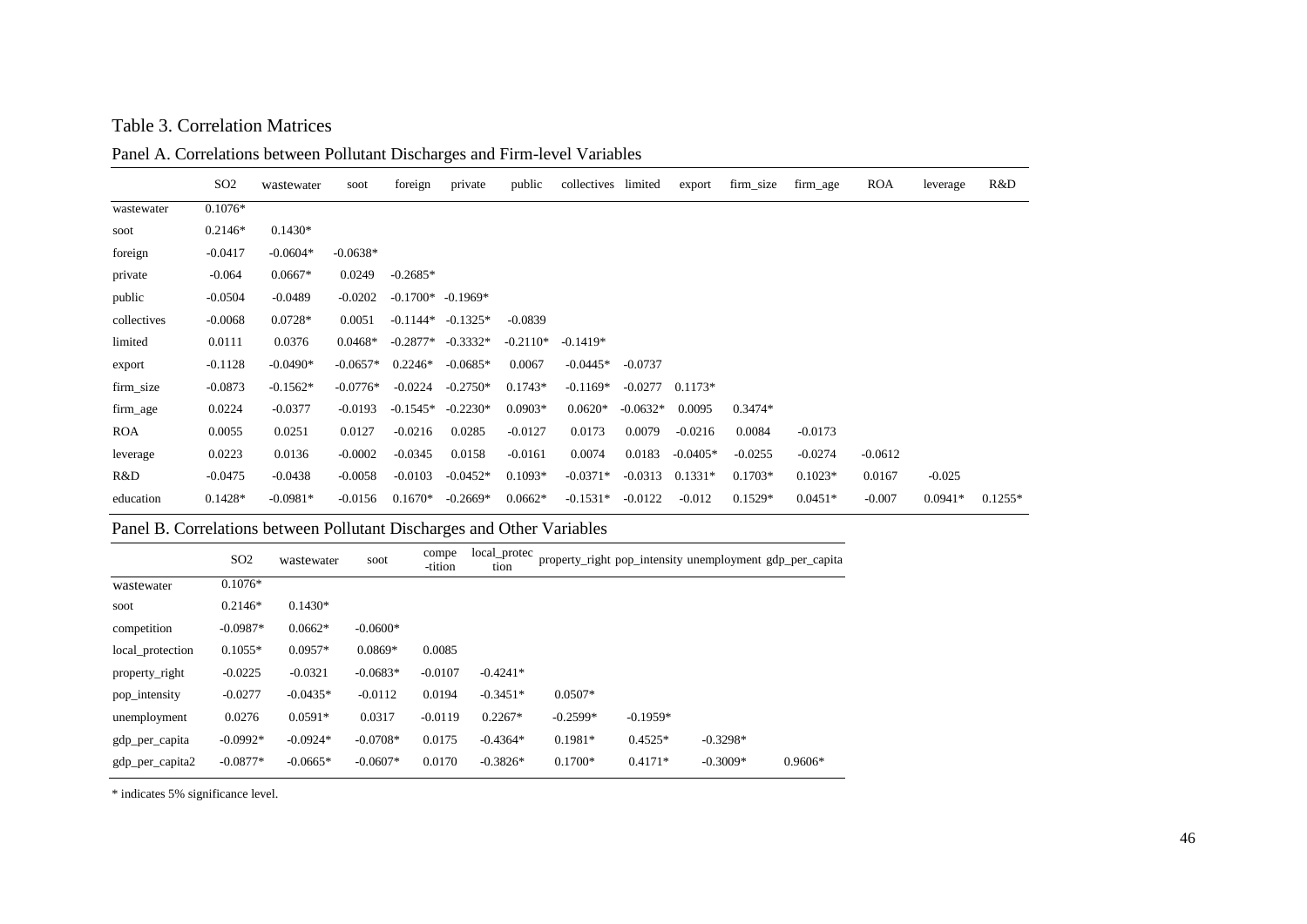|                  | (1)             | (2)          | (3)          | (4)             | (5)          | (6)          |
|------------------|-----------------|--------------|--------------|-----------------|--------------|--------------|
| <b>VARIABLES</b> | SO <sub>2</sub> | water        | soot         | SO <sub>2</sub> | water        | soot         |
| foreign          | $-0.4952***$    | $-1.0310***$ | $-0.4731**$  | $-0.4481***$    | $-0.9203***$ | $-0.3737*$   |
|                  | (0.1574)        | (0.2667)     | (0.2110)     | (0.1550)        | (0.2585)     | (0.2070)     |
| private          | $-0.1581$       | $-0.4232$    | 0.1535       | $-0.1307$       | $-0.3443$    | 0.2166       |
|                  | (0.1893)        | (0.3062)     | (0.2391)     | (0.1865)        | (0.3020)     | (0.2357)     |
| public           | $-0.5008***$    | $-0.7950***$ | $-0.3217$    | $-0.4814***$    | $-0.7417***$ | $-0.2611$    |
|                  | (0.1769)        | (0.2450)     | (0.2017)     | (0.1798)        | (0.2413)     | (0.2064)     |
| collectives      | 0.0410          | $-0.6510**$  | 0.1375       | 0.0622          | $-0.5866*$   | 0.1777       |
|                  | (0.2055)        | (0.3275)     | (0.3215)     | (0.2035)        | (0.3188)     | (0.3121)     |
| limited          | $-0.3505**$     | $-0.6572**$  | $-0.2168$    | $-0.3185**$     | $-0.5740**$  | $-0.1440$    |
|                  | (0.1445)        | (0.2670)     | (0.1951)     | (0.1419)        | (0.2602)     | (0.1926)     |
| export           | $-0.7513***$    | $-0.8534**$  | $-1.1128***$ | $-0.7600***$    | $-0.8470**$  | $-1.1174***$ |
|                  | (0.2582)        | (0.3300)     | (0.2881)     | (0.2602)        | (0.3247)     | (0.2893)     |
| firm_size        | $-0.1059**$     | $-0.9381***$ | $-0.1520***$ | $-0.1109***$    | $-0.9480***$ | $-0.1639***$ |
|                  | (0.0418)        | (0.0856)     | (0.0484)     | (0.0414)        | (0.0860)     | (0.0483)     |
| firm_age         | 0.0542          | $0.1801*$    | $-0.1195$    | 0.0674          | $0.2074**$   | $-0.0914$    |
|                  | (0.0715)        | (0.0940)     | (0.0914)     | (0.0710)        | (0.0925)     | (0.0892)     |
| <b>ROA</b>       | 2.2196          | $-10.3034**$ | $-0.5286$    | 2.3136          | $-10.2500**$ | $-0.0267$    |
|                  | (3.4132)        | (4.6707)     | (3.2610)     | (3.3916)        | (4.6894)     | (3.2567)     |
| leverage         | 0.0163          | $0.0515**$   | 0.0171       | 0.0156          | $0.0516**$   | 0.0185       |
|                  | (0.0155)        | (0.0246)     | (0.0151)     | (0.0156)        | (0.0247)     | (0.0154)     |
| R&D              | $-8.8802$       | $-1.8945$    | $-10.7060**$ | $-8.9838$       | $-1.2521$    | $-10.0911*$  |
|                  | (7.8632)        | (6.6989)     | (5.3157)     | (7.7240)        | (6.5579)     | (5.1114)     |
| education        | $-0.9712**$     | $-3.7288***$ | $-1.5565***$ | $-0.9922**$     | $-3.8268***$ | $-1.6260***$ |
|                  | (0.3886)        | (0.5778)     | (0.3661)     | (0.3855)        | (0.5834)     | (0.3652)     |
| competition      | $-0.1453$       | $-1.7989*$   | $-1.0408$    | $-0.0395$       | $-1.6363$    | $-0.8357$    |
|                  | (0.9979)        | (1.0644)     | (1.2423)     | (1.0087)        | (1.0443)     | (1.2814)     |
| local_protection |                 |              |              | 0.0701          | $0.1271**$   | $0.1123**$   |
|                  |                 |              |              | (0.0455)        | (0.0520)     | (0.0546)     |
| property_right   |                 |              |              | 0.0457          | $-0.2453$    | $-0.4515$    |
|                  |                 |              |              | (0.3543)        | (0.4247)     | (0.4179)     |
| pop_intensity    | $-2.7949$       | $-6.0860***$ | $-7.0009***$ | $-2.8750$       | $-6.8670***$ | $-7.6003***$ |
|                  | (1.9843)        | (2.2349)     | (2.0585)     | (2.0476)        | (2.2171)     | (2.2658)     |
| unemployment     | $-2.4824$       | $-2.8643$    | $-2.9797$    | $-3.0982$       | $-5.5566$    | $-5.3664$    |
|                  | (3.4280)        | (5.2585)     | (4.2244)     | (3.7137)        | (5.3151)     | (4.4212)     |
| gdp_per_capita   | $-0.1100$       | $-0.6681***$ | $-0.4296***$ | $-0.0724$       | $-0.5971***$ | $-0.3512**$  |
|                  | (0.1067)        | (0.1146)     | (0.1371)     | (0.1120)        | (0.1196)     | (0.1392)     |
| gdp_per_capita2  | $-0.0008$       | 0.0589***    | $0.0318**$   | $-0.0034$       | $0.0546***$  | $0.0267*$    |
|                  | (0.0123)        | (0.0112)     | (0.0148)     | (0.0125)        | (0.0113)     | (0.0157)     |
|                  |                 |              |              |                 |              |              |
| Industry dummy   | Yes             | Yes          | Yes          | Yes             | Yes          | Yes          |
| Year dummy       | Yes             | Yes          | Yes          | Yes             | Yes          | Yes          |
| Observations     | 2297            | 1931         | 1967         | 2297            | 1931         | 1967         |
| R-squared        | 0.4060          | 0.6052       | 0.3899       | 0.4077          | 0.6079       | 0.3959       |

Table 4. Determinants of Pollutants Discharge: OLS Regression

Columns (1)-(3) show the OLS regressions with the logarithm of the amount of SO2, waste water and soot discharge as the dependent variable, respectively. Columns (4)-(6) add two more variables (*local\_protection* and *property\_right*) into the regressions by using the same respective dependent variable as in (1)-(3). Robust standard errors clustered with cities are in brackets. \*\*\* p<0.01, \*\* p<0.05, \* p<0.1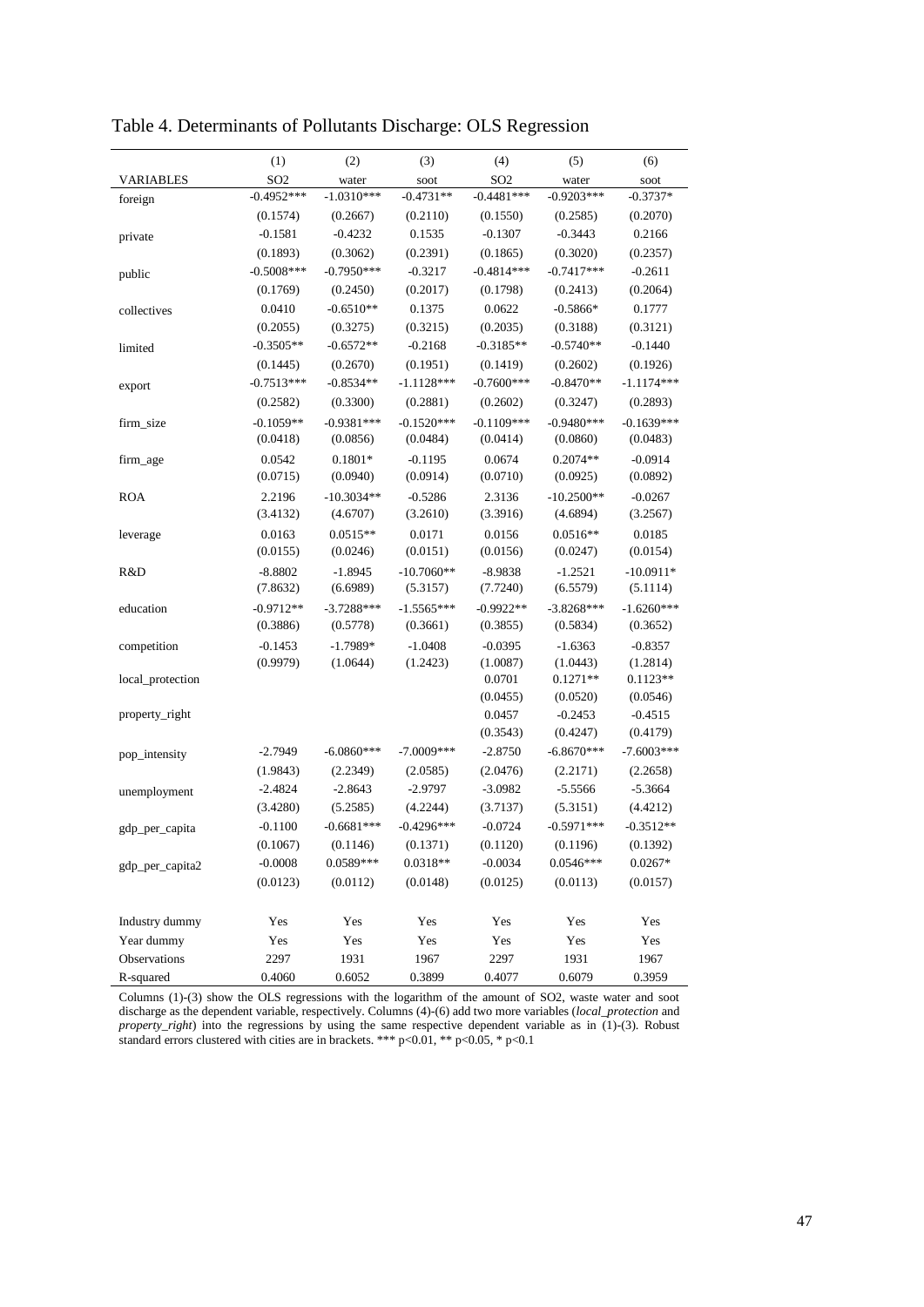|                  | (1)           | (2)                         | (3)            | (4)           | (5)                         | (6)            |
|------------------|---------------|-----------------------------|----------------|---------------|-----------------------------|----------------|
| <b>VARIABLES</b> | log(SO2_over) | log(polluted<br>water_over) | log(soot_over) | log(SO2_over) | log(polluted<br>water_over) | log(soot_over) |
| <b>MODEL</b>     | <b>OLS</b>    | <b>OLS</b>                  | <b>OLS</b>     | <b>TOBIT</b>  | <b>TOBIT</b>                | <b>TOBIT</b>   |
| foreign          | $-0.2329*$    | $-0.1809**$                 | $-0.1574*$     | $-0.2657**$   | $-0.191***$                 | $-0.1792$      |
|                  | (0.1359)      | (0.0800)                    | (0.0907)       | [0.1240]      | [0.0640]                    | [0.1049]       |
| private          | $-0.2007$     | $-0.0399$                   | $-0.0137$      | $-0.2994**$   | $-0.0862$                   | $-0.1256$      |
|                  | (0.1280)      | (0.0947)                    | (0.1291)       | [0.1198]      | [0.0659]                    | [0.1037]       |
| public           | $-0.2185*$    | $-0.1657$                   | $-0.1077$      | $-0.2300*$    | $-0.1142*$                  | $-0.1399$      |
|                  | (0.1228)      | (0.1058)                    | (0.1084)       | [0.1258]      | [0.0626]                    | [0.1119]       |
| collectives      | $-0.1349$     | $-0.4547***$                | $-0.0598$      | $-0.2555$     | $-0.3285***$                | $-0.2334*$     |
|                  | (0.2001)      | (0.1266)                    | (0.2521)       | [0.1457]      | [0.0709]                    | [0.1264]       |
| limited          | $-0.1981$     | $-0.1531*$                  | $-0.0707$      | $-0.2284**$   | $-0.1716***$                | $-0.1247$      |
|                  | (0.1256)      | (0.0819)                    | (0.0932)       | [0.1119]      | [0.0586]                    | [0.0943]       |
| export           | $-0.1385$     | 0.0330                      | $-0.1715$      | $-0.0616$     | 0.133                       | $-0.1316$      |
|                  | (0.1080)      | (0.0985)                    | (0.1158)       | [0.2054]      | [0.0849]                    | [0.1638]       |
| firm_size        | $-0.0983***$  | $-0.0544*$                  | $-0.1248***$   | $-0.1632***$  | $-0.041**$                  | $-0.1346***$   |
|                  | (0.0319)      | (0.0276)                    | (0.0387)       | [0.0376]      | [0.0177]                    | [0.0298]       |
| firm_age         | 0.0195        | $-0.0276$                   | $-0.0552$      | 0.0321        | $-0.0237$                   | $-0.0422$      |
|                  | (0.0454)      | (0.0352)                    | (0.0716)       | [0.0518]      | [0.0272]                    | [0.0435]       |
| <b>ROA</b>       | 1.0291        | 0.7637                      | 1.0397         | 1.9823        | 1.0484                      | 1.2309         |
|                  | (1.5182)      | (1.5422)                    | (1.9279)       | [2.0284]      | [0.9663]                    | [1.6630]       |
| leverage         | $-0.0143$     | $-0.0376***$                | $-0.0125$      | $-0.0195$     | $-0.0517***$                | $-0.0182$      |
|                  | (0.0109)      | (0.0108)                    | (0.0172)       | [0.0226]      | [0.0181]                    | [0.0158]       |
| R&D              | $-0.7955$     | 1.7317                      | $-0.7845$      | $-0.7944$     | 1.1319                      | $-1.7359$      |
|                  | (2.1081)      | (3.0104)                    | (2.7129)       | [5.5196]      | [2.3137]                    | [4.7495]       |
| education        | $-0.0616$     | $-0.2045$                   | $-0.3282$      | $-0.0749$     | $-0.0593$                   | $-0.2752$      |
|                  | (0.1798)      | (0.2146)                    | (0.2143)       | [0.2609]      | [0.1459]                    | [0.2089]       |
| competition      | $-0.0768$     | 0.1468                      | 0.5252         | $-0.1147$     | 0.0931                      | 0.4277         |
|                  | (0.4971)      | (0.4263)                    | (0.5357)       | [0.7529]      | [0.3341]                    | [0.5812]       |
| local_protection | 0.0020        | 0.0587                      | 0.0637         | $-0.0259$     | 0.0108                      | 0.0377         |
|                  | (0.0334)      | (0.0494)                    | (0.0466)       | [0.0287]      | [0.0145]                    | [0.0231]       |
| property_right   | $-0.9124*$    | $-0.6685**$                 | -1.2912**      | $-1.2049***$  | $-0.6303***$                | $-1.1867***$   |
|                  | (0.4733)      | (0.3087)                    | (0.6029)       | [0.2241]      | [0.1080]                    | [0.1841]       |
| pop_intensity    | $-0.7549$     | $-1.4090$                   | $-2.0175$      | $-0.6552$     | $-0.2009$                   | $-1.5633$      |
|                  | (1.3602)      | (1.2170)                    | (1.6943)       | [1.4040]      | [0.5925]                    | [1.1122]       |
| unemployment     | $-1.3089$     | 1.0441                      | $-3.2607$      | $-0.9386$     | 3.0644**                    | $-2.905$       |
|                  | (2.7061)      | (2.8182)                    | (3.5341)       | [2.6127]      | [1.3597]                    | [2.1556]       |
| gdp_per_capita   | $-0.1225$     | $-0.1139*$                  | $-0.1342$      | $-0.1159$     | $-0.0473$                   | $-0.1435**$    |
|                  | (0.0743)      | (0.0667)                    | (0.0928)       | [0.0815]      | [0.0350]                    | [0.0621]       |
| gdp_per_capita2  | 0.0089        | 0.0116                      | 0.0125         | 0.0002        | 0.0049                      | 0.009          |
|                  | (0.0073)      | (0.0070)                    | (0.0095)       | [0.0104]      | [0.0038]                    | [0.0076]       |
| Industry dummy   | Yes           | Yes                         | Yes            | Yes           | Yes                         | Yes            |
| Year dummy       | Yes           | Yes                         | Yes            | Yes           | Yes                         | Yes            |
| Observations     | 2297          | 1931                        | 1967           | 2297          | 1931                        | 1967           |
| R-squared        | 0.0634        | 0.1393                      | 0.1645         | 0.0740        | 0.0832                      | 0.1270         |

Table 5. Pollutants Discharge Over Standard Level

Note: Columns (1)-(3) show the OLS estimates with the logarithm of the intensity of sulfur dioxide, wastewater and soot overdischarge as the dependent variable, respectively. Columns (4)-(6) show the marginal effects for the Tobit model by repeating the same estimation as above. The inverse hyperbolic sine transformation of above-quota emission is used as the dependent variable to avoid the log(0) problem. All of the variables are defined in Appendix Table 1. Robust standard errors clustered with cities are in brackets. \*\*\* p<0.01, \*\* p<0.05, \* p<0.1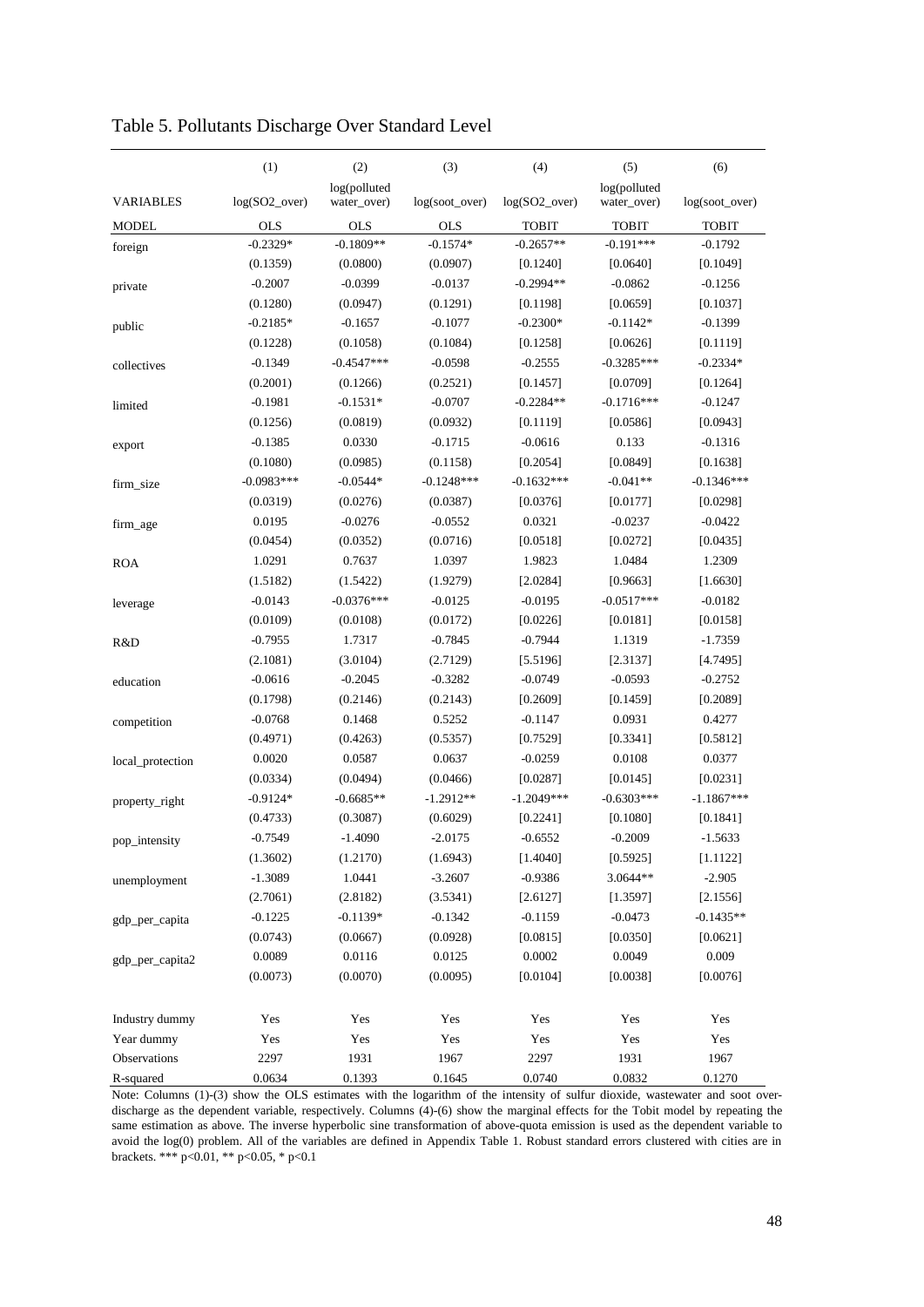|                       | (1)          | (2)          | (3)          | (4)          | (5)           | (6)           |
|-----------------------|--------------|--------------|--------------|--------------|---------------|---------------|
| <b>DEPVAR</b>         | Log(SO2)     | Log(water)   | Log(soot)    | Log(SO2)     | Log(water)    | Log(soot)     |
| <b>HEAVY POLLUTED</b> |              |              |              |              |               |               |
| <b>INDUSTRY</b>       | YES          | YES          | YES          | NO           | NO            | NO            |
| foreign               | $-0.4872***$ | $-0.7733**$  | $-0.4035*$   | $-0.3028$    | $-1.1436***$  | $-0.3115$     |
|                       | (0.1420)     | (0.3108)     | (0.2183)     | (0.3775)     | (0.3849)      | (0.3879)      |
| private               | $-0.2964$    | 0.0254       | 0.1193       | 0.1533       | $-0.8552*$    | 0.3351        |
|                       | (0.1805)     | (0.3305)     | (0.2653)     | (0.3784)     | (0.4834)      | (0.3952)      |
| public                | $-0.6396***$ | $-0.6450**$  | $-0.3410$    | $-0.1966$    | $-0.8470**$   | $-0.1496$     |
|                       | (0.1919)     | (0.2892)     | (0.2278)     | (0.3171)     | (0.3810)      | (0.3469)      |
| collectives           | 0.0051       | $-0.0354$    | 0.3659       | 0.0805       | $-1.9080***$  | $-0.5275$     |
|                       | (0.1845)     | (0.3437)     | (0.3688)     | (0.4936)     | (0.5435)      | (0.5110)      |
| limited               | $-0.3674**$  | $-0.3529$    | $-0.2224$    | $-0.2784$    | $-0.8960**$   | $-0.0145$     |
|                       | (0.1445)     | (0.2934)     | (0.2107)     | (0.2919)     | (0.4018)      | (0.3352)      |
| export                | $-0.4942$    | $-0.4576$    | $-0.7920*$   | $-0.8491***$ | $-1.0163***$  | $-1.2942***$  |
|                       | (0.4238)     | (0.4684)     | (0.4344)     | (0.3181)     | (0.3691)      | (0.3437)      |
| firm_size             | $-0.0744$    | $-0.8352***$ | $-0.1023$    | $-0.1426*$   | $-1.0576***$  | $-0.2431***$  |
|                       | (0.0476)     | (0.0820)     | (0.0710)     | (0.0859)     | (0.1307)      | (0.0804)      |
| firm_age              | $0.1425*$    | 0.1337       | $-0.0289$    | $-0.0588$    | 0.2983*       | $-0.1892$     |
|                       | (0.0746)     | (0.0989)     | (0.1019)     | (0.1372)     | (0.1705)      | (0.1435)      |
| <b>ROA</b>            | 6.3334       | $-7.9898$    | 6.0315       | $-1.6426$    | $-12.6650**$  | $-4.9466$     |
|                       | (3.9564)     | (6.4912)     | (4.4389)     | (4.5990)     | (5.1221)      | (3.5776)      |
| leverage              | 0.0058       | $0.0437**$   | 0.0237       | 0.0697*      | 0.1021        | 0.0379        |
|                       | (0.0148)     | (0.0213)     | (0.0164)     | (0.0410)     | (0.0798)      | (0.0489)      |
| R&D                   | 7.0386       | $-19.2441$   | $-0.8688$    | $-12.2501$   | 2.6268        | $-10.9848$    |
|                       | (4.7022)     | (18.2892)    | (8.8000)     | (7.9550)     | (8.0106)      | (6.8670)      |
| education             | $-0.4891$    | $-4.2871***$ | $-1.3818***$ | $-2.1910*$   | $-2.9930***$  | $-2.2663**$   |
|                       | (0.3013)     | (0.6320)     | (0.3180)     | (1.1457)     | (1.1106)      | (0.9799)      |
| competition           | 0.5744       | $-1.4074$    | 0.2292       | $-1.5341$    | 1.7307        | $-3.2951$     |
|                       | (0.8752)     | (0.9788)     | (0.9139)     | (2.0686)     | (1.8684)      | (2.3572)      |
| local_protection      | 0.0588       | $0.1601***$  | 0.0959       | 0.0810       | 0.0001        | 0.0944        |
|                       | (0.0500)     | (0.0600)     | (0.0646)     | (0.0868)     | (0.0780)      | (0.0910)      |
| property_right        | $-0.0224$    | $-0.2812$    | $-0.5003$    | 0.0756       | 0.0542        | $-0.5111$     |
|                       | (0.3681)     | (0.4400)     | (0.5151)     | (0.6427)     | (0.7474)      | (0.7520)      |
| pop_intensity         | $-0.4295$    | $-8.6012**$  | $-5.2121**$  | $-6.4701**$  | $-4.2771$     | $-11.4061***$ |
|                       | (2.0675)     | (3.4081)     | (2.5937)     | (3.2596)     | (3.2685)      | (3.4132)      |
| unemployment          | 3.1807       | 6.8870       | 0.7751       | $-12.1795*$  | $-20.0631***$ | $-11.4130**$  |
|                       | (4.0128)     | (6.1363)     | (5.1994)     | (6.4177)     | (6.9122)      | (5.6453)      |
| gdp_per_capita        | $-0.1226$    | $-0.6485***$ | $-0.4870***$ | 0.0112       | $-0.3419*$    | $-0.1091$     |
|                       | (0.0948)     | (0.1408)     | (0.1379)     | (0.2140)     | (0.1941)      | (0.2229)      |
| gdp_per_capita2       | 0.0035       | $0.0601***$  | $0.0426***$  | $-0.0144$    | $0.0285*$     | $-0.0001$     |
|                       | (0.0093)     | (0.0138)     | (0.0137)     | (0.0236)     | (0.0167)      | (0.0243)      |
|                       |              |              |              |              |               |               |
| Industry dummy        | Yes          | Yes          | Yes          | Yes          | Yes           | Yes           |
| Year dummy            | Yes          | Yes          | Yes          | Yes          | Yes           | Yes           |
| Observations          | 1511         | 1141         | 1230         | 786          | 790           | 737           |
| R-squared             | 0.3309       | 0.5509       | 0.3021       | 0.2552       | 0.6662        | 0.3268        |

Table 6. Determinants of Pollutants Discharge: Heavy vs. Non-Heavy Polluted Industries

Columns (1)-(3) show the OLS regression for heavy polluted industries, with the logarithm of the amount of SO2, waste water and soot discharge as the dependent variable, respectively; Columns (4)-(6) show the OLS regression for non-heavy polluted industries. Heavy industries include i) pulp and paper manufacturing, ii) chemicals and chemical material manufacturing, iii) non-metal (e.g. cement) manufacturing, and (iv) electricity and thermal industry, in our sample. Robust standard errors clustered with cities are in brackets. \*\*\* p<0.01, \*\* p<0.05, \* p<0.1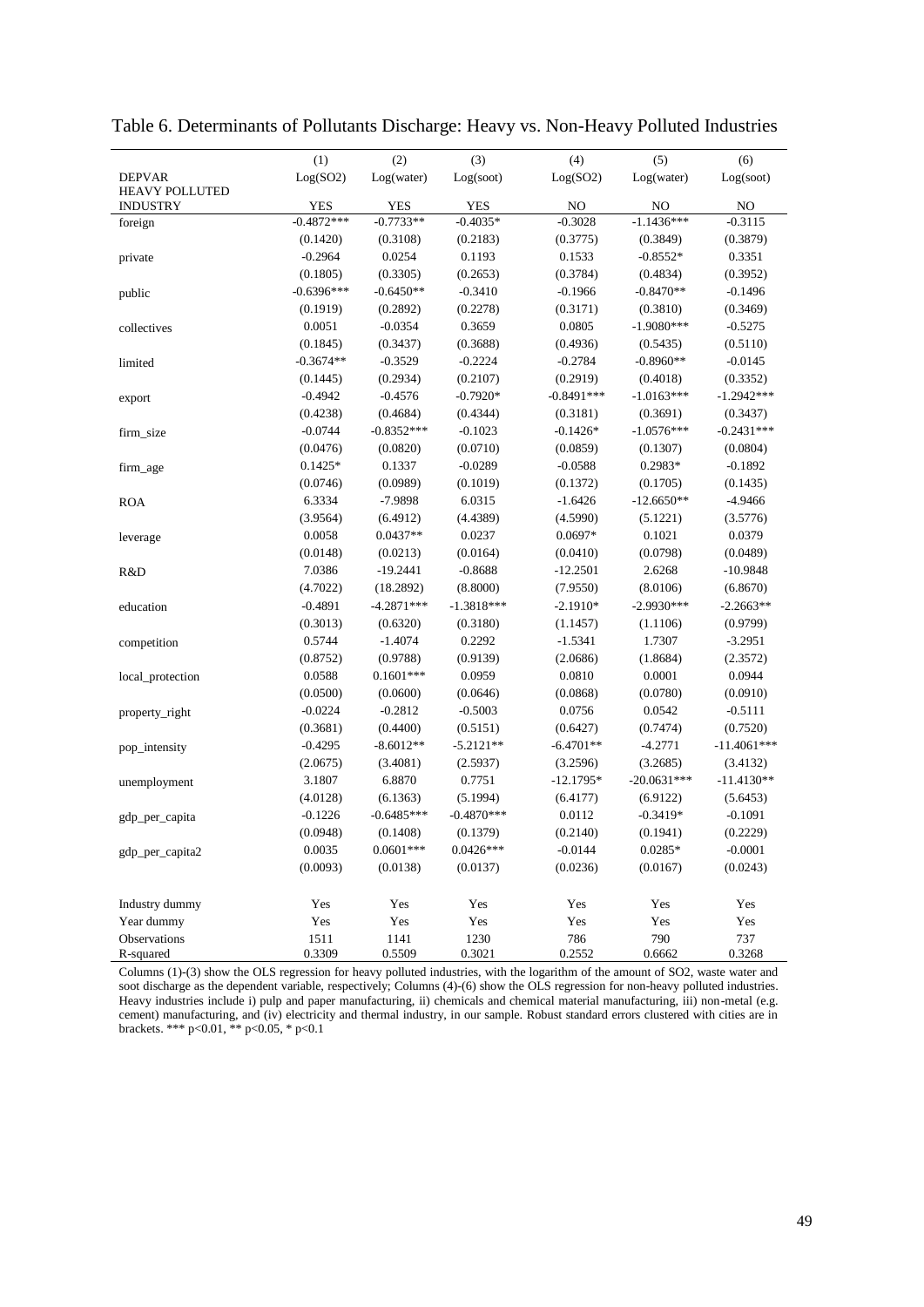|                  | (1)          | (2)           | (3)          | (4)           | (5)              | (6)           |
|------------------|--------------|---------------|--------------|---------------|------------------|---------------|
| <b>DEPVAR</b>    | Log(SO2)     | Log(water)    | Log(soot)    | Log(SO2)      | Log(water)       | Log(soot)     |
|                  |              | Coastal Area  |              |               | Non-coastal Area |               |
| foreign          | $-0.5273***$ | $-0.8056***$  | $-0.5180***$ | $-0.4029*$    | $-1.0910***$     | $-0.3634$     |
|                  | (0.1708)     | (0.2712)      | (0.1943)     | (0.2180)      | (0.3098)         | (0.2697)      |
| private          | $-0.2712$    | $-0.3287$     | $-0.1202$    | 0.0079        | $-0.5023$        | 0.4989*       |
|                  | (0.1862)     | (0.2928)      | (0.2192)     | (0.2136)      | (0.3063)         | (0.2776)      |
| public           | $-0.5987***$ | $-0.4557*$    | $-0.5837***$ | $-0.4398**$   | $-1.1378***$     | $-0.1550$     |
|                  | (0.1993)     | (0.2658)      | (0.2075)     | (0.2137)      | (0.2774)         | (0.2744)      |
| collectives      | $-0.3439$    | $-0.6646*$    | $-0.3883$    | 0.1710        | $-0.6861*$       | 0.6158*       |
|                  | (0.2236)     | (0.3503)      | (0.2585)     | (0.2501)      | (0.4067)         | (0.3455)      |
| limited          | $-0.3947**$  | $-0.4435*$    | $-0.4320**$  | $-0.2091$     | $-0.7319***$     | 0.0844        |
|                  | (0.1568)     | (0.2432)      | (0.1803)     | (0.1926)      | (0.2814)         | (0.2456)      |
| export           | $-0.8541***$ | $-1.2527***$  | $-1.0491***$ | $-0.5758*$    | $-0.1835$        | $-1.3314***$  |
|                  | (0.2717)     | (0.2599)      | (0.2700)     | (0.3408)      | (0.5455)         | (0.4150)      |
| firm_size        | $-0.0825**$  | $-0.8770***$  | $-0.1070**$  | $-0.1727***$  | $-1.0904***$     | $-0.2386***$  |
|                  | (0.0402)     | (0.0819)      | (0.0457)     | (0.0596)      | (0.0895)         | (0.0770)      |
| firm_age         | 0.0619       | $0.2536***$   | $-0.0068$    | 0.0781        | 0.0669           | $-0.2024*$    |
|                  | (0.0654)     | (0.0975)      | (0.0780)     | (0.0799)      | (0.1195)         | (0.1127)      |
| <b>ROA</b>       | $-1.9805$    | $-17.5749***$ | $-2.5207$    | 5.8038        | $-4.6740$        | $-2.2473$     |
|                  | (3.6615)     | (5.1348)      | (2.9090)     | (4.1031)      | (5.0510)         | (5.6638)      |
| leverage         | 0.0263       | $0.0789***$   | $0.0535***$  | $-0.0010$     | 0.0205           | $-0.0238$     |
|                  | (0.0179)     | (0.0287)      | (0.0194)     | (0.0160)      | (0.0342)         | (0.0192)      |
| R&D              | 11.2745      | $-9.1317$     | 12.9444      | $-12.8284**$  | 9.8021           | $-17.2185***$ |
|                  | (9.5913)     | (12.2553)     | (12.0499)    | (6.1267)      | (6.2031)         | (4.9506)      |
| education        | $-1.1636**$  | $-3.4647***$  | $-2.0578***$ | $-0.9492**$   | $-4.7769***$     | $-1.4733***$  |
|                  | (0.4711)     | (0.6109)      | (0.4187)     | (0.3714)      | (0.6301)         | (0.4236)      |
| competition      | 0.6278       | $-2.1068*$    | 0.8416       | $-0.6261$     | $-1.0499$        | $-1.8275$     |
|                  | (0.9786)     | (1.1577)      | (1.0454)     | (1.4694)      | (1.3067)         | (1.4811)      |
| local_protection | 0.0051       | $-0.0505$     | $0.1284*$    | $-0.0085$     | 0.0990           | 0.0481        |
|                  | (0.0673)     | (0.0803)      | (0.0762)     | (0.0481)      | (0.0737)         | (0.0676)      |
| property_right   | 0.0261       | $-0.2910$     | 0.0056       | $-0.2692$     | $-0.5062$        | $-0.1654$     |
|                  | (0.2845)     | (0.4420)      | (0.3063)     | (0.3786)      | (0.5138)         | (0.4723)      |
| pop_intensity    | $-3.9560**$  | $-8.5847***$  | $-2.7475$    | 1.4144        | $-2.8267$        | $-10.1048***$ |
|                  | (1.7215)     | (2.5940)      | (1.9756)     | (3.0526)      | (3.8755)         | (3.6024)      |
| unemployment     | 5.1589       | 3.2550        | 5.0385       | $-11.2236***$ | $-13.2023**$     | $-10.2529**$  |
|                  | (3.5461)     | (5.9222)      | (4.2040)     | (3.6512)      | (5.8816)         | (4.6591)      |
| gdp_per_capita   | $-0.2409***$ | $-0.6213***$  | $-0.6721***$ | $0.7183***$   | 0.0572           | $0.7513***$   |
|                  | (0.0869)     | (0.1368)      | (0.1053)     | (0.1840)      | (0.2579)         | (0.2586)      |
| gdp_per_capita2  | $0.0170*$    | $0.0611***$   | $0.0568***$  | $-0.1327***$  | $-0.0621$        | $-0.1208***$  |
|                  | (0.0089)     | (0.0132)      | (0.0102)     | (0.0321)      | (0.0413)         | (0.0453)      |
| Industry dummy   | Yes          | Yes           | Yes          | Yes           | Yes              | Yes           |
| Year dummy       | Yes          | Yes           | Yes          | Yes           | Yes              | Yes           |
| Observations     | 1322         | 1172          | 1171         | 975           | 759              | 796           |
| R-squared        | 0.4719       | 0.6223        | 0.4518       | 0.3875        | 0.6275           | 0.3750        |

Table 7. Determinants of Pollutants Discharge: Coastal vs. Non-coastal Areas

Columns (1)-(3) show the OLS estimates for firms in coastal areas, with the logarithm of the intensity of SO2, waste water and soot discharge as the dependent variable, respectively. Columns (4)-(6) show the OLS estimates for firms in non-coastal areas. Coastal areas include 11 coastal provinces - Liaoning, Hebei, Shandong, Jiangsu, Zhejiang, Fujian, Guangdong, Guangxi, Hainan, Tianjin and Shanghai. Robust standard errors clustered with cities are in brackets. \*\*\*  $p<0.01$ , \*\*  $p<0.05$ , \*  $p<0.1$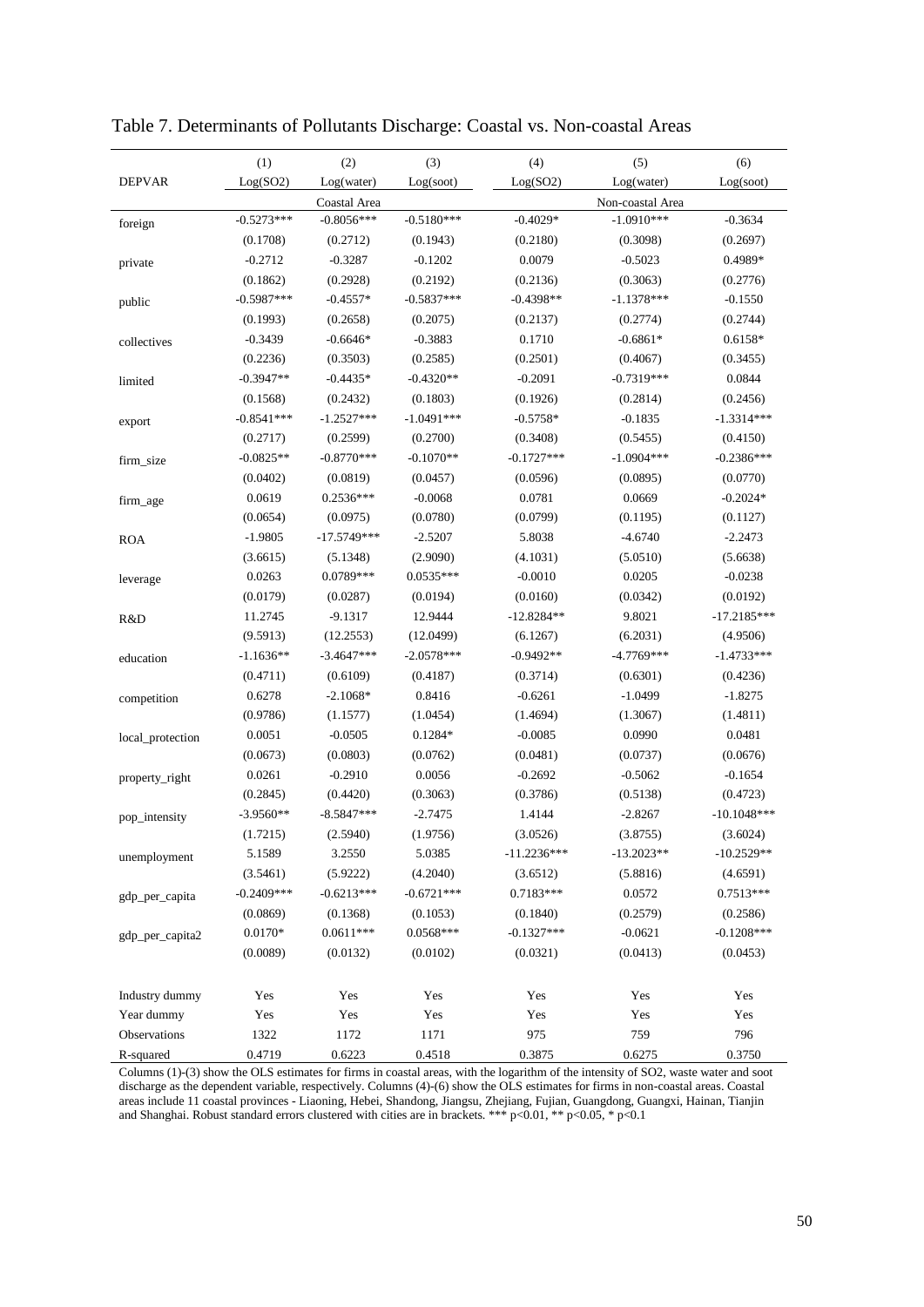|                          | (1)          | (2)          | (3)          | (4)          | (5)          | (6)          |
|--------------------------|--------------|--------------|--------------|--------------|--------------|--------------|
| <b>DEP VAR</b>           | Log(SO2)     | Log(SO2)     | Log(water)   | Log(water)   | Log(soot)    | Log(soot)    |
| foreign                  | $-0.4105***$ | $-0.4188***$ | $-0.6507**$  | $-0.6554**$  | $-0.3109$    | $-0.3203$    |
|                          | (0.1536)     | (0.1524)     | (0.2691)     | (0.2677)     | (0.2072)     | (0.2060)     |
| private                  | $-0.0817$    | $-0.1015$    | 0.1869       | 0.1443       | 0.3065       | 0.2636       |
|                          | (0.1804)     | (0.1791)     | (0.2869)     | (0.2831)     | (0.2399)     | (0.2360)     |
| public                   | $-0.4691**$  | $-0.4816***$ | $-0.6840**$  | $-0.6967**$  | $-0.2344$    | $-0.2578$    |
|                          | (0.1796)     | (0.1771)     | (0.2703)     | (0.2684)     | (0.2067)     | (0.2045)     |
| collectives              | 0.1032       | 0.0809       | $-0.1115$    | $-0.1595$    | 0.2484       | 0.1880       |
|                          | (0.2072)     | (0.2075)     | (0.3024)     | (0.3016)     | (0.3204)     | (0.3193)     |
| limited                  | $-0.2812**$  | $-0.2983**$  | $-0.3299$    | $-0.3556$    | $-0.0824$    | $-0.1125$    |
|                          | (0.1386)     | (0.1375)     | (0.2612)     | (0.2604)     | (0.1932)     | (0.1895)     |
| small                    | $0.2574***$  | $-0.0429$    | 1.3834***    | $0.7675***$  | $0.3219***$  | $-0.2898$    |
|                          | (0.0901)     | (0.1726)     | (0.1497)     | (0.2814)     | (0.1141)     | (0.2125)     |
| local_protection         | 0.0663       | 0.0351       | 0.0994*      | 0.0508       | $0.1069*$    | 0.0589       |
|                          | (0.0451)     | (0.0501)     | (0.0535)     | (0.0522)     | (0.0554)     | (0.0601)     |
| local_protection x small |              | $0.1243*$    |              | 0.2697***    |              | $0.2622***$  |
|                          |              | (0.0679)     |              | (0.0948)     |              | (0.0940)     |
| export                   | $-0.7652***$ | $-0.7959***$ | $-0.8725**$  | $-0.9123**$  | $-1.1178***$ | $-1.1721***$ |
|                          | (0.2616)     | (0.2613)     | (0.3866)     | (0.3892)     | (0.2942)     | (0.2933)     |
| firm_age                 | 0.0469       | 0.0450       | $-0.0697$    | $-0.0737$    | $-0.1290$    | $-0.1335$    |
|                          | (0.0711)     | (0.0707)     | (0.0983)     | (0.0985)     | (0.0880)     | (0.0878)     |
| <b>ROA</b>               | 2.0770       | 1.9450       | $-11.4125**$ | $-11.4917**$ | $-0.4005$    | $-0.6088$    |
|                          | (3.4076)     | (3.3418)     | (4.8677)     | (4.8506)     | (3.2415)     | (3.1578)     |
| leverage                 | 0.0150       | 0.0141       | $0.0522**$   | $0.0553**$   | 0.0180       | 0.0156       |
|                          | (0.0157)     | (0.0159)     | (0.0248)     | (0.0249)     | (0.0153)     | (0.0154)     |
| R&D                      | $-9.2424$    | $-8.9865$    | $-6.1560$    | $-5.6643$    | $-10.6616**$ | $-10.0978**$ |
|                          | (7.4073)     | (7.3503)     | (8.9168)     | (9.0927)     | (5.0210)     | (4.9413)     |
| education                | $-1.0310***$ | $-1.0551***$ | $-3.9995***$ | $-4.0548***$ | $-1.6739***$ | $-1.7550***$ |
|                          | (0.3867)     | (0.3887)     | (0.6047)     | (0.6066)     | (0.3670)     | (0.3744)     |
| competition              | $-0.0516$    | $-0.0527$    | $-1.8780$    | $-1.8851$    | $-0.8599$    | $-0.8525$    |
|                          | (0.9806)     | (0.9708)     | (1.2570)     | (1.2593)     | (1.2381)     | (1.2238)     |
| property_right           | 0.0309       | 0.0085       | $-0.3134$    | $-0.3420$    | $-0.4724$    | $-0.5000$    |
|                          | (0.3524)     | (0.3462)     | (0.4551)     | (0.4584)     | (0.4199)     | (0.4083)     |
| pop_intensity            | $-2.9695$    | $-2.8820$    | $-7.2673***$ | $-7.2220***$ | $-7.7071***$ | $-7.6258***$ |
|                          | (2.0661)     | (2.0420)     | (2.2799)     | (2.3124)     | (2.3341)     | (2.3396)     |
| unemployment             | $-3.4182$    | $-3.5325$    | $-9.9660$    | $-10.5351*$  | $-6.2082$    | $-6.6621$    |
|                          | (3.6863)     | (3.6313)     | (6.2496)     | (6.1522)     | (4.3791)     | (4.3074)     |
| gdp_per_capita           | $-0.0855$    | $-0.0752$    | $-0.7063***$ | $-0.6758***$ | $-0.3792***$ | $-0.3473**$  |
|                          | (0.1116)     | (0.1104)     | (0.1321)     | (0.1365)     | (0.1378)     | (0.1357)     |
| gdp_per_capita2          | $-0.0020$    | $-0.0031$    | $0.0653***$  | $0.0624***$  | $0.0295*$    | $0.0263*$    |
|                          | (0.0124)     | (0.0122)     | (0.0130)     | (0.0134)     | (0.0155)     | (0.0152)     |
| Industry dummy           | Yes          | Yes          | Yes          | Yes          | Yes          | Yes          |
| Year dummy               | Yes          | Yes          | Yes          | Yes          | Yes          | Yes          |
| Observations             | 2297         | 2297         | 1931         | 1931         | 1967         | 1967         |
| R-squared                | 0.4076       | 0.4089       | 0.5550       | 0.5570       | 0.3940       | 0.3980       |

Table 8. Determinants of Pollutants Discharge: Local Protection Towards Small-sized Firms

Columns (1), (3) and (5) show the OLS regressions with the logarithm of the amount of SO2, waste water and soot discharge as the dependent variable, respectively. These regressions include the firm size dummy variable *small,* which takes the value of one if firm size is within the 25 percentile of small-sized firms, or zero otherwise. Columns (2), (4) and (6) show the same regressions as in (1), (3), and (5), respectively, by including the interaction term between *local\_protection* and *small*. Local\_protection is a province-level measurement, and a higher value indicates a higher entry barrier, thus more local protection. Robust standard errors clustered with cities are in brackets. \*\*\* p<0.01, \*\* p<0.05, \* p<0.1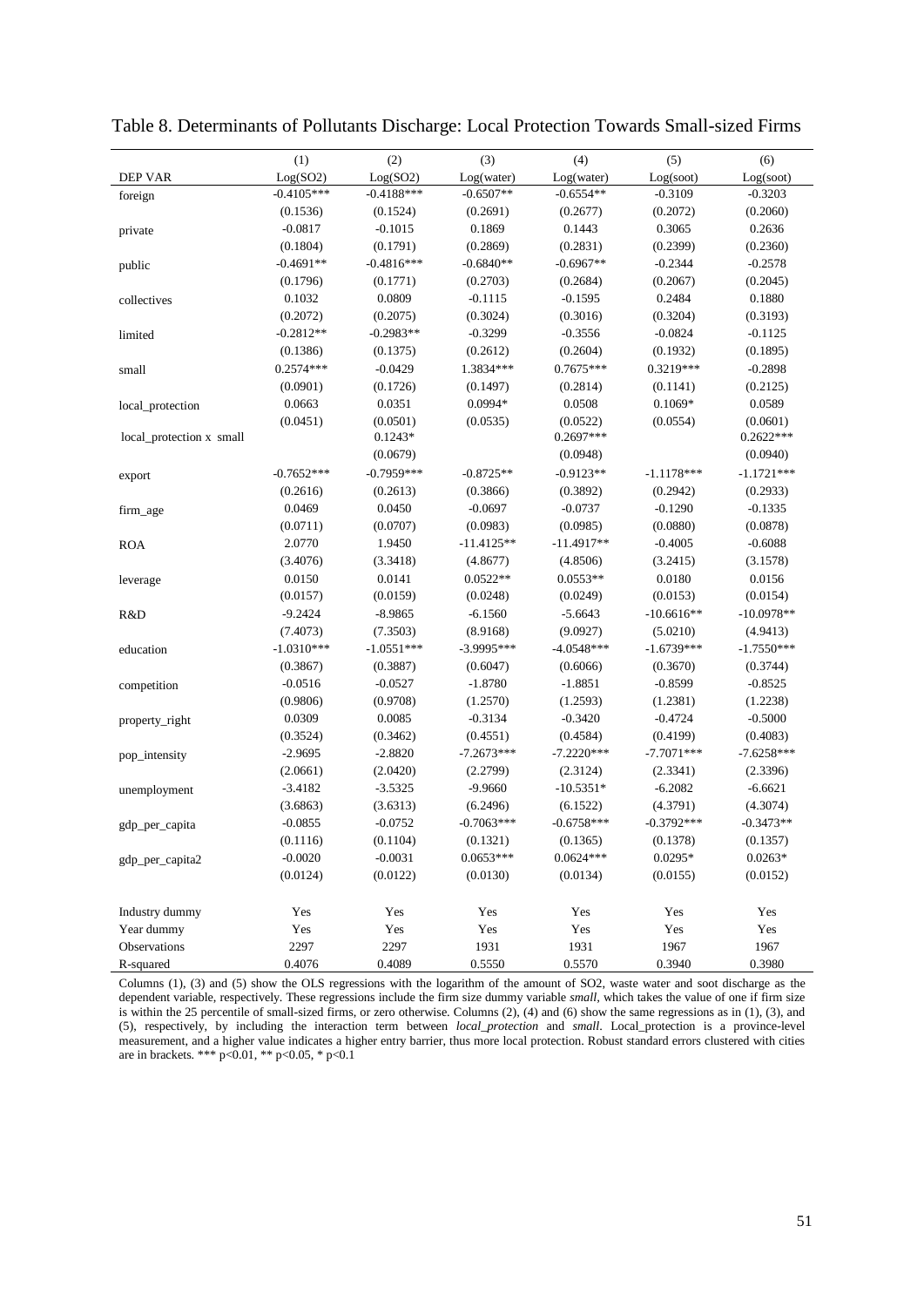|                  | (1)             | (2)          | (3)           |
|------------------|-----------------|--------------|---------------|
|                  |                 |              | log(ammonia   |
| <b>VARIABLES</b> | log(oxynitride) | log(COD)     | nitrogen)     |
| foreign          | $-0.3538*$      | $-0.4563**$  | $-0.5212*$    |
|                  | (0.1903)        | (0.2099)     | (0.2694)      |
| private          | $-0.2308$       | $-0.1662$    | $-0.0247$     |
|                  | (0.2243)        | (0.2451)     | (0.2561)      |
| public           | $-0.5342***$    | $-0.3073$    | $-0.6747***$  |
|                  | (0.2012)        | (0.2148)     | (0.2605)      |
| collectives      | $-0.1544$       | $-0.2152$    | 0.5011        |
|                  | (0.2688)        | (0.2444)     | (0.3837)      |
| limited          | $-0.2454$       | $-0.3007$    | $-0.1001$     |
|                  | (0.1752)        | (0.2265)     | (0.2280)      |
| export           | $-1.0665***$    | $-0.2510$    | $-0.3701$     |
|                  | (0.2636)        | (0.2465)     | (0.2983)      |
| firm_size        | $-0.0689$       | $-0.2594***$ | $-0.1533**$   |
|                  | (0.0458)        | (0.0538)     | (0.0676)      |
| firm_age         | $-0.0435$       | 0.0490       | 0.0696        |
|                  | (0.0666)        | (0.0713)     | (0.1017)      |
| <b>ROA</b>       | 1.6998          | $-3.0005$    | $-7.3359*$    |
|                  | (3.7533)        | (3.5140)     | (4.0810)      |
| leverage         | $0.0325**$      | 0.0156       | 0.0011        |
|                  | (0.0145)        | (0.0260)     | (0.0463)      |
| R&D              | $-4.9134$       | 6.2172       | $-15.1801$    |
|                  | (10.6676)       | (5.0390)     | (10.9539)     |
| education        | $-0.5657*$      | $-1.7051***$ | $-1.1348*$    |
|                  | (0.3045)        | (0.4012)     | (0.5920)      |
| competition      | $-0.9657$       | $-1.7995**$  | $-1.1525$     |
|                  | (0.9374)        | (0.7814)     | (1.6388)      |
| local_protection | $-0.0154$       | $0.0862**$   | 0.0335        |
|                  | (0.0496)        | (0.0426)     | (0.0599)      |
| property_right   | $-0.8000**$     | $-0.6938*$   | $-0.4446$     |
|                  | (0.3520)        | (0.3527)     | (0.4584)      |
| pop_intensity    | $-3.3623$       | $-5.8791***$ | $-9.7808***$  |
|                  | (2.4819)        | (1.8426)     | (2.0418)      |
| unemployment     | $-0.4991$       | $-3.7165$    | $-3.4182$     |
|                  | (4.7280)        | (4.6929)     | (5.8366)      |
| gdp_per_capita   | $-0.0563$       | $-0.2148*$   | $-0.4041$ *** |
|                  | (0.1160)        | (0.1106)     | (0.1307)      |
| gdp_per_capita2  | 0.0032          | $0.0193*$    | $0.0402***$   |
|                  | (0.0118)        | (0.0114)     | (0.0140)      |
|                  |                 |              |               |
| Industry dummy   | Yes             | Yes          | Yes           |
| Year dummy       | Yes             | Yes          | Yes           |
| Observations     | 1576            | 1981         | 1136          |
| R-squared        | 0.5253          | 0.5071       | 0.3805        |

Table 9. Alternative Measurements of Pollutants Discharge

Columns (1)-(3) show the OLS regressions with the logarithm of the amount of oxynitride, chemical oxygen demand (COD) and ammonia nitrogen scaled by sales as the dependent variable, respectively. Robust standard errors clustered with cities are in brackets. \*\*\*  $p<0.01$ , \*\*  $p<0.05$ , \*  $p<0.1$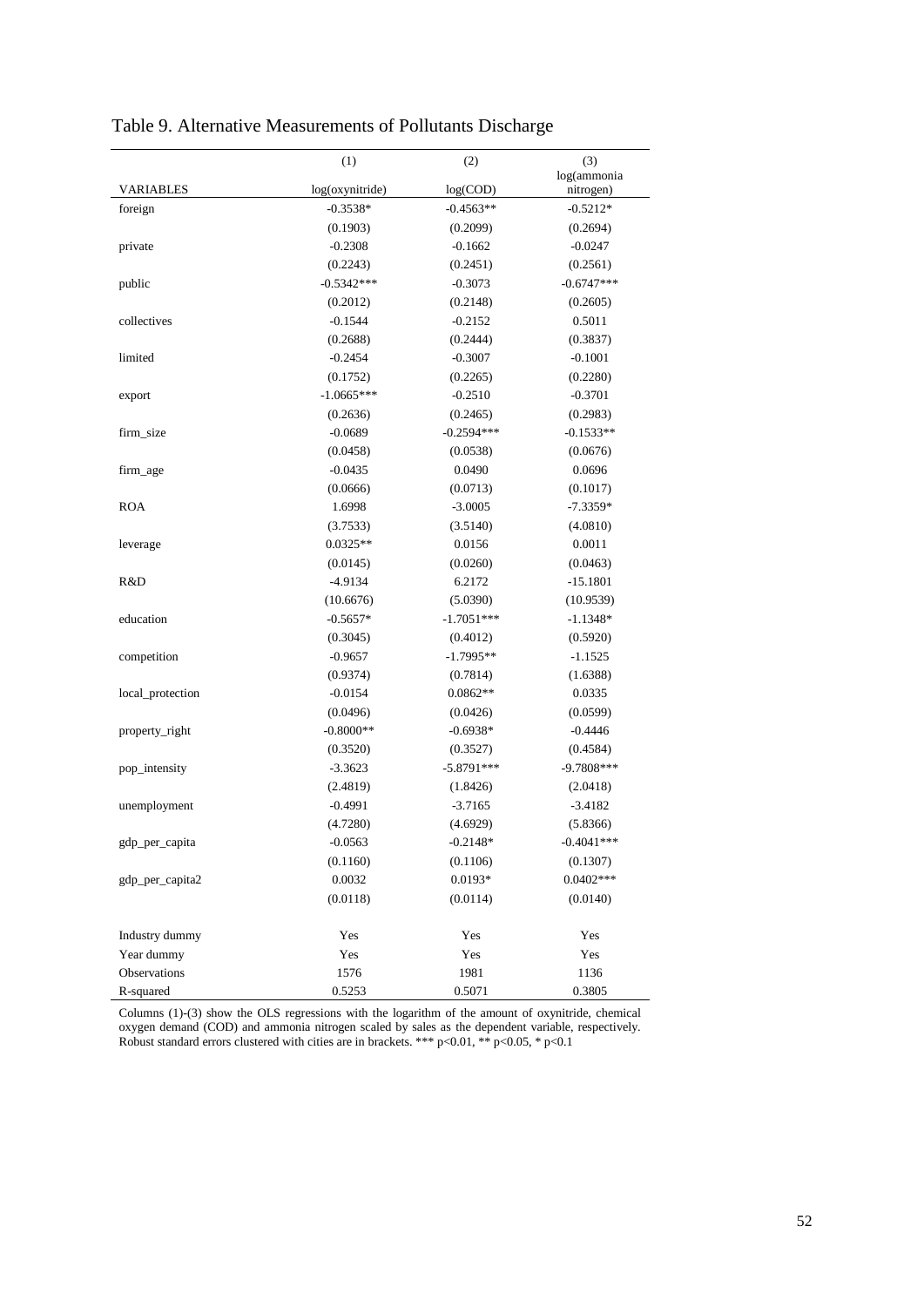|                            | (1)           | (2)                   | (3)          | (4)          | (5)          | (6)          |
|----------------------------|---------------|-----------------------|--------------|--------------|--------------|--------------|
| <b>DEPVAR</b>              | Log(SO2)      | Log(water)            | Log(soot)    | Log(SO2)     | Log(water)   | Log(soot)    |
|                            |               | <b>Balanced Panel</b> |              |              | All Sample   |              |
| foreign                    | $-0.6050***$  | $-0.9139**$           | $-0.5722**$  | $-0.6799***$ | $-0.4742*$   | $-0.6917***$ |
|                            | (0.2008)      | (0.4225)              | (0.2297)     | (0.2163)     | (0.2726)     | (0.2400)     |
| private                    | $-0.3114$     | $-0.4171$             | $-0.0354$    | $-0.8224***$ | 0.1274       | $-0.4847*$   |
|                            | (0.2303)      | (0.4752)              | (0.2701)     | (0.1994)     | (0.3228)     | (0.2601)     |
| public                     | $-0.7910***$  | $-0.7110*$            | $-0.6301**$  | $-0.9287***$ | $-0.5618*$   | $-0.7491***$ |
|                            | (0.2623)      | (0.4226)              | (0.2500)     | (0.2313)     | (0.3006)     | (0.2687)     |
| collectives                | $-0.1797$     | $-1.2172**$           | $-0.3079$    | $-0.5161**$  | 0.2294       | $-0.4091$    |
|                            | (0.2908)      | (0.5027)              | (0.3884)     | (0.2333)     | (0.4101)     | (0.3460)     |
| limited                    | $-0.3919**$   | $-0.7077$             | $-0.3649$    | $-0.6236***$ | $-0.1565$    | $-0.4361*$   |
|                            | (0.1887)      | (0.4428)              | (0.2205)     | (0.1895)     | (0.2590)     | (0.2234)     |
| export                     | $-1.0160***$  | $-1.2597***$          | $-1.6084***$ | $-2.0030***$ | 0.0313       | $-2.1685***$ |
|                            | (0.3472)      | (0.3912)              | (0.3823)     | (0.2609)     | (0.3142)     | (0.2788)     |
| firm_size                  | $-0.1250*$    | $-0.9114***$          | $-0.1296*$   | $-0.4014***$ | $-1.2588***$ | $-0.4456***$ |
|                            | (0.0665)      | (0.1268)              | (0.0715)     | (0.0448)     | (0.0992)     | (0.0535)     |
| firm_age                   | 0.0314        | 0.0671                | $-0.1528$    | 0.0709       | $0.3295***$  | $-0.0654$    |
|                            | (0.0831)      | (0.1471)              | (0.1192)     | (0.0861)     | (0.1183)     | (0.0931)     |
| <b>ROA</b>                 | 4.9116        | $-5.7616$             | 6.9252       | $-6.2202*$   | $-6.6653$    | $-7.0102*$   |
|                            | (4.1993)      | (6.4001)              | (4.6451)     | (3.5710)     | (4.6777)     | (3.6059)     |
| leverage                   | 0.0185        | 0.0508                | 0.0168       | $0.0429**$   | 0.0245       | $0.0460**$   |
|                            | (0.0188)      | (0.0343)              | (0.0205)     | (0.0193)     | (0.0313)     | (0.0185)     |
| R&D                        | $-32.9467***$ | $-15.8160$            | $-28.6306**$ | $-21.6527**$ | 2.3030       | $-19.6486**$ |
|                            | (10.6960)     | (12.5327)             | (13.3656)    | (10.3144)    | (7.7871)     | (8.1785)     |
| education                  | $-0.7137*$    | $-3.6139***$          | $-1.4779***$ | 0.3862       | $-5.7907***$ | $-0.3057$    |
|                            | (0.3644)      | (0.9378)              | (0.4767)     | (0.3890)     | (0.5626)     | (0.3387)     |
| competition                | 1.7062        | $-0.2541$             | 0.9955       | $-3.0692***$ | $-6.1624***$ | $-4.2217***$ |
|                            | (1.1051)      | (0.9857)              | (1.0292)     | (0.7282)     | (1.2326)     | (1.0629)     |
| local_protection           | 0.0315        | $0.1519*$             | 0.1045       | 0.0333       | $0.1532**$   | 0.0550       |
|                            | (0.0625)      | (0.0830)              | (0.0690)     | (0.0449)     | (0.0604)     | (0.0540)     |
| property_right             | $-0.0046$     | $-0.2182$             | $-0.2244$    | 0.1746       | 0.2490       | $-0.3685$    |
|                            | (0.4365)      | (0.5278)              | (0.5226)     | (0.4175)     | (0.5754)     | (0.4971)     |
| pop_intensity              | $-0.5720$     | $-10.2958***$         | $-4.8206$    | $-1.3806$    | $-5.7242*$   | $-7.4398***$ |
|                            | (2.9346)      | (3.5044)              | (3.2555)     | (2.0697)     | (2.9862)     | (2.2205)     |
| unemployment               | $-0.8624$     | $-2.5413$             | $-2.1655$    | $-3.8078$    | $-5.4595$    | $-4.2184$    |
|                            | (4.9716)      | (7.5447)              | (5.3063)     | (3.8468)     | (6.3402)     | (4.9038)     |
| gdp_per_capita             | $-0.0904$     | $-0.5427***$          | $-0.4473***$ | 0.0380       | $-0.5902***$ | $-0.2841**$  |
|                            | (0.1202)      | (0.1680)              | (0.1437)     | (0.1249)     | (0.1536)     | (0.1384)     |
| gdp_per_capita2            | $-0.0013$     | $0.0558***$           | $0.0372**$   | $-0.0132$    | $0.0515***$  | 0.0221       |
|                            | (0.0125)      | (0.0148)              | (0.0150)     | (0.0141)     | (0.0137)     | (0.0156)     |
|                            |               |                       |              |              |              |              |
| Industry dummy             | Yes           | Yes                   | Yes          | No           | No           | No           |
| Year dummy<br>Observations | Yes<br>1364   | Yes<br>1102           | Yes<br>1132  | Yes<br>2297  | Yes<br>1931  | Yes<br>1967  |
| R-squared                  | 0.4405        | 0.6379                | 0.4423       | 0.1649       | 0.4462       | 0.2189       |

Table 10. Determinants of Pollutants Discharge: Balanced Panel

Columns (1)-(6) show the OLS regressions with the logarithm of the amount of SO2, waste water and soot discharge as the dependent variable, respectively. For each regression in column (1)-(3), we require that firms have observations for two years (2006 and 2007) on the respective pollutant emission information. For each regression in column (4)-(6), we do not include industry fixed effects. Robust standard errors clustered with cities are in brackets. \*\*\*  $p<0.01$ , \*\*  $p<0.05$ , \*  $p<0.1$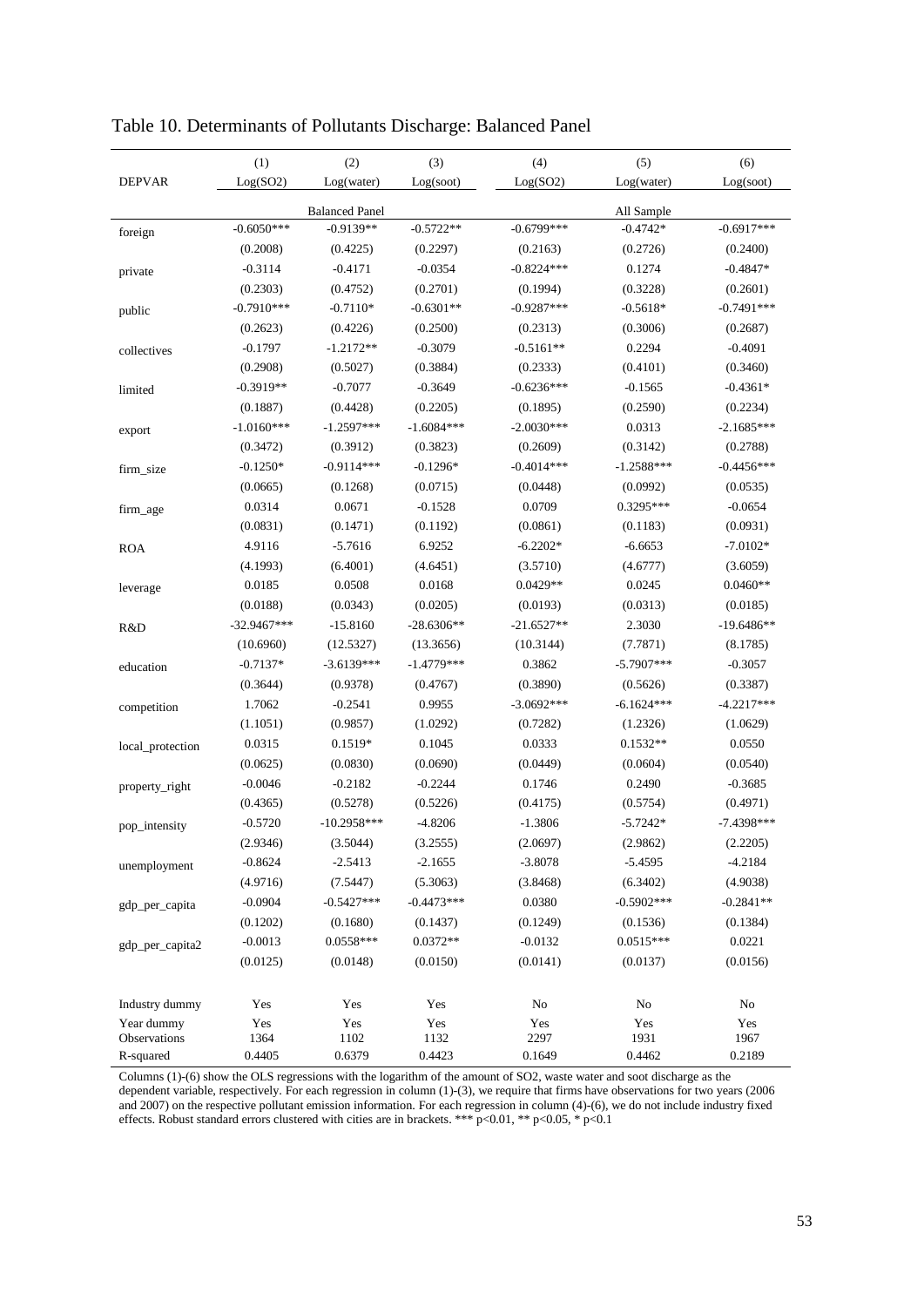|                         | (1)          | (2)          | (3)          | (4)          | (5)          | (6)          |
|-------------------------|--------------|--------------|--------------|--------------|--------------|--------------|
| <b>DEPVAR</b>           | Log(SO2)     | Log(water)   | Log(soot)    | Log(SO2)     | Log(water)   | Log(soot)    |
| foreign                 | $-0.4063***$ | $-0.8882***$ | $-0.3579*$   | $-0.4692***$ | $-0.9984***$ | $-0.4143**$  |
|                         | (0.1536)     | (0.2564)     | (0.2063)     | (0.1577)     | (0.2622)     | (0.2080)     |
| private                 | $-0.1020$    | $-0.3176$    | 0.2295       | $-0.1456$    | $-0.4075$    | 0.1892       |
|                         | (0.1871)     | (0.2965)     | (0.2350)     | (0.1900)     | (0.3056)     | (0.2363)     |
| public                  | $-0.4431**$  | $-0.7221***$ | $-0.2669$    | $-0.4830***$ | $-0.7581***$ | $-0.2700$    |
|                         | (0.1717)     | (0.2376)     | (0.2022)     | (0.1788)     | (0.2430)     | (0.2049)     |
| collectives             | 0.0531       | $-0.5940*$   | 0.1780       | $-0.0028$    | $-0.6498**$  | 0.0923       |
|                         | (0.2042)     | (0.3162)     | (0.3195)     | (0.2054)     | (0.3219)     | (0.3083)     |
| limited                 | $-0.2738*$   | $-0.5426**$  | $-0.1311$    | $-0.3356**$  | $-0.6331**$  | $-0.1737$    |
|                         | (0.1410)     | (0.2576)     | (0.1924)     | (0.1472)     | (0.2650)     | (0.1944)     |
| export                  | $-0.7285***$ | $-0.8105**$  | $-1.0889***$ | $-0.7308***$ | $-0.8429**$  | $-1.0948***$ |
|                         | (0.2583)     | (0.3267)     | (0.2851)     | (0.2582)     | (0.3306)     | (0.2834)     |
| firm_size               | $-0.1004**$  | $-0.9435***$ | $-0.1591***$ | $-0.1077**$  | $-0.9411***$ | $-0.1575***$ |
|                         | (0.0414)     | (0.0855)     | (0.0490)     | (0.0418)     | (0.0861)     | (0.0478)     |
| firm_age                | 0.0687       | $0.2105**$   | $-0.0906$    | 0.0548       | $0.1838**$   | $-0.1120$    |
|                         | (0.0715)     | (0.0933)     | (0.0897)     | (0.0725)     | (0.0927)     | (0.0887)     |
| <b>ROA</b>              | 1.7503       | $-10.4962**$ | $-0.2759$    | 1.8762       | $-10.3978**$ | $-0.7005$    |
|                         | (3.2997)     | (4.6890)     | (3.1279)     | (3.3104)     | (4.6383)     | (3.1496)     |
| leverage                | 0.0156       | $0.0494**$   | 0.0154       | 0.0159       | $0.0533**$   | 0.0189       |
|                         | (0.0163)     | (0.0245)     | (0.0157)     | (0.0158)     | (0.0247)     | (0.0154)     |
| R&D                     | $-8.0873$    | $-1.3035$    | $-10.4526*$  | $-8.4708$    | $-0.8454$    | $-9.2094*$   |
|                         | (8.0883)     | (6.6926)     | (5.4282)     | (7.7417)     | (6.6943)     | (5.0546)     |
| education               | $-0.9975**$  | $-3.8106***$ | $-1.6090***$ | $-0.9842**$  | $-3.7823***$ | $-1.6137***$ |
|                         | (0.3869)     | (0.5827)     | (0.3654)     | (0.3852)     | (0.5827)     | (0.3640)     |
| competition             | $-0.0741$    | $-1.6228$    | $-0.8573$    | 0.0471       | $-1.6890$    | $-0.7080$    |
|                         | (1.0139)     | (1.0468)     | (1.2822)     | (0.9571)     | (1.0517)     | (1.1673)     |
| local_protection        | $0.1031**$   | $0.1663***$  | $0.1517***$  |              |              |              |
|                         | (0.0431)     | (0.0552)     | (0.0551)     |              |              |              |
| property_right          |              |              |              | $-0.1654$    | $-0.4190$    | $-0.3469$    |
|                         |              |              |              | (0.3460)     | (0.4634)     | (0.4068)     |
| local_price_protection  |              |              |              | 0.7469**     | 0.3005       | 1.0239**     |
|                         |              |              |              | (0.3571)     | (0.5035)     | (0.4457)     |
| legal interm inst devpt | $-1.2710***$ | $-0.8104$    | $-0.5688$    |              |              |              |
|                         | (0.4322)     | (0.6192)     | (0.6251)     |              |              |              |
| pop_intensity           | $-1.3912$    | $-5.5996**$  | $-6.6661***$ | $-2.3820$    | $-6.3314***$ | $-6.8739***$ |
|                         | (2.3355)     | (2.7006)     | (2.3606)     | (2.0400)     | (2.3730)     | (1.9523)     |
| unemployment            | $-2.2694$    | $-4.6480$    | $-3.9185$    | $-2.5320$    | $-4.1226$    | $-4.5371$    |
|                         | (3.4297)     | (5.1716)     | (4.4520)     | (3.6245)     | (5.3415)     | (4.5256)     |
| gdp_per_capita          | 0.0120       | $-0.5370***$ | $-0.3177**$  | $-0.0443$    | $-0.6234***$ | $-0.3041**$  |
|                         | (0.1049)     | (0.1259)     | (0.1435)     | (0.1117)     | (0.1345)     | (0.1486)     |
| gdp_per_capita2         | $-0.0099$    | $0.0496***$  | 0.0240       | $-0.0064$    | $0.0557***$  | 0.0216       |
|                         | (0.0119)     | (0.0116)     | (0.0152)     | (0.0121)     | (0.0124)     | (0.0162)     |
|                         |              |              |              |              |              |              |
| Industry dummy          | Yes          | Yes          | Yes          | Yes          | Yes          | Yes          |
| Year dummy              | Yes          | Yes          | Yes          | Yes          | Yes          | Yes          |
| N                       | 2297         | 1931         | 1967         | 2297         | 1931         | 1967         |
| R-squared               | 0.4113       | 0.6083       | 0.3955       | 0.4089       | 0.6061       | 0.3968       |

Table 11. Alternative Measures of Local Protectionism and Property Rights Protection

Columns (1)-(3) show the OLS regressions with the logarithm of the amount of SO2, waste water and soot discharge as the dependent variable, respectively, where "legal interm inst devpt" is used as an alternative measure for property rights protection. "legal interm inst devpt" is an index that measures the development of legal intermediate institutions for each province, with higher values indicating better legal system development. Columns (4)-(6) show the OLS regressions with the logarithm of the amount of SO2, waste water and soot discharge as the dependent variable, respectively, where "local\_price\_protection" is used as an alternative measure for local protectionism. "local\_price\_protection" is an index that measures the degree of price protection by local government, with higher values indicating more local price protection. All of the other variables are defined in Appendix Table 1. Robust standard errors clustered with cities are in brackets. \*\*\* p<0.01, \*\* p<0.05, \* p<0.1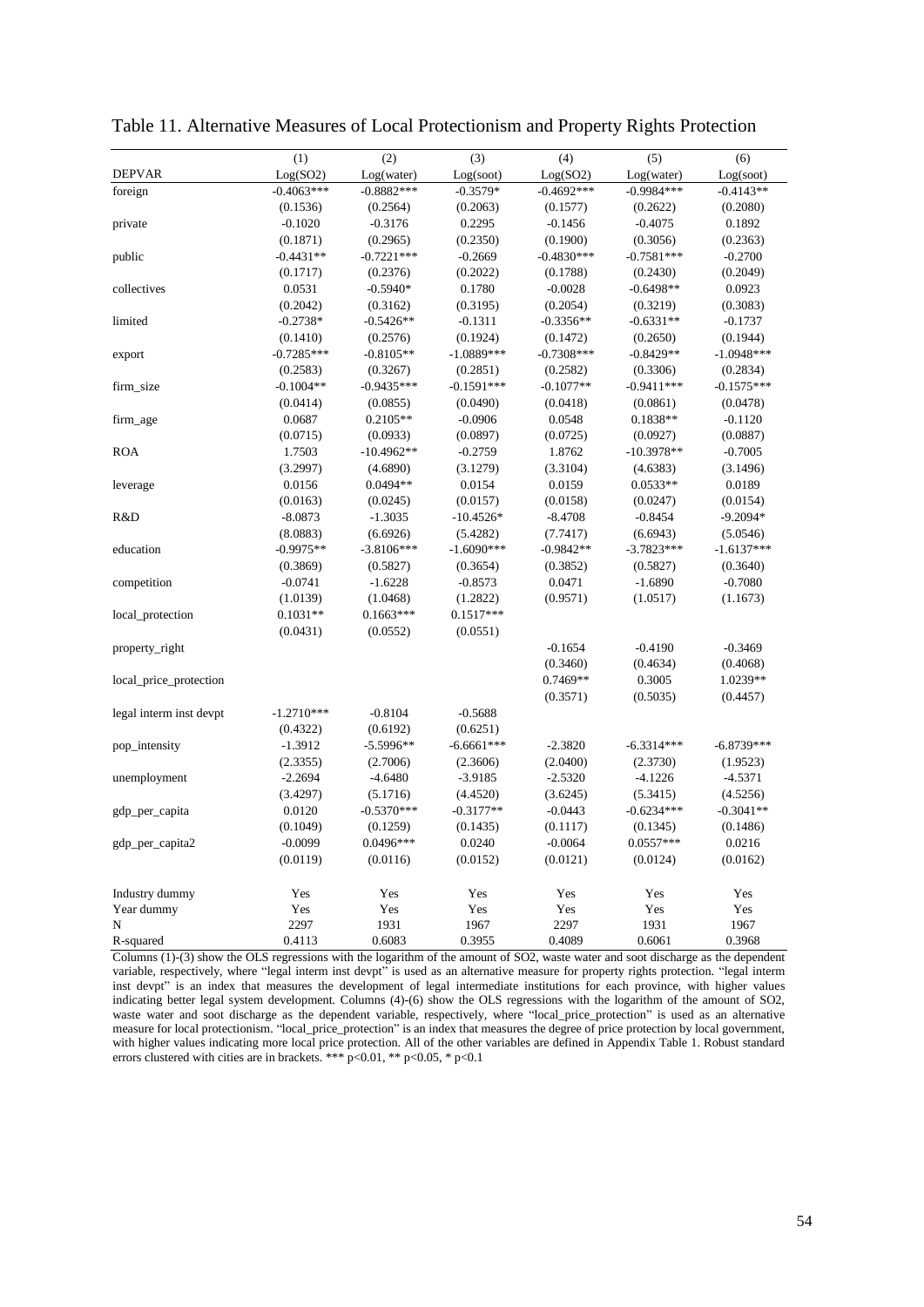| <b>Variable</b>      | Source                                                                | <b>Definition</b>                                                                                                                                                                                                                                                                                                  |
|----------------------|-----------------------------------------------------------------------|--------------------------------------------------------------------------------------------------------------------------------------------------------------------------------------------------------------------------------------------------------------------------------------------------------------------|
| <b>Pollutants</b>    |                                                                       |                                                                                                                                                                                                                                                                                                                    |
| SO <sub>2</sub>      | China's State Environmental<br>Protection Agency (SEPA) 2006,<br>2007 | Amount of discharged SO2 (ton))/sales (100 million RMB)                                                                                                                                                                                                                                                            |
| SO <sub>2_over</sub> | Idem                                                                  | Amount of discharged SO2 over standards (ton)/sales (100 million<br>RMB)                                                                                                                                                                                                                                           |
| wastewater           | Idem                                                                  | Amount of discharged wastewater (ton)/sales (10,000 RMB)                                                                                                                                                                                                                                                           |
| wastewater_over      | Idem                                                                  | Amount of discharged wastewater over standards (ton)/sales<br>(10,000RMB)                                                                                                                                                                                                                                          |
| Soot                 | Idem                                                                  | Amount of discharged soot (ton)/sales (100 million RMB)                                                                                                                                                                                                                                                            |
| soot_over            | Idem                                                                  | Amount of discharged soot over standards (ton)/sales (100 million<br>RMB)                                                                                                                                                                                                                                          |
| oxynitride           | Idem                                                                  | Amount of discharge oxynitride (ton)/sales (100million RMB)                                                                                                                                                                                                                                                        |
| COD                  | Idem                                                                  | Amount of chemical oxygen demand (COD) (ton) sales (100 million<br>RMB)                                                                                                                                                                                                                                            |
| ammonia nitrogen     | Idem                                                                  | Amount of ammonia nitrogen (ton)/ sales(100 million RMB)                                                                                                                                                                                                                                                           |
| <b>Ownership</b>     |                                                                       |                                                                                                                                                                                                                                                                                                                    |
| <b>SOE</b>           | The First Economic Census of<br>China (2005)                          | Dummy variable, $=1$ if the firm is registered as state-owned enterprise,<br>including alliances of SOEs and unlisted state-owned limited<br>companies; $=0$ , otherwise.                                                                                                                                          |
| foreign              | Idem                                                                  | Dummy variable, =1 if the firm is registered as joint ventures,<br>cooperatives with HK, Macau, Taiwan (HMT) or foreign investors; or<br>HMT wholly owned companies, HMT shareholding (limited)<br>companies; or Wholly foreign owned companies; or Foreign<br>shareholding (limited) companies; $=0$ , otherwise. |
| private              | Idem                                                                  | Dummy variable, $=1$ if the firms is registered as private limited<br>companies, private shareholding companies, proprietorship or<br>partnership company; =0, otherwise.                                                                                                                                          |
| public               | Idem                                                                  | Dummy variable, $=1$ if the firm is a public-listed company; $=0$ ,<br>otherwise.                                                                                                                                                                                                                                  |
| collectives          | Idem                                                                  | Dummy variable, $=1$ if the firm is registered as collectives or alliances<br>of collectives; $=0$ , otherwise.                                                                                                                                                                                                    |
| limited              | Idem                                                                  | Dummy variable, $=1$ if the firm is registered as unlisted non-state-<br>owned limited companies; =0, otherwise.                                                                                                                                                                                                   |
|                      |                                                                       |                                                                                                                                                                                                                                                                                                                    |

## Appendix Table 1. Variable Definition and Data Source

#### *Firm-level Variables*

| export     | The First Economic Census of China<br>(2005) | $=$ total export/total sales                                                |
|------------|----------------------------------------------|-----------------------------------------------------------------------------|
| firm size  | SEPA 2006 and 2007                           | the logarithm of the number of employees by the end of the year             |
| firm_age   | <b>Idem</b>                                  | the logarithm of the age of the firm                                        |
| <b>ROA</b> | <b>Idem</b>                                  | $=$ EBIT/Assets                                                             |
| leverage   | Idem                                         | $=$ Debt/Equity                                                             |
| R&D        | The First Economic Census of China<br>(2005) | $=R&D$ expenses/sales                                                       |
| education  | The First Economic Census of China<br>(2005) | the ratio of number of employees with college diploma or higher<br>degrees. |

#### *Other Variables*

| competition | the NBS Enterprise Database | Concentration Ratios calculated from NBS Enterprise Database. The                                 |
|-------------|-----------------------------|---------------------------------------------------------------------------------------------------|
|             |                             | Herfindahl-Hirschman Index (HHI) equals the sum of the squared                                    |
|             |                             | market shares of each firm in the industry. Note that this index is a                             |
|             |                             | function of all firms' market shares. HHI has lower limit zero in case                            |
|             |                             | of perfect competition (firms $\rightarrow \infty$ and shares $\rightarrow$ 0) and upper limit of |
|             |                             | one in case of monopoly (1 firm with 100% share).                                                 |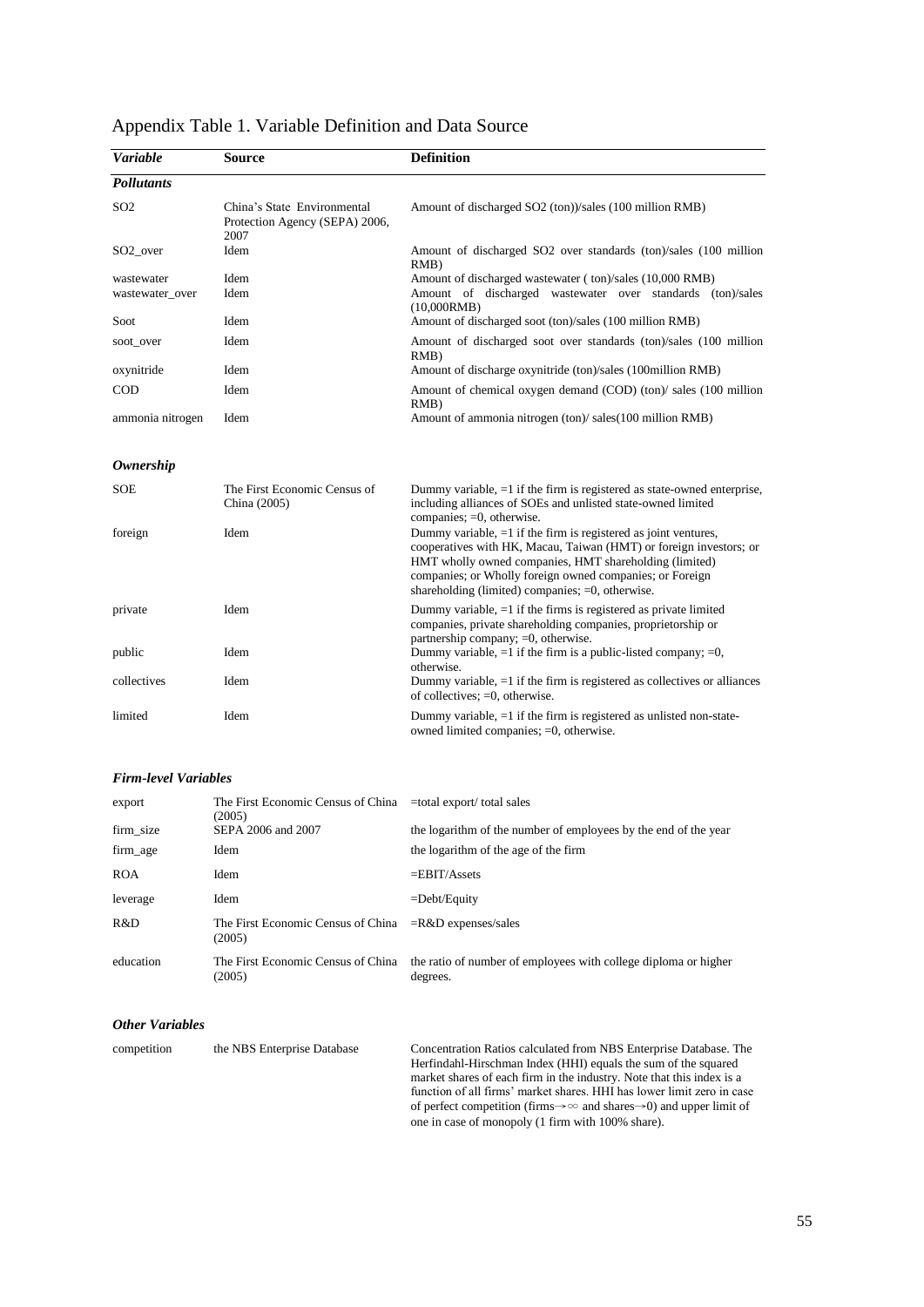|  | Appendix Table 1. (Cont'd) Variable Definition and Data Source |  |  |
|--|----------------------------------------------------------------|--|--|
|  |                                                                |  |  |

| <b>Variable</b>  | Source                                                              | <b>Definition</b>                                                                                                                                      |
|------------------|---------------------------------------------------------------------|--------------------------------------------------------------------------------------------------------------------------------------------------------|
| local_protection | the NERI Index of Marketization of<br>China's Provinces 2006 Report | Measurement to reduce local protection in product market, higher<br>value indicates higher entry barrier, at province level measured for<br>year 2003. |
| property_right   | China Governance, Investment                                        | Property right protection index, higher value indicates better property                                                                                |
|                  | Climate, and Harmonious Society:                                    | right protection, at city level measured for year 2003.                                                                                                |
|                  | Competitiveness Enhancements for                                    |                                                                                                                                                        |
|                  | 120 Cities in China, by the World                                   |                                                                                                                                                        |
|                  | Bank (2006)                                                         |                                                                                                                                                        |
| pop_intensity    | China City Statistical Year Book                                    | $=$ population (10,000) / land area (km2), at city level.                                                                                              |
|                  | (2006, 2007)                                                        |                                                                                                                                                        |
| unemployment     | Idem                                                                | The unemployment rate at city level.                                                                                                                   |
| gdp_per_capita   | Idem                                                                | GDP per capita at city level (10,000RMB).                                                                                                              |
| gdp_per_capita2  | Idem                                                                | The squared term of GDP per capita at city level (10,000RMB).                                                                                          |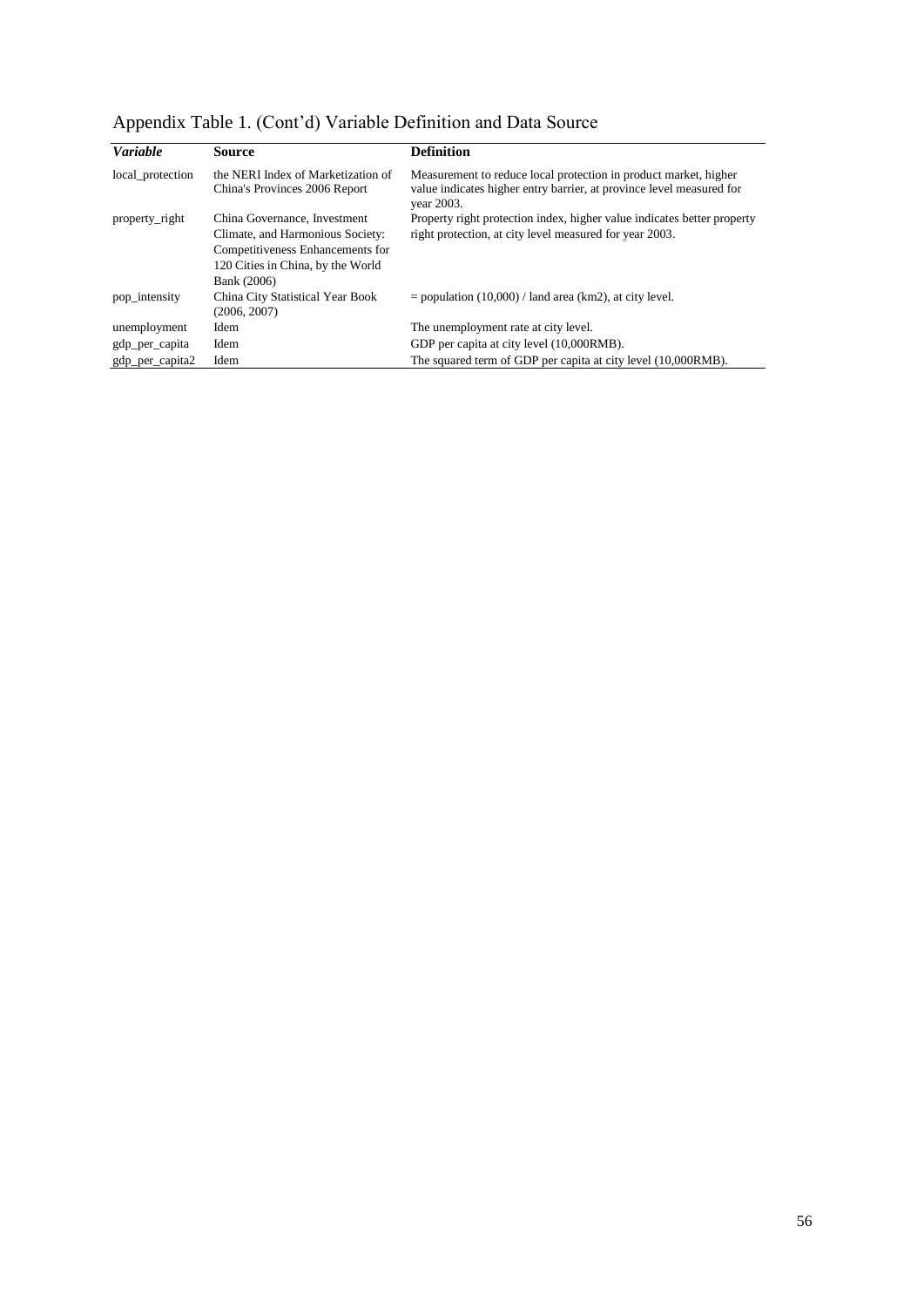| SO2 emission sample              |              |                                      |                          |                          |             |             |                  |                  |                  |
|----------------------------------|--------------|--------------------------------------|--------------------------|--------------------------|-------------|-------------|------------------|------------------|------------------|
|                                  |              |                                      | Firm Characteristics     |                          |             |             |                  | Ownership        |                  |
| Variable                         | N            | P <sub>25</sub>                      | Median                   | P75                      | Variable    | $\mathbf N$ | P <sub>25</sub>  | Median           | P75              |
| export                           | 2297         | $\mathbf{0}$                         | $\mathbf{0}$             | $\mathbf{0}$             | foreign     | 2297        | $\boldsymbol{0}$ | $\mathbf{0}$     | $\boldsymbol{0}$ |
| firm_size                        | 2297         | 5.55                                 | 6.29                     | 7.2                      | private     | 2297        | $\boldsymbol{0}$ | $\boldsymbol{0}$ | $\mathbf{1}$     |
| firm_age                         | 2297         | 2.08                                 | 2.56                     | 3.22                     | public      | 2297        | $\mathbf{0}$     | $\boldsymbol{0}$ | $\mathbf{0}$     |
| <b>ROA</b>                       | 2297         | $\mathbf{0}$                         | 0.01                     | 0.01                     | collectives | 2297        | $\mathbf{0}$     | $\mathbf{0}$     | $\mathbf{0}$     |
| leverage                         | 2297         | $\boldsymbol{0}$                     | 0.08                     | 0.55                     | limited     | 2297        | $\mathbf{0}$     | $\mathbf{0}$     | 1                |
| R&D                              | 2297         | $\mathbf{0}$                         | $\mathbf{0}$             | $\mathbf{0}$             |             |             |                  |                  |                  |
| Non-inclusive SO2 sample         |              |                                      |                          |                          |             |             |                  |                  |                  |
|                                  |              |                                      | Firm Characteristics     |                          |             |             |                  | Ownership        |                  |
| Variable                         | N            | P <sub>25</sub>                      | Median                   | P75                      | Variable    | N           | P <sub>25</sub>  | Median           | P75              |
| export                           | 4715         | $\mathbf{0}$                         | $\boldsymbol{0}$         | $\mathbf{0}$             | foreign     | 4798        | $\boldsymbol{0}$ | $\boldsymbol{0}$ | $\boldsymbol{0}$ |
| firm_size                        | 3734         | 5.46                                 | 6.17                     | 6.98                     | private     | 4798        | $\boldsymbol{0}$ | $\boldsymbol{0}$ | $\boldsymbol{0}$ |
| firm_age                         | 3728         | 2.08                                 | 2.48                     | 3.18                     | public      | 4798        | $\mathbf{0}$     | $\boldsymbol{0}$ | $\mathbf{0}$     |
| <b>ROA</b>                       | 3203         | $\mathbf{0}$                         | 0.01                     | 0.01                     | collectives | 4798        | $\mathbf{0}$     | $\mathbf{0}$     | $\mathbf{0}$     |
| leverage                         | 4599         | $\boldsymbol{0}$                     | 0.05                     | 0.54                     | limited     | 4798        | $\mathbf{0}$     | $\boldsymbol{0}$ | 1                |
| R&D                              | 4715         | $\mathbf{0}$                         | $\mathbf{0}$             | $\mathbf{0}$             | limited     | 4798        | $\mathbf{0}$     | $\mathbf{0}$     | $\mathbf{1}$     |
| Waste water sample               |              |                                      |                          |                          |             |             |                  |                  |                  |
|                                  |              |                                      | Firm Characteristics     |                          |             |             |                  | Ownership        |                  |
| Variable                         | N            | P <sub>25</sub>                      | Median                   | P75                      | Variable    | $\mathbf N$ | P <sub>25</sub>  | Median           | P75              |
| export                           | 1931         | $\mathbf{0}$                         | $\boldsymbol{0}$         | 0.05                     | foreign     | 1931        | $\boldsymbol{0}$ | $\boldsymbol{0}$ | $\boldsymbol{0}$ |
| firm_size                        | 1931         | 5.69                                 | 6.39                     | 7.29                     | private     | 1931        | $\boldsymbol{0}$ | $\boldsymbol{0}$ | $\boldsymbol{0}$ |
| firm_age                         | 1931         | 2.08                                 | 2.64                     | 3.26                     | public      | 1931        | $\mathbf{0}$     | $\mathbf{0}$     | $\mathbf{0}$     |
| <b>ROA</b>                       | 1931         | $\mathbf{0}$                         | 0.01                     | 0.01                     | collectives | 1931        | $\mathbf{0}$     | $\mathbf{0}$     | $\mathbf{0}$     |
| leverage                         | 1931         | $\boldsymbol{0}$                     | 0.08                     | 0.52                     | limited     | 1931        | $\mathbf{0}$     | $\mathbf{0}$     | 1                |
| R&D                              | 1931         | $\mathbf{0}$                         | $\theta$                 | $\overline{0}$           |             |             |                  |                  |                  |
| Non-inclusive waste water sample |              |                                      |                          |                          |             |             |                  |                  |                  |
|                                  |              |                                      | Firm Characteristics     |                          |             |             |                  | Ownership        |                  |
| Variable                         | N            | P <sub>25</sub>                      | Median                   | P75                      | Variable    | $\mathbf N$ | P <sub>25</sub>  | Median           | P75              |
| export                           | 5081         | $\mathbf{0}$                         | $\boldsymbol{0}$         | $\boldsymbol{0}$         | foreign     | 5164        | $\boldsymbol{0}$ | $\boldsymbol{0}$ | $\boldsymbol{0}$ |
| firm_size                        | 4100         | 5.44                                 | 6.12                     | 6.93                     | private     | 5164        | $\boldsymbol{0}$ | $\boldsymbol{0}$ | $\boldsymbol{0}$ |
| firm_age                         | 4094         | 2.08                                 | 2.48                     | 3.14                     | public      | 5164        | $\mathbf{0}$     | $\mathbf{0}$     | $\mathbf{0}$     |
| <b>ROA</b>                       | 3569         | $\boldsymbol{0}$                     | 0.01                     | 0.01                     | collectives | 5164        | $\mathbf{0}$     | $\mathbf{0}$     | $\mathbf{0}$     |
| leverage                         | 4965         | $\boldsymbol{0}$                     | 0.05                     | 0.55                     | limited     | 5164        | $\mathbf{0}$     | $\boldsymbol{0}$ | 1                |
| R&D                              | 5081         | $\mathbf{0}$                         | $\mathbf{0}$             | $\overline{0}$           |             |             |                  |                  |                  |
|                                  |              |                                      |                          |                          |             |             |                  |                  |                  |
| Soot emission sample             |              |                                      | Firm Characteristics     |                          |             |             |                  | Ownership        |                  |
| Variable                         | ${\bf N}$    | P <sub>25</sub>                      | Median                   | P75                      | Variable    | ${\bf N}$   | P <sub>25</sub>  | Median           | P75              |
| export                           | 1967         | $\boldsymbol{0}$                     | $\boldsymbol{0}$         | $\boldsymbol{0}$         | foreign     | 1967        | $\boldsymbol{0}$ | $\mathbf{0}$     | $\overline{0}$   |
| firm_size                        | 1967         | 5.6                                  | 6.38                     | 7.28                     | private     | 1967        | $\boldsymbol{0}$ | $\boldsymbol{0}$ | $\overline{0}$   |
| firm_age                         | 1967         | 2.08                                 | 2.64                     | 3.26                     | public      | 1967        | $\boldsymbol{0}$ | $\boldsymbol{0}$ | $\boldsymbol{0}$ |
| <b>ROA</b>                       | 1967         |                                      | 0.01                     |                          | collectives | 1967        | $\boldsymbol{0}$ | $\boldsymbol{0}$ | $\overline{0}$   |
|                                  |              | $\boldsymbol{0}$                     |                          | $0.01\,$                 |             |             |                  |                  |                  |
| leverage<br>R&D                  | 1967<br>1967 | $\boldsymbol{0}$<br>$\boldsymbol{0}$ | 0.09<br>$\boldsymbol{0}$ | 0.58<br>$\boldsymbol{0}$ | limited     | 1967        | $\boldsymbol{0}$ | $\boldsymbol{0}$ | $\mathbf{1}$     |
|                                  |              |                                      |                          |                          |             |             |                  |                  |                  |
| Non-inclusive soot sample        |              |                                      | Firm Characteristics     |                          |             |             |                  | Ownership        |                  |
| Variable                         | N            | P <sub>25</sub>                      | Median                   | P75                      | Variable    | ${\bf N}$   | P <sub>25</sub>  | Median           | P75              |
|                                  |              | $\boldsymbol{0}$                     | $\boldsymbol{0}$         | $\boldsymbol{0}$         |             |             | $\boldsymbol{0}$ |                  | $\overline{0}$   |
| export                           | 5045         |                                      |                          |                          | foreign     | 5128        |                  | $\boldsymbol{0}$ |                  |
| firm_size                        | 4064         | 5.44                                 | 6.14                     | 6.93                     | private     | 5128        | $\boldsymbol{0}$ | $\boldsymbol{0}$ | $\overline{0}$   |
| firm_age                         | 4058         | 2.08                                 | 2.48                     | 3.18                     | public      | 5128        | $\boldsymbol{0}$ | $\boldsymbol{0}$ | $\boldsymbol{0}$ |
| <b>ROA</b>                       | 3533         | $\boldsymbol{0}$                     | 0.01                     | $0.01\,$                 | collectives | 5128        | $\boldsymbol{0}$ | $\boldsymbol{0}$ | $\overline{0}$   |
| leverage                         | 4929         | $\boldsymbol{0}$                     | 0.05                     | 0.53                     | limited     | 5128        | $\boldsymbol{0}$ | $\boldsymbol{0}$ | $\mathbf{1}$     |
| R&D                              | 5045         | $\boldsymbol{0}$                     | $\boldsymbol{0}$         | $\boldsymbol{0}$         |             |             |                  |                  |                  |

### Appendix Table 2. Cross-sample comparison on Firm Characteristics and Ownership

Note: this table compares firm characteristics and ownership between pollutant (SO2, waste water or soot) emission sample

and non-inclusive pollutant emission sample.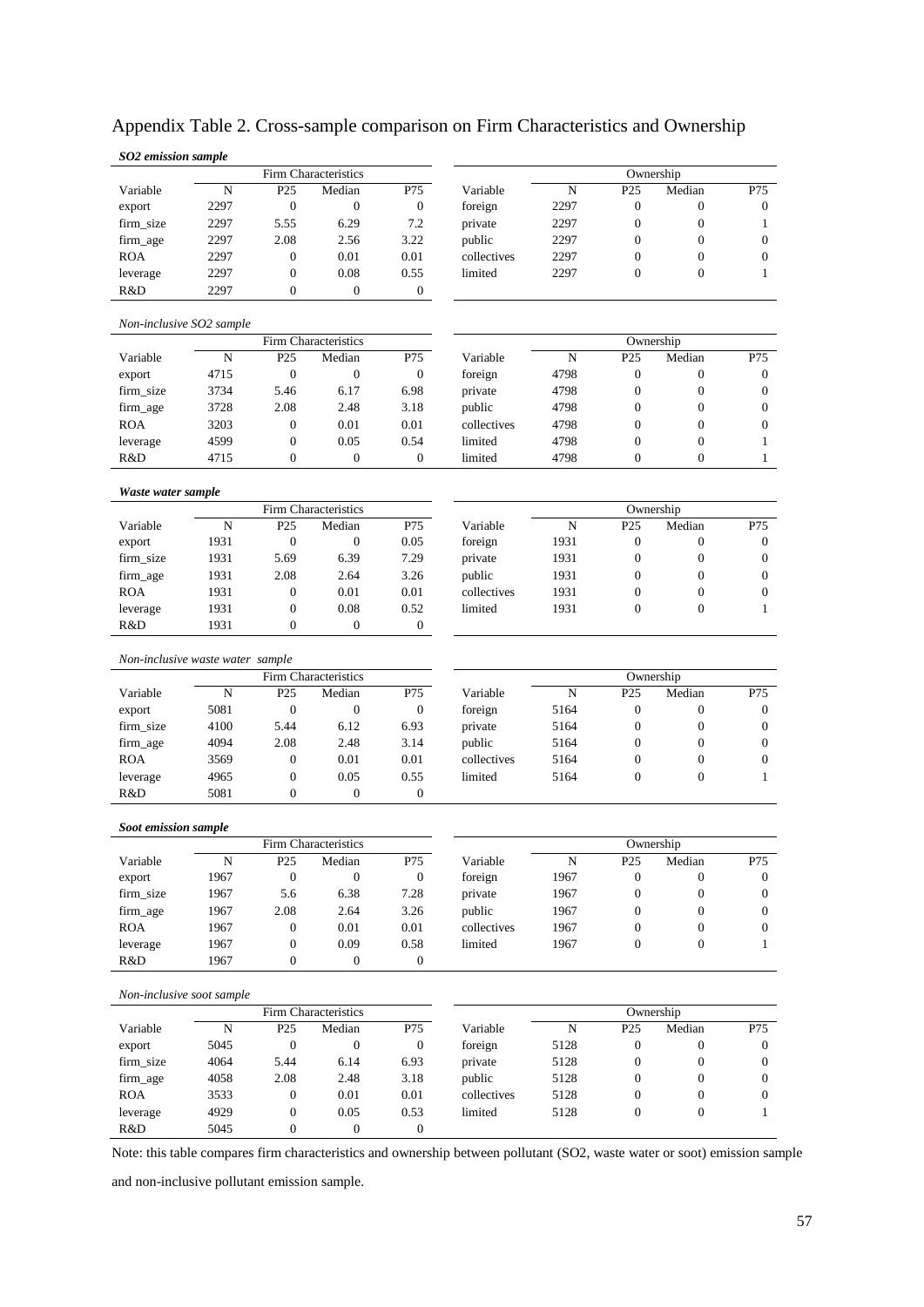Appendix Figure 1. Number of Firms and The Industrial GDP



Note: this figure depicts the correlation between the share (in percentage) of number of firms of each province in our final sample (x-axis) and the share (in percentage) of provincial industrial GDP in 2006 (y-axis).